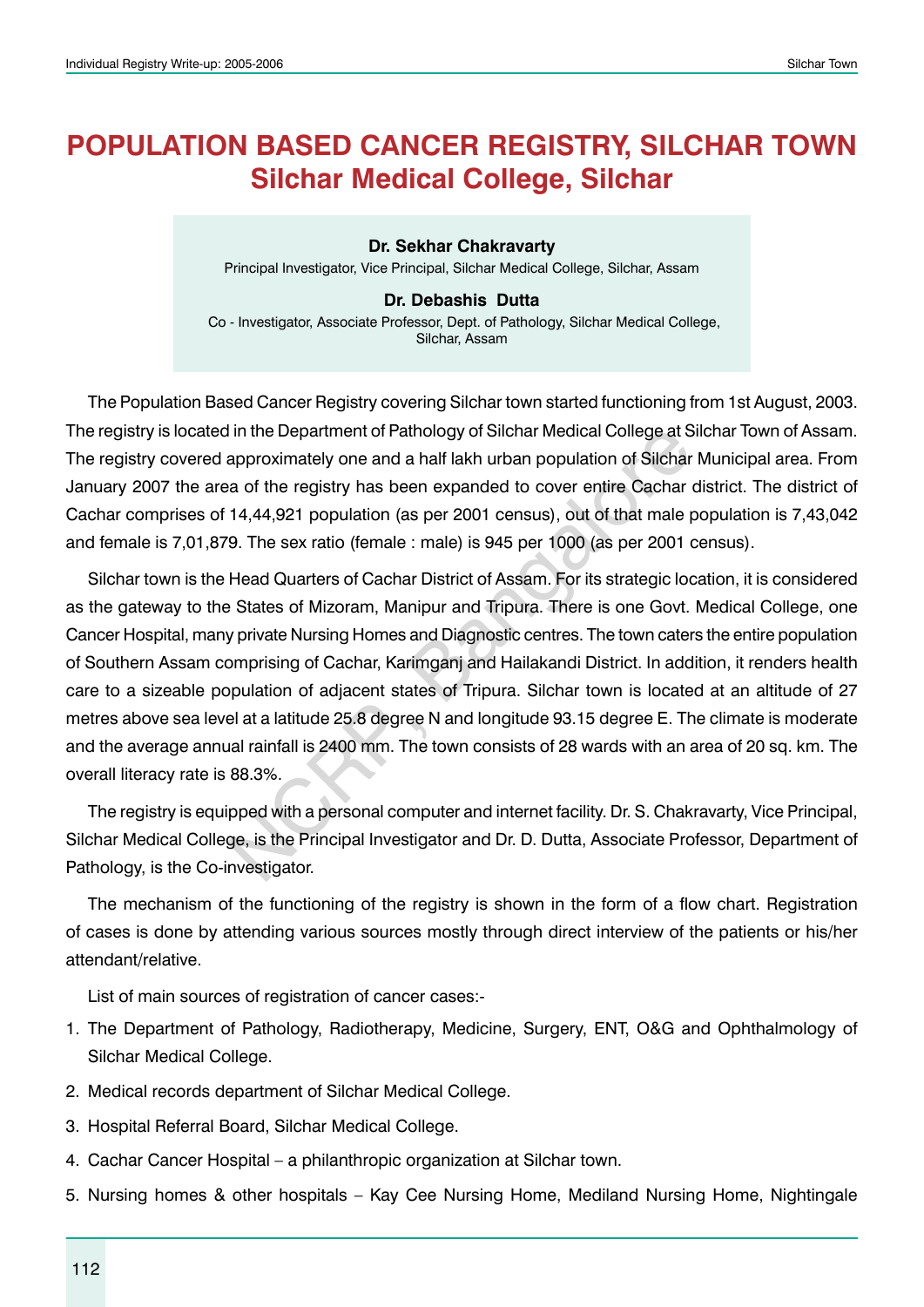Nursing Home, S.M. Dev Memorial Hospital, Red Cross Hospital etc.

6. Diagnostic centres – Central Laboratory, Silchar Polyclinic Laboratory, Medinova Diagnostic Centre, Aar Gee's Medicare etc.

Core proforma are completed by collection of information from the patients or his/her relatives or attendants, in the department of Pathology. The report of cancer cases are sent to the Registry room where the staff collect information through direct interview with the patients or relatives or attendants before handing over the report.

In the Radiotherapy Department, one staff of the registry attends the OPD clinic and collects the information through direct interview and from available records. In private hospitals, nursing homes and in other diagnostic centres, the information on diagnosed, clinically suspected and under treatment cancer patients are first collected by the staff of the respective centre. These are subsequently collected by the staff of the registry at periodical intervals.

The main advantage of the methodology employed in the department of Pathology and Radiotherapy of the Medical College is that the patient or his/her attendants can be directly interviewed and completion of the core proforma can be successfully performed.

The main disadvantage of the method employed in case of the private hospitals and diagnostic centres is that direct interviewing is not possible in most of the cases and the records available are not adequate enough to fill up the core-proforma. To overcome this problem efforts are made to obtain information as much as possible from the treating doctor or diagnostician in addition to available records.

In addition, a concise proforma has been developed by the PBCR. This concise proforma takes less time to fill-up and are provided to the leading clinicians with the request to use these as the requisition slip for biopsy and FNAC. The different laboratories received these filled in proforma along with the specimen. The staff members of the PBCR collect these proforma during their visit to the diagnostic centres. In some cases, for collection of data, home visits are made after obtaining address of the patients and making prior appointment. beholded intervals.<br>
The of the methodology employed in the department of Patholo<br>
e is that the patient or his/her attendants can be directly intervi<br>
can be successfully performed.<br>
Intage of the method employed in case

During registration, core-proforma is filled in by the registry staff and coding is done according ICD-O-3 and ICD-10. The data is entered into the computer. These data are sent to RMRC, Dibrugarh and the Coordinating Unit in Bangalore where duplicate/consistency checks are done by using appropriate software.

#### **Working of Registry**

It has been found that about 15% cancer patients of the registry area visit Cancer Hospitals at Guwahati and outside the State. A short list of these institutions has been made and the authorities of these institutions have been requested to provide us the data of the cases belonging to our registry.

From the year 2004, we have been receiving data on cancer cases of our registry from the following institutions:-

- 1. Dr. B. Borooah Cancer Hospital, Guwahati.
- 2. Cancer Centre and Welfare Home, Thakurpukur, Kolkata.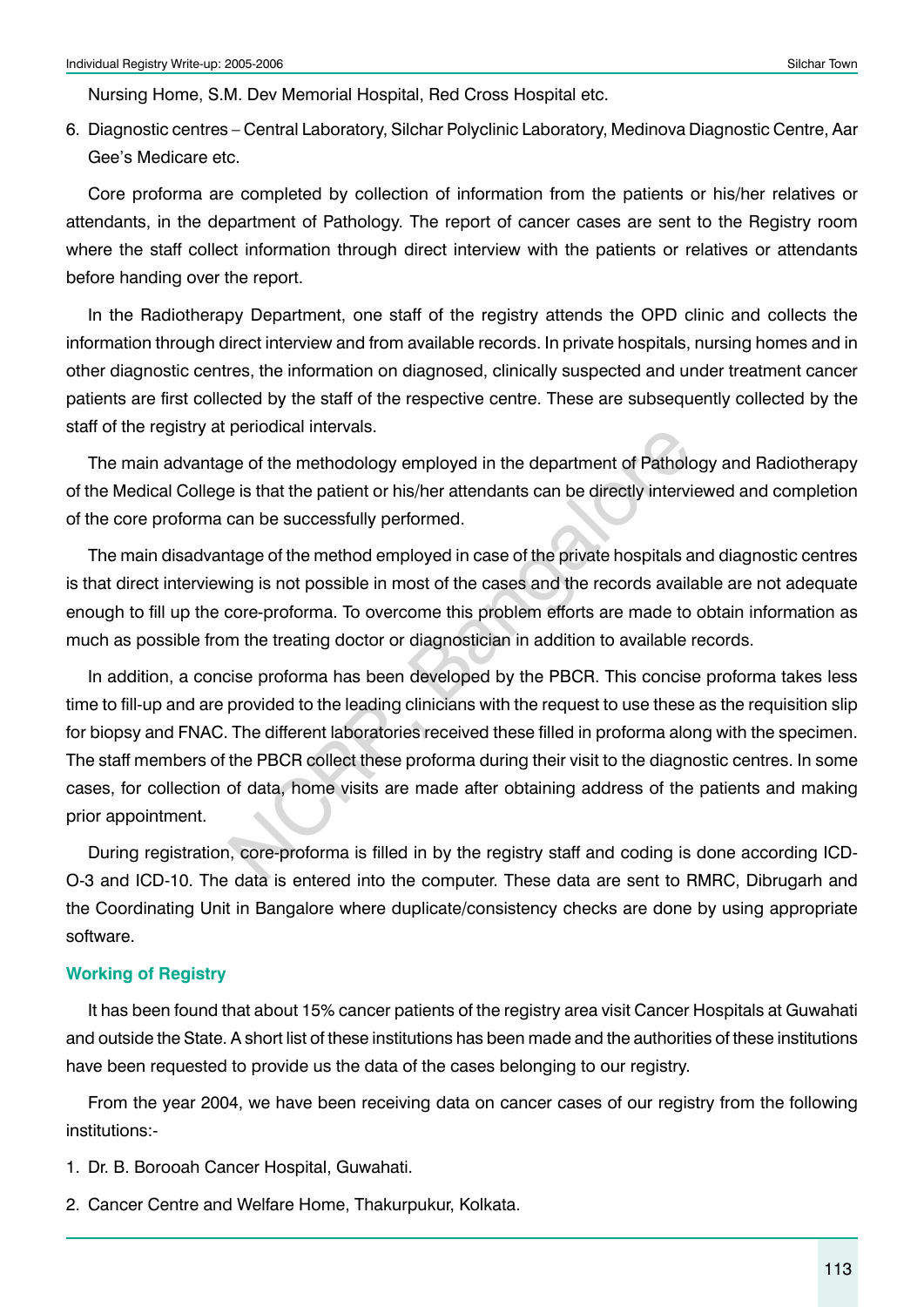

**Flow Chart A : Working of Registry**

- 3. Tata Memorial Hospital, Mumbai.
- 4. Cancer Institute (WIA), Chennai.

#### **Working of the Death-Registration System**

At present, there are three registration units in the registry area –

- 1. Silchar Municipal Board.
- 2. Silchar Medical College Hospital.
- 3. Silchar Civil Hospital.

Silchar Medical College and Civil Hospital maintain death registers and send monthly death reports to the District Registrar of Births and Deaths. Information on Institutional deaths (other than Medical College and Civil Hospital) and non-Institutional deaths are recorded in the registration unit of Silchar Municipal Board. The statistical part of death information is then sent to the Registrar, Births and Deaths, of the Cachar district. The certification of cause of death is done by the attending medical practitioner. It is countersigned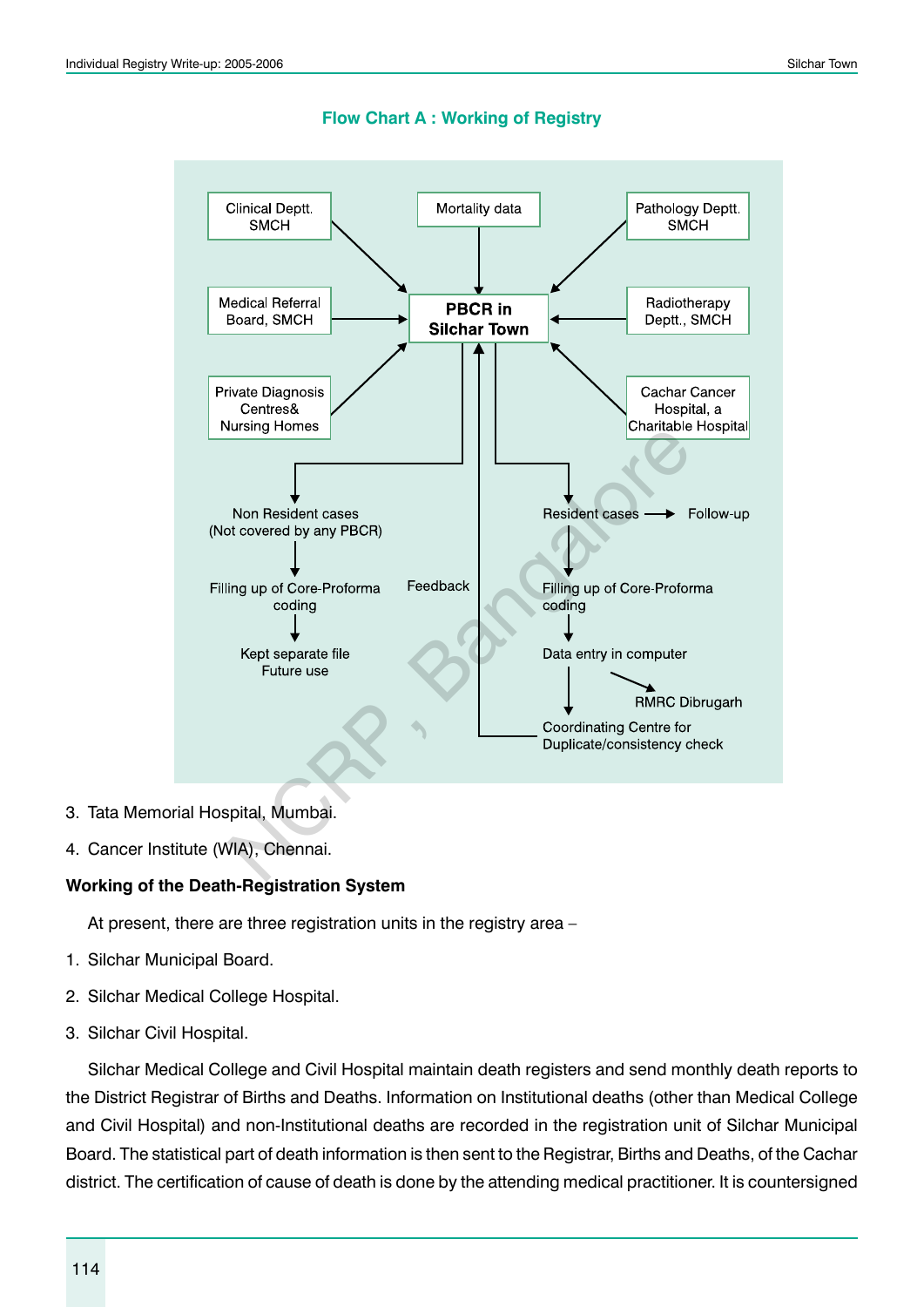by a Govt. Doctor. The registry staff members visit the office of the Registrar of Births and Deaths, search the relevant information from the report and collect mortality data as per Proforma.

Earlier studies like 'Cancer Atlas Programme' have shown high incidence of cancer in the North-Eastern States of India. After establishment of the full fledged Population Based Cancer Registry at Silchar Town, we have just started to learn about the magnitude of the cancer problem in this remote part of the country, in a scientific manner. The information from the registry will have tremendous impact on formulating strategies for prevention, early diagnosis and establishment of necessary treatment facilities The PBCR is also hoped to be the launching pad for advanced cancer research in this region.

#### **ACKNOWLEDGMENTS:**

The staff of the PBCR at Silchar town are thankful to:- Dr. S.S. Dhar, Principal cum Chief Superintendent, Silchar Medical College, Silchar, Assam. Dr. R. Nath, SRF, Project of "Cancer in N.E. India: Understanding the role of Tobacco".

Mrs. Debrani Chandrani Choudhury, MSW, Project of "Cancer in N.E. India: Understanding the role of Tobacco". and

All the Clinicians of Silchar Medical College as well as of the Private sector, for their constant support, and guidance.

#### **System of Registration and Certification of Cause of Death**

Functioning of the Death Registration system is shown in the form of a flow chart below:



#### *Registry Staff (PBCR), Silchar*

| Dr. Raja Prasanta Banik         | <b>SRF</b>          |
|---------------------------------|---------------------|
| Mrs. Madhuchhanda Goswami:      | Statistician        |
| <b>Mr. Biswajyoti Choudhury</b> | Social Investigator |
| Miss. Rini Bhattacharjya        | Social Investigator |
| Miss, Sraboni Mitra             | Social Investigator |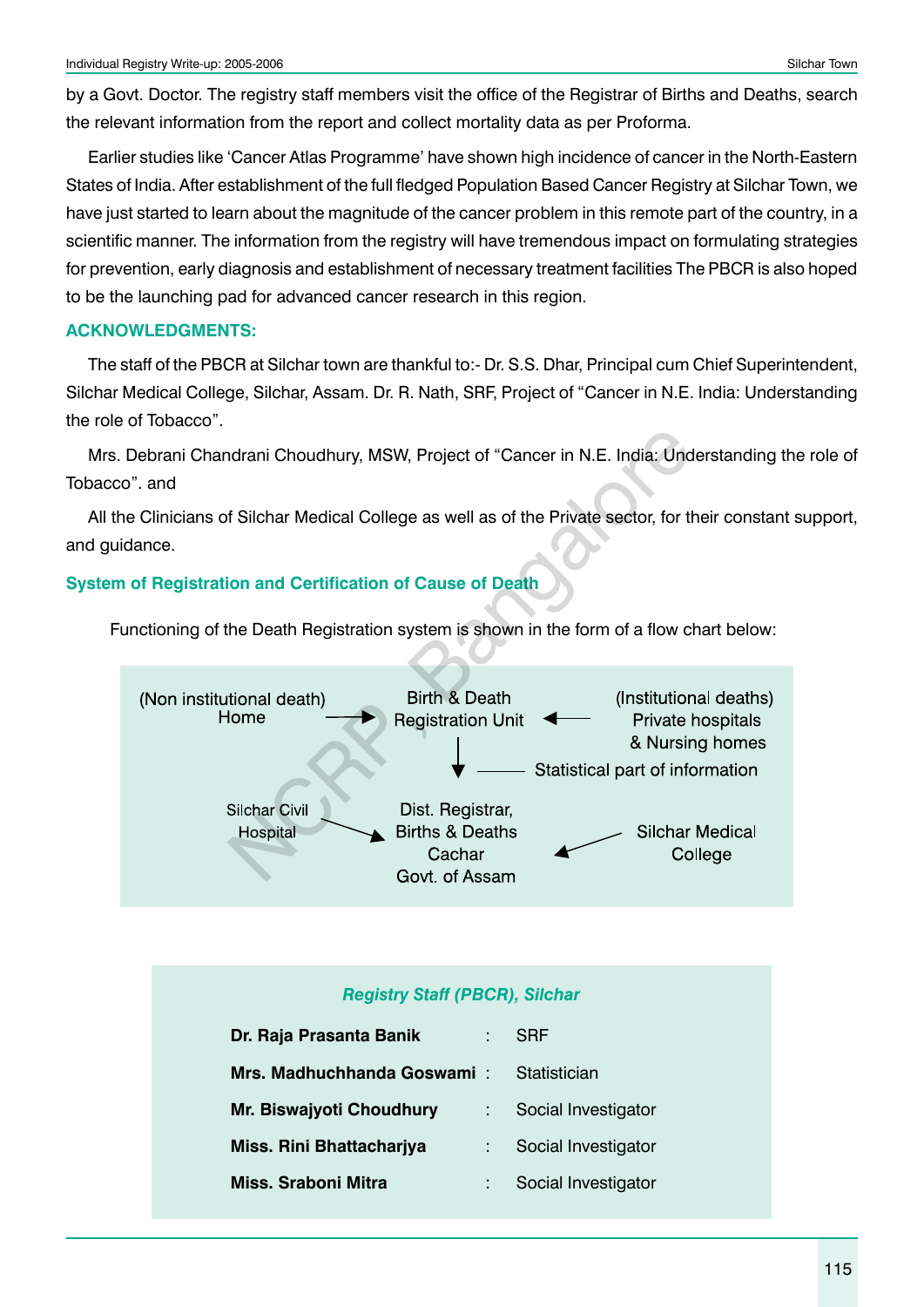# **Figure SIT - 1**

#### **Population Pyramid showing Age Distribution: 2005-2006**



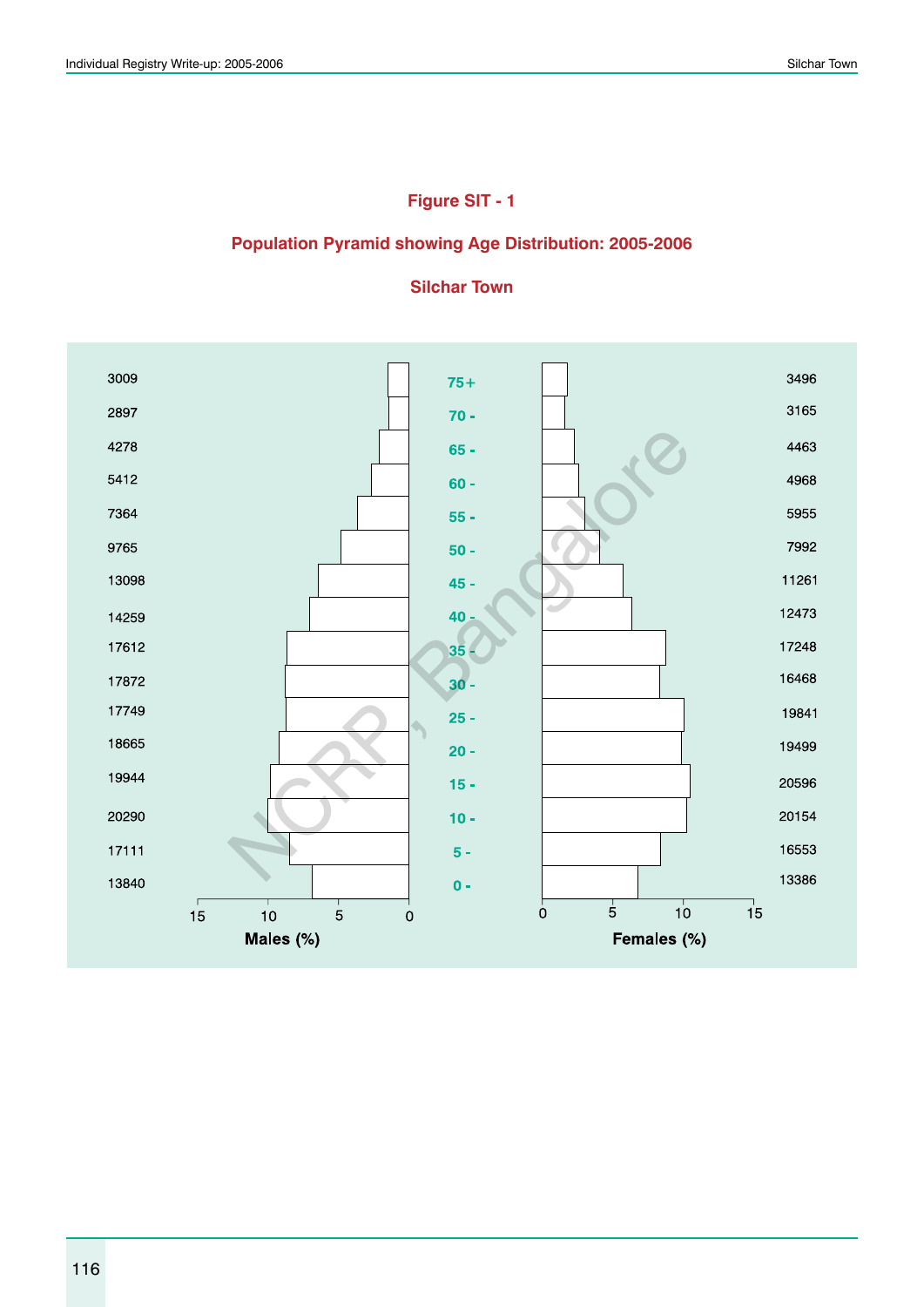# **TABLE: SIT - 1**

### **Population by Five Year Age Group and Gender: 2005-2006**

*Number and Relative Proportion (%)*

|                  |               | <b>MALES</b> | <b>FEMALES</b> |        | <b>TOTAL</b>  |        |
|------------------|---------------|--------------|----------------|--------|---------------|--------|
| <b>Age Group</b> | <b>Number</b> | %            | <b>Number</b>  | %      | <b>Number</b> | %      |
| $0 - 4$          | 13840         | 6.81         | 13386          | 6.78   | 27226         | 6.79   |
| $5-9$            | 17111         | 8.42         | 16553          | 8.38   | 33664         | 8.40   |
| $10 - 14$        | 20290         | 9.99         | 20154          | 10.20  | 40445         | 10.09  |
| $15 - 19$        | 19944         | 9.82         | 20596          | 10.43  | 40540         | 10.12  |
| 20-24            | 18665         | 9.19         | 19499          | 9.87   | 38163         | 9.52   |
| 25-29            | 17749         | 8.74         | 19841          | 10.05  | 37590         | 9.38   |
| 30-34            | 17872         | 8.80         | 16468          | 8.34   | 34340         | 8.57   |
| 35-39            | 17612         | 8.67         | 17248          | 8.73   | 34860         | 8.70   |
| 40-44            | 14259         | 7.02         | 12473          | 6.31   | 26732         | 6.67   |
| 45-49            | 13098         | 6.45         | 11261          | 5.70   | 24359         | 6.08   |
| 50-54            | 9765          | 4.81         | 7992           | 4.05   | 17757         | 4.43   |
| 55-59            | 7364          | 3.62         | 5955           | 3.01   | 13319         | 3.32   |
| 60-64            | 5412          | 2.66         | 4968           | 2.52   | 10381         | 2.59   |
| 65-69            | 4278          | 2.11         | 4463           | 2.26   | 8741          | 2.18   |
| 70-74            | 2897          | 1.43         | 3165           | 1.60   | 6062          | 1.51   |
| $75+$            | 3009          | 1.48         | 3496           | 1.77   | 6505          | 1.62   |
| <b>Total</b>     | 203165        | 100.00       | 197518         | 100.00 | 400683        | 100.00 |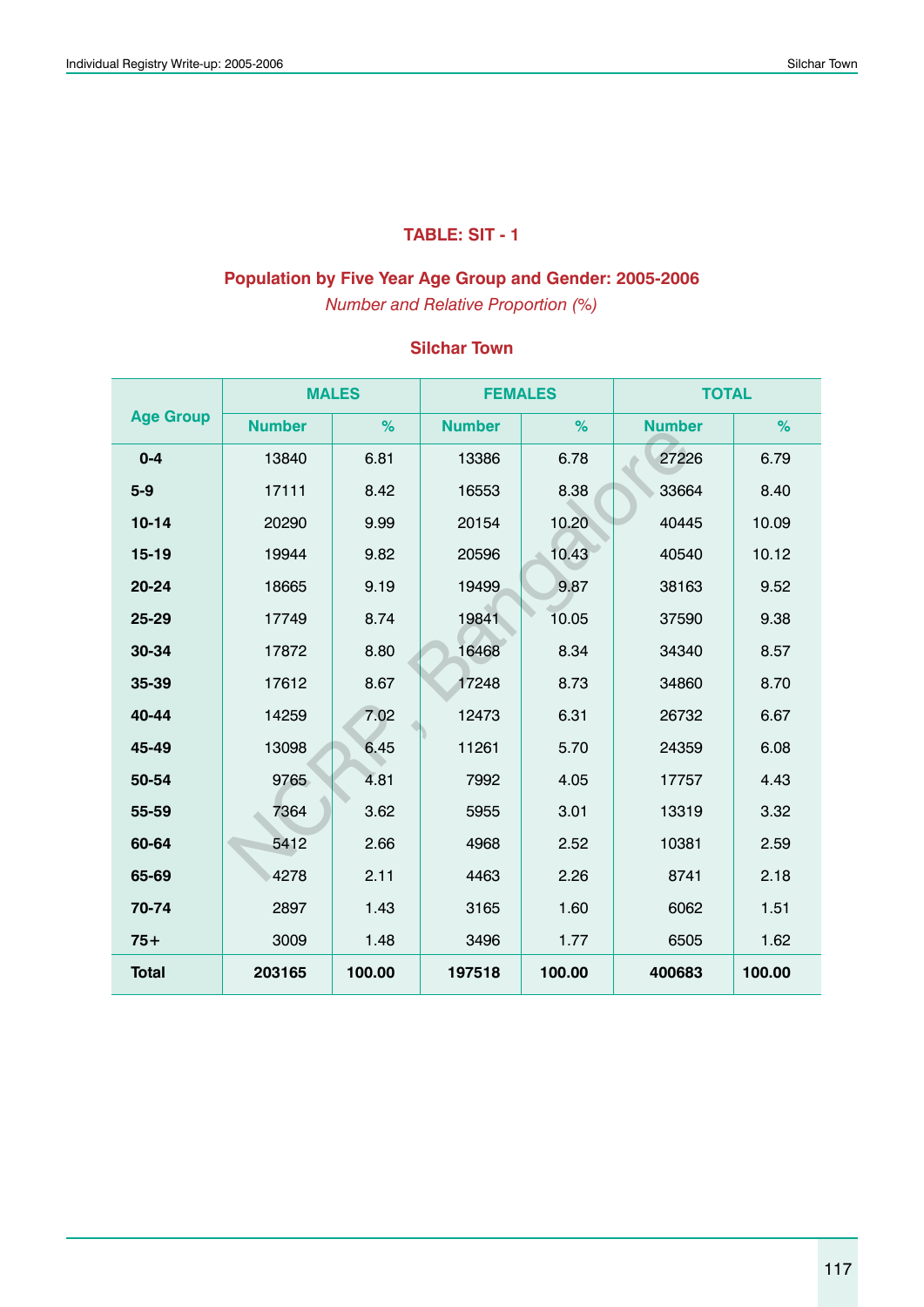### **TABLE : SIT- 2**

### **Main Sources of Registration of Incident Cases of Cancer : 2005-2006**

### **Silchar Town**

| Name of the Institution (Source Code)                                                                          | <b>Number</b> | $\%$   |
|----------------------------------------------------------------------------------------------------------------|---------------|--------|
| The Dept. of Pathology, SMCH (1)                                                                               | 60            | 23.17  |
| The Dept. of Radiotherapy, SMCH (2)                                                                            | 29            | 11.20  |
| Cachar Cancer Hospital, Silchar (10)                                                                           | 19            | 7.34   |
| Silchar Polyclinic Laboratory, Silchar (17)                                                                    | 19            | 7.34   |
| Chakraborty Medical Centre (24)                                                                                | 8             | 3.09   |
| Hospital Referral Board, SMCH (9)                                                                              | 5             | 1.93   |
| The Dept. of E.N.T., SMCH (5)                                                                                  | 3             | 1.16   |
| Office of the Joint Director of Health Services (26)                                                           | 1             | 0.39   |
| The Dept. of O & G, SMCH $(6)$                                                                                 |               | 0.39   |
| Others (999)                                                                                                   | 114           | 44.02  |
| <b>Total</b>                                                                                                   | 259           | 100.00 |
| bers and proportion listed are the minimum number of cases. Institutions could have registered / reported more |               |        |

*The numbers and proportion listed are the minimum number of cases. Institutions could have registered / reported more cases, since duplicate registrations and non-resident/registry cases are not included.*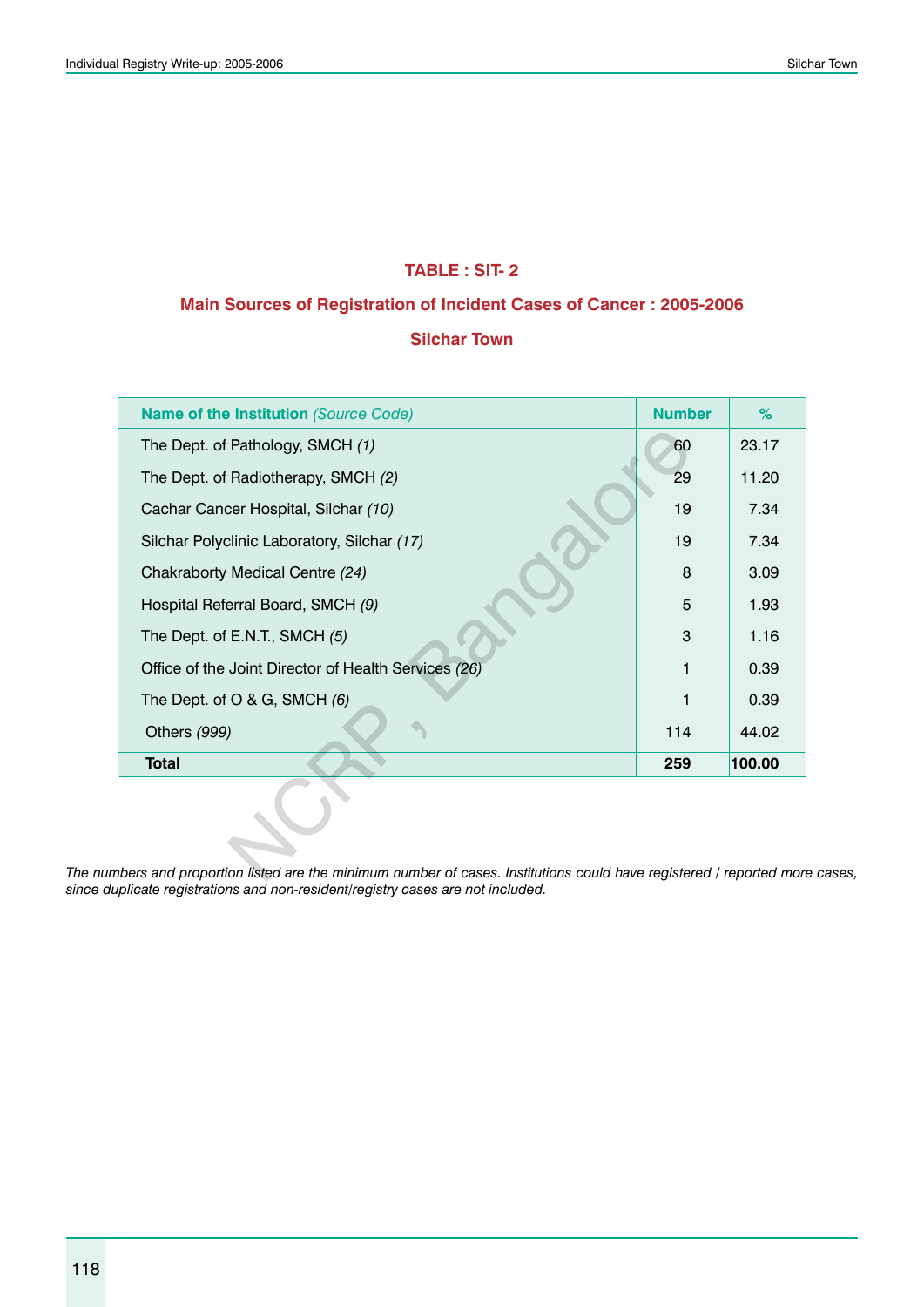### **TABLE SIT-3 (a): Number of Incident Cancers by Five Year Age Group and Site (ICD-10): 2005-2006 – Males**

*%= Relative Proportion of Cancers of All Sites.*

| <b>ICD-10</b>   | <b>Site</b>                | $0-4$                    |                          |                          |                          | 5-9 10-14 15-19 20-24 25-29 30-34 35-39 40-44 45-49 |                          |                          |                          |                          |                          | $50 - 54$                | 55-59                    | 60-64                    | 65-69                        | 70-74                    | $75+$                    | <b>Unkn</b>              | <b>Total</b>             | %                        |
|-----------------|----------------------------|--------------------------|--------------------------|--------------------------|--------------------------|-----------------------------------------------------|--------------------------|--------------------------|--------------------------|--------------------------|--------------------------|--------------------------|--------------------------|--------------------------|------------------------------|--------------------------|--------------------------|--------------------------|--------------------------|--------------------------|
| C <sub>00</sub> | Lip                        |                          |                          |                          |                          |                                                     |                          |                          |                          |                          |                          |                          |                          |                          |                              | $\overline{\phantom{a}}$ |                          |                          |                          |                          |
| C01-02          | Tongue                     |                          |                          |                          |                          |                                                     |                          |                          |                          | $\overline{a}$           | 1                        |                          | $\mathbf{1}$             | $\overline{c}$           |                              |                          |                          |                          | 5                        | 3.18                     |
| C03-06          | Mouth                      |                          |                          |                          |                          |                                                     |                          |                          |                          | 3                        | $\overline{c}$           |                          | 1                        |                          | 1                            |                          |                          |                          | $\overline{7}$           | 4.46                     |
| $CO7-8$         | <b>Salivary Gland</b>      |                          |                          |                          |                          |                                                     |                          |                          |                          |                          |                          | 1                        | $\blacksquare$           |                          |                              |                          |                          |                          | $\mathbf{1}$             | 0.64                     |
| C <sub>09</sub> | Tonsil                     |                          |                          |                          |                          |                                                     |                          |                          |                          |                          |                          |                          | 2                        | 1                        | 1                            | $\mathbf{1}$             |                          |                          | 5                        | 3.18                     |
| C10             | Oth. Oropharynx            |                          |                          |                          |                          |                                                     |                          |                          |                          | $\mathbf{1}$             | $\mathbf{1}$             |                          | $\overline{\phantom{a}}$ |                          |                              | $\blacksquare$           | $\mathbf{1}$             |                          | 3                        | 1.91                     |
| C11             | Nasopharynx                |                          |                          |                          |                          |                                                     |                          |                          |                          | $\overline{a}$           | $\mathbf{1}$             |                          |                          |                          |                              |                          |                          |                          | $\overline{2}$           | 1.27                     |
| $C12-13$        | Hypopharynx                |                          |                          |                          |                          |                                                     |                          |                          |                          |                          |                          | $\overline{c}$           | $\overline{c}$           | $\overline{c}$           | 1                            | 3                        |                          |                          | 10                       | 6.37                     |
| C14             | <b>Pharynx Unspecified</b> |                          |                          |                          |                          |                                                     |                          |                          |                          |                          |                          | 3                        | $\mathbf{1}$             | $\mathbf{1}$             |                              | $\mathbf{1}$             | 1                        |                          | $\overline{7}$           | 4.46                     |
| C15             | Oesophagus                 |                          |                          |                          |                          |                                                     |                          |                          | 1                        |                          | 1                        |                          | $\sqrt{5}$               |                          | 1                            | $\overline{a}$           | $\overline{2}$           | Ĭ.                       | 10                       | 6.37                     |
| C16             | Stomach                    |                          |                          |                          |                          |                                                     |                          |                          |                          | $\mathbf{1}$             |                          |                          |                          |                          | 3                            | $\mathbf{1}$             |                          |                          | 5                        |                          |
|                 |                            |                          |                          |                          |                          |                                                     |                          |                          |                          |                          |                          |                          |                          |                          |                              |                          |                          | Ĭ.                       |                          | 3.18                     |
| C17             | Small Intestine            |                          |                          |                          |                          |                                                     |                          |                          |                          |                          |                          |                          |                          |                          |                              | $\overline{a}$           |                          |                          | $\blacksquare$           |                          |
| C18             | Colon                      |                          |                          |                          |                          |                                                     |                          |                          | 1                        |                          |                          | 1                        |                          |                          | ÷,                           |                          | 1                        |                          | 3                        | 1.91                     |
| C19-20          | Rectum                     |                          |                          |                          |                          |                                                     |                          |                          |                          |                          |                          |                          |                          |                          |                              |                          |                          |                          |                          |                          |
| C <sub>21</sub> | Anus & Anal Canal          |                          |                          |                          |                          |                                                     |                          |                          |                          |                          |                          |                          | F                        |                          |                              |                          |                          |                          |                          |                          |
| C <sub>22</sub> | Liver                      |                          |                          |                          |                          |                                                     | 1                        |                          |                          |                          |                          |                          |                          |                          |                              |                          |                          |                          | $\mathbf{1}$             | 0.64                     |
| C23-24          | Gallbladder etc.           |                          |                          |                          |                          |                                                     |                          |                          |                          | $\overline{a}$           | 1                        |                          | $\overline{2}$           | $\mathbf{1}$             |                              |                          |                          |                          | 4                        | 2.55                     |
| C <sub>25</sub> | Pancreas                   |                          |                          |                          |                          |                                                     |                          |                          |                          | $\overline{\phantom{a}}$ |                          |                          | ÷,                       |                          |                              |                          |                          |                          |                          |                          |
| C30-31          | Nose, Sinuses etc.         |                          |                          |                          |                          |                                                     |                          |                          |                          |                          | ٠                        |                          |                          |                          |                              |                          |                          |                          |                          |                          |
| C32             | Larynx                     |                          |                          |                          |                          |                                                     |                          | $\overline{a}$           | 1                        | z                        | $\overline{4}$           | $\mathbf{1}$             | $\overline{2}$           | $\mathbf{1}$             | 1                            | $\mathbf{1}$             |                          |                          | 11                       | 7.01                     |
| C33-34          | Lung etc.                  |                          |                          |                          |                          |                                                     |                          |                          |                          | $\overline{1}$           | $\overline{2}$           | $\overline{2}$           | 5                        | 8                        | 4                            | 4                        | 4                        | Ĭ.                       | 30                       | 19.11                    |
| C37-38          | Other Thoracic Organs      |                          |                          |                          |                          |                                                     |                          | $\overline{a}$           |                          |                          | $\blacksquare$           | 1                        | $\blacksquare$           |                          |                              |                          |                          |                          | $\mathbf{1}$             | 0.64                     |
| C40-41          | <b>Bone</b>                |                          |                          |                          |                          |                                                     |                          |                          |                          |                          | 3                        |                          |                          |                          |                              |                          |                          |                          | 3                        | 1.91                     |
| C43             | Melanoma of Skin           |                          |                          |                          |                          |                                                     |                          |                          |                          |                          |                          |                          |                          |                          |                              |                          |                          |                          | $\blacksquare$           |                          |
| C44             | <b>Other Skin</b>          |                          |                          |                          |                          |                                                     |                          |                          |                          |                          |                          | 1                        | 1                        |                          |                              |                          |                          |                          | $\overline{2}$           | 1.27                     |
| C45             | Mesothelioma               |                          |                          |                          |                          |                                                     |                          |                          |                          |                          |                          |                          |                          |                          |                              |                          |                          |                          |                          |                          |
| C46             | Kaposi Sarcoma             |                          |                          |                          |                          | $\frac{1}{2}$                                       |                          | $\overline{\phantom{a}}$ |                          |                          |                          |                          |                          |                          |                              |                          |                          |                          |                          |                          |
| $C47 + C49$     | Conn. & Soft Tissue        |                          |                          |                          |                          |                                                     |                          |                          |                          |                          |                          |                          |                          |                          |                              |                          |                          |                          |                          |                          |
| C50             | <b>Breast</b>              |                          |                          |                          |                          |                                                     |                          |                          |                          |                          |                          |                          |                          |                          |                              |                          |                          | Ĭ,                       | $\mathbf{1}$             | 0.64                     |
| C60             | Penis                      |                          |                          |                          |                          |                                                     |                          |                          |                          | $\overline{a}$           |                          | $\overline{c}$           |                          |                          |                              |                          |                          | Ĭ.                       | $\overline{2}$           | 1.27                     |
| C61             | Prostate                   |                          |                          |                          |                          |                                                     |                          |                          |                          |                          |                          |                          |                          |                          |                              |                          | $\overline{2}$           |                          | 3                        | 1.91                     |
| C62             | <b>Testis</b>              |                          |                          |                          |                          |                                                     |                          |                          |                          |                          |                          |                          |                          |                          |                              |                          |                          |                          |                          |                          |
| C63             | <b>Other Male Genital</b>  |                          |                          |                          |                          |                                                     |                          |                          |                          |                          |                          |                          |                          |                          |                              |                          |                          |                          | $\overline{\phantom{a}}$ |                          |
| C64             | Kidney etc.                |                          |                          |                          |                          |                                                     |                          |                          |                          |                          |                          |                          | $\blacksquare$           | 1                        |                              |                          |                          |                          | 1                        | 0.64                     |
| C65             | <b>Renal Pelvis</b>        |                          |                          |                          |                          |                                                     |                          |                          |                          |                          |                          |                          |                          |                          |                              |                          |                          |                          |                          |                          |
|                 |                            |                          |                          |                          |                          |                                                     |                          |                          |                          | $\overline{\phantom{a}}$ |                          |                          |                          |                          |                              |                          |                          |                          |                          |                          |
| C66             | Ureter                     |                          |                          |                          |                          |                                                     |                          |                          |                          |                          |                          |                          |                          |                          |                              |                          |                          |                          |                          |                          |
| C67             | <b>Bladder</b>             | $\overline{\phantom{a}}$ | $\overline{\phantom{a}}$ | $\overline{\phantom{a}}$ | $\overline{\phantom{a}}$ | $\overline{\phantom{a}}$                            | $\overline{\phantom{a}}$ | $\overline{\phantom{a}}$ | $\overline{\phantom{a}}$ | 1                        | $\overline{\phantom{a}}$ | $\overline{\phantom{a}}$ | ۰.                       | $\overline{\phantom{a}}$ | ۰                            | 1                        | $\overline{\phantom{a}}$ | $\overline{\phantom{a}}$ | 2                        | 1.27                     |
| C68             | Uns.Urinary Organs         | $\overline{\phantom{a}}$ |                          | $\blacksquare$           | $\overline{\phantom{a}}$ | $\frac{1}{2}$                                       | $\overline{\phantom{a}}$ | $\overline{\phantom{a}}$ |                          | $\overline{\phantom{a}}$ | $\overline{\phantom{a}}$ | $\frac{1}{2}$            | $\mathbf{1}$             | $\overline{\phantom{a}}$ | $\overline{\phantom{0}}$     | 1                        | $\blacksquare$           | $\overline{\phantom{a}}$ | $\overline{c}$           | 1.27                     |
| C69             | Eye                        | $\blacksquare$           |                          | $\overline{a}$           | $\overline{\phantom{a}}$ | $\frac{1}{2}$                                       | $\overline{\phantom{a}}$ | $\overline{\phantom{a}}$ |                          | $\overline{\phantom{a}}$ | $\overline{\phantom{a}}$ | $\frac{1}{2}$            | $\blacksquare$           | $\blacksquare$           | $\overline{\phantom{a}}$     | $\blacksquare$           | ä,                       | Ĭ.                       | $\blacksquare$           | $\overline{\phantom{a}}$ |
| C70-72          | Brain, Nervous System      |                          |                          |                          |                          | $\frac{1}{2}$                                       | $\overline{\phantom{a}}$ | $\overline{\phantom{a}}$ | -                        | $\overline{\phantom{a}}$ | $\overline{\phantom{a}}$ | $\frac{1}{2}$            | $\blacksquare$           | $\blacksquare$           | $\frac{1}{2}$                | $\overline{\phantom{a}}$ | ä,                       | Ĭ.                       | $\blacksquare$           | $\overline{\phantom{a}}$ |
| C73             | <b>Thyroid</b>             |                          |                          | $\overline{a}$           |                          | $\frac{1}{2}$                                       | $\overline{\phantom{a}}$ | $\overline{\phantom{a}}$ | -                        | $\overline{\phantom{a}}$ | $\overline{\phantom{a}}$ | $\frac{1}{2}$            | $\blacksquare$           | 1                        | $\frac{1}{2}$                | 1                        | $\blacksquare$           | $\blacksquare$           | $\overline{2}$           | 1.27                     |
| C74             | <b>Adrenal Gland</b>       | $\blacksquare$           |                          |                          |                          | $\frac{1}{2}$                                       | $\overline{\phantom{a}}$ | $\overline{\phantom{a}}$ | -                        | $\overline{\phantom{a}}$ | $\overline{\phantom{a}}$ | -                        | $\blacksquare$           | $\blacksquare$           | $\qquad \qquad \blacksquare$ | $\overline{\phantom{a}}$ | $\blacksquare$           | Ĭ.                       | $\overline{\phantom{a}}$ | $\overline{\phantom{a}}$ |
| C77             | Sec Lymph Nodes            |                          |                          | $\mathbf{1}$             |                          | -                                                   | $\overline{\phantom{a}}$ | $\overline{\phantom{a}}$ | -                        | $\mathbf{1}$             | $\overline{\phantom{a}}$ | -                        | $\blacksquare$           | $\overline{\phantom{a}}$ | $\qquad \qquad \blacksquare$ | $\overline{\phantom{a}}$ | $\blacksquare$           | Ĭ.                       | $\overline{c}$           | 1.27                     |
| C78             | Sec Resp & Digestive       |                          |                          |                          |                          | -                                                   | $\overline{\phantom{a}}$ | $\overline{\phantom{a}}$ | -                        | $\overline{\phantom{a}}$ | $\overline{\phantom{a}}$ | -                        | $\overline{\phantom{a}}$ | $\overline{\phantom{a}}$ | $\qquad \qquad \blacksquare$ | $\overline{\phantom{a}}$ | $\blacksquare$           | $\overline{a}$           | $\blacksquare$           | $\overline{\phantom{a}}$ |
| C79             | Sec Others                 |                          |                          |                          |                          | -                                                   | $\overline{\phantom{a}}$ | $\overline{\phantom{a}}$ | -                        | $\overline{\phantom{a}}$ | $\overline{\phantom{a}}$ | -                        | $\overline{\phantom{a}}$ | $\overline{\phantom{a}}$ | $\qquad \qquad \blacksquare$ | $\overline{\phantom{a}}$ | $\blacksquare$           | $\overline{a}$           | $\overline{\phantom{a}}$ | $\overline{\phantom{a}}$ |
| C81             | <b>Hodgkins Disease</b>    |                          |                          |                          |                          | -                                                   |                          | $\overline{\phantom{a}}$ | -                        | $\overline{\phantom{a}}$ | $\overline{\phantom{a}}$ | -                        | $\overline{\phantom{a}}$ | $\overline{\phantom{a}}$ | $\qquad \qquad \blacksquare$ | $\overline{\phantom{a}}$ |                          | $\overline{a}$           | ٠                        | $\overline{\phantom{a}}$ |
| C82-85, C96 NHL |                            | $\blacksquare$           |                          | $\blacksquare$           |                          | -                                                   | $\overline{\phantom{a}}$ | $\overline{\phantom{a}}$ | -                        | $\overline{\phantom{a}}$ | $\overline{\phantom{a}}$ | -                        | $\blacksquare$           | $\overline{\phantom{a}}$ | $\qquad \qquad \blacksquare$ | $\overline{\phantom{a}}$ |                          | $\overline{a}$           | $\overline{\phantom{a}}$ | $\overline{\phantom{a}}$ |
| C90             | Multiple Myeloma           | $\blacksquare$           |                          | $\overline{\phantom{a}}$ |                          | $\frac{1}{2}$                                       | $\overline{\phantom{a}}$ | $\overline{\phantom{a}}$ |                          | 1                        | $\overline{\phantom{a}}$ | -                        | $\blacksquare$           | $\overline{\phantom{a}}$ | $\qquad \qquad \blacksquare$ | $\overline{\phantom{a}}$ | $\blacksquare$           | Ĭ.                       | $\mathbf{1}$             | 0.64                     |
| C91             | Lymphoid Leuk.             | $\blacksquare$           | 1                        | $\blacksquare$           | $\overline{\phantom{a}}$ | $\frac{1}{2}$                                       | $\overline{\phantom{a}}$ | $\overline{\phantom{a}}$ | -                        | $\overline{\phantom{a}}$ | $\overline{\phantom{a}}$ | $\frac{1}{2}$            | $\blacksquare$           | $\overline{\phantom{a}}$ | $\overline{\phantom{a}}$     | $\overline{\phantom{a}}$ | $\blacksquare$           | $\overline{a}$           | $\mathbf{1}$             | 0.64                     |
| C92-94          | Myeloid Leukaemia          | $\overline{\phantom{a}}$ |                          | $\blacksquare$           | $\overline{\phantom{a}}$ | $\frac{1}{2}$                                       | $\overline{\phantom{a}}$ | $\overline{\phantom{a}}$ | $\frac{1}{2}$            | $\overline{\phantom{a}}$ | $\overline{\phantom{a}}$ | $\frac{1}{2}$            | $\blacksquare$           | $\overline{\phantom{a}}$ | $\overline{\phantom{a}}$     | $\overline{\phantom{a}}$ | $\overline{\phantom{a}}$ | Ĭ.                       | $\overline{\phantom{a}}$ | $\overline{\phantom{a}}$ |
| C95             | Leukaemia Uns              | $\blacksquare$           |                          | $\overline{\phantom{a}}$ | $\overline{\phantom{a}}$ | $\frac{1}{2}$                                       | $\overline{\phantom{a}}$ | $\overline{\phantom{a}}$ |                          | $\overline{\phantom{a}}$ | $\overline{\phantom{a}}$ | $\frac{1}{2}$            | $\blacksquare$           | $\overline{\phantom{a}}$ | $\overline{\phantom{a}}$     | $\overline{\phantom{a}}$ | $\blacksquare$           | $\blacksquare$           | $\overline{\phantom{a}}$ | $\overline{\phantom{a}}$ |
| <b>0&amp;U</b>  | Other and Uns              | $\sqrt{2}$               |                          | $\overline{\phantom{a}}$ | $\overline{\phantom{a}}$ | $\overline{\phantom{a}}$                            | $\overline{\phantom{a}}$ | 1                        | 1                        | $\overline{c}$           | 5                        | 4                        | $\overline{4}$           | $\mathbf{1}$             | 1                            | 5                        | 4                        | $\overline{\phantom{a}}$ | 30                       | 19.11                    |
|                 | <b>All Sites</b>           | $\boldsymbol{2}$         | 1                        | $\mathbf{1}$             | $\mathbf{1}$             | $\blacksquare$                                      | $\mathbf{1}$             | $\mathbf{1}$             | 4                        | 11                       | 21                       | 18                       | 27                       | 19                       | 16                           | 19                       | 15                       | $\blacksquare$           | 157                      | 100.00                   |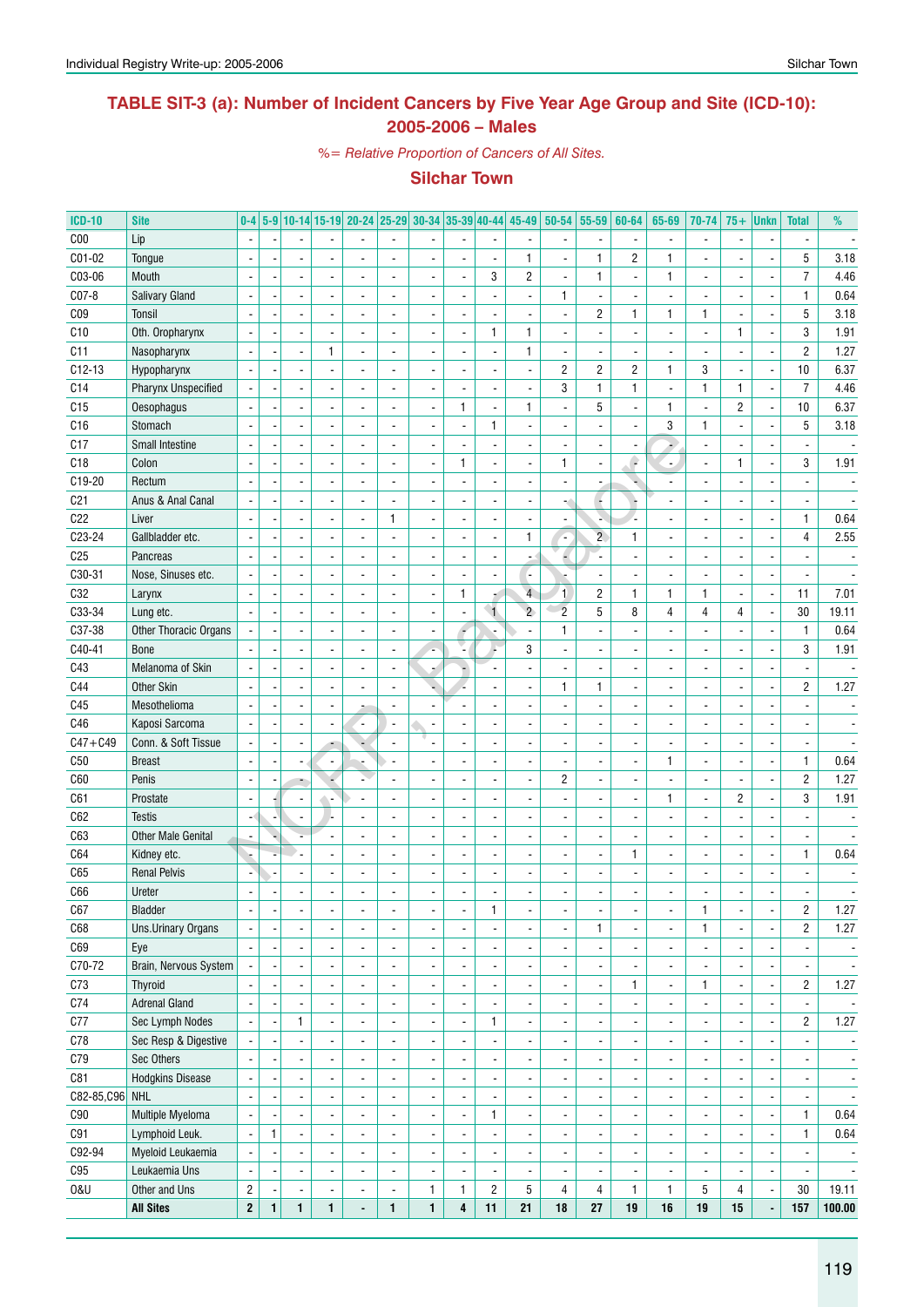## **TABLE SIT-3 (b): Number of Incident Cancers by Five Year Age Group and Site (ICD-10): 2005-2006 – Females**

*%= Relative Proportion of Cancers of All Sites.*

| <b>ICD-10</b>   | <b>Site</b>                 | $0-4$                    |                |                          |                          |                          | 5-9 10-14 15-19 20-24 25-29 30-34 35-39 40-44 45-49 |                          |                          |                          | $50 - 54$                | 55-59                    | 60-64                    | 65-69                        | 70-74                    | $75+$                    | <b>Unkn</b>              | <b>Total</b>             | %                        |
|-----------------|-----------------------------|--------------------------|----------------|--------------------------|--------------------------|--------------------------|-----------------------------------------------------|--------------------------|--------------------------|--------------------------|--------------------------|--------------------------|--------------------------|------------------------------|--------------------------|--------------------------|--------------------------|--------------------------|--------------------------|
| C <sub>00</sub> | Lip                         |                          |                |                          |                          |                          |                                                     |                          |                          |                          |                          | $\overline{\phantom{a}}$ |                          |                              | $\frac{1}{2}$            |                          | ÷,                       |                          |                          |
| C01-02          | Tongue                      |                          |                |                          |                          |                          | $\overline{a}$                                      |                          | ä,                       |                          | 1                        | $\blacksquare$           |                          | $\overline{c}$               | $\overline{a}$           | 1                        | Ĭ.                       | 4                        | 3.92                     |
| C03-06          | Mouth                       |                          |                |                          | $\overline{\phantom{a}}$ | $\blacksquare$           | $\overline{\phantom{a}}$                            | $\blacksquare$           | $\overline{\phantom{a}}$ |                          |                          | $\blacksquare$           | $\blacksquare$           | 1                            | ÷.                       | $\blacksquare$           |                          | $\mathbf{1}$             | 0.98                     |
| $C07-8$         | Salivary Gland              |                          |                |                          |                          |                          |                                                     |                          | 1                        |                          |                          | $\blacksquare$           |                          |                              |                          |                          |                          | $\mathbf{1}$             | 0.98                     |
| C <sub>09</sub> | Tonsil                      |                          |                |                          |                          |                          | ÷,                                                  |                          | $\overline{\phantom{a}}$ |                          |                          | $\blacksquare$           |                          |                              | $\overline{a}$           |                          |                          |                          |                          |
| C10             | Oth. Oropharynx             | $\overline{a}$           |                | $\blacksquare$           | $\blacksquare$           | $\blacksquare$           | $\blacksquare$                                      | $\overline{a}$           | $\blacksquare$           | $\blacksquare$           | $\blacksquare$           | $\overline{\phantom{a}}$ | $\blacksquare$           | $\blacksquare$               | $\overline{\phantom{a}}$ | $\blacksquare$           | ä,                       | $\blacksquare$           |                          |
| C11             | Nasopharynx                 | $\blacksquare$           |                |                          | ÷.                       |                          | ÷,                                                  | $\overline{a}$           | $\overline{\phantom{a}}$ | $\overline{\phantom{a}}$ |                          | $\blacksquare$           | $\overline{a}$           | ÷,                           | $\overline{a}$           |                          | $\tilde{\phantom{a}}$    | $\overline{\phantom{a}}$ |                          |
| $C12-13$        | Hypopharynx                 |                          |                |                          |                          |                          |                                                     | $\overline{a}$           | $\blacksquare$           |                          |                          | $\overline{\phantom{a}}$ | 1                        | $\overline{c}$               | $\overline{\phantom{a}}$ |                          | ٠                        | 3                        | 2.94                     |
| C14             | <b>Pharynx Unspecified</b>  |                          |                |                          | ۰.                       |                          | $\overline{\phantom{a}}$                            | $\overline{a}$           | $\blacksquare$           | $\blacksquare$           |                          | $\blacksquare$           | $\overline{\phantom{a}}$ | $\overline{\phantom{a}}$     | $\overline{\phantom{a}}$ | $\blacksquare$           | ä,                       | $\overline{\phantom{a}}$ |                          |
| C15             | Oesophagus                  |                          |                | ÷,                       | $\overline{\phantom{a}}$ | ä,                       | 1                                                   | $\mathbf{1}$             | $\overline{\phantom{a}}$ | $\blacksquare$           | $\overline{4}$           | $\overline{c}$           | $\mathbf{1}$             | 1                            | $\overline{c}$           | 4                        | $\overline{\phantom{a}}$ | 16                       | 15.69                    |
| C16             | Stomach                     |                          |                |                          | $\overline{\phantom{a}}$ | $\overline{\phantom{a}}$ | $\overline{\phantom{a}}$                            |                          | $\overline{\phantom{a}}$ | $\mathbf{1}$             |                          | $\overline{\phantom{a}}$ | $\mathbf{1}$             |                              | $\frac{1}{2}$            |                          | $\overline{\phantom{a}}$ | $\overline{c}$           | 1.96                     |
| C17             | <b>Small Intestine</b>      | $\overline{a}$           |                | ÷,                       | $\blacksquare$           | $\overline{\phantom{a}}$ | $\blacksquare$                                      | $\overline{a}$           | $\blacksquare$           | $\blacksquare$           | ÷,                       | $\blacksquare$           | ÷.                       |                              | $\overline{a}$           | $\blacksquare$           | ÷,                       | $\blacksquare$           |                          |
| C18             | Colon                       | ÷,                       |                | $\overline{\phantom{a}}$ | ÷.                       | $\overline{\phantom{a}}$ | $\blacksquare$                                      | $\overline{a}$           | $\blacksquare$           | $\blacksquare$           | $\blacksquare$           | $\overline{\phantom{a}}$ | $\overline{\phantom{a}}$ | Ψ,                           | $\overline{\phantom{a}}$ | $\mathbf{1}$             | ä,                       | $\mathbf{1}$             | 0.98                     |
| $C$ 19-20       | Rectum                      |                          |                |                          | $\overline{\phantom{0}}$ | $\mathbf{1}$             | 1                                                   | $\frac{1}{2}$            | 1                        | $\blacksquare$           |                          | $\overline{\phantom{a}}$ | Ŧ                        | $\blacksquare$               | ٠                        | $\blacksquare$           | ÷,                       | 4                        | 3.92                     |
| C <sub>21</sub> | Anus & Anal Canal           |                          |                |                          |                          |                          | ÷,                                                  |                          | $\blacksquare$           |                          |                          |                          |                          |                              |                          |                          |                          | $\mathbf{1}$             | 0.98                     |
| C22             | Liver                       |                          |                |                          | $\blacksquare$           |                          | $\blacksquare$                                      | $\overline{a}$           | $\overline{\phantom{a}}$ | $\blacksquare$           |                          | F                        |                          | $\blacksquare$               | $\overline{\phantom{a}}$ | $\overline{\phantom{a}}$ | Ĭ.                       | $\overline{\phantom{a}}$ |                          |
| C23-24          | Gallbladder etc.            |                          |                |                          |                          |                          | $\overline{a}$                                      | ÷,                       | $\overline{\phantom{a}}$ | $\mathbf{1}$             | $\mathbf{1}$             | $\overline{1}$           | $\overline{c}$           |                              | $\overline{c}$           |                          | Ĭ.                       | $\overline{7}$           | 6.86                     |
| C <sub>25</sub> | Pancreas                    |                          |                |                          |                          |                          | $\overline{a}$                                      |                          | $\overline{\phantom{a}}$ |                          | c                        | ٠                        |                          |                              | $\frac{1}{2}$            |                          |                          |                          |                          |
| $C30-31$        | Nose, Sinuses etc.          | $\overline{\phantom{a}}$ |                | $\overline{a}$           | $\blacksquare$           |                          | $\blacksquare$                                      | $\overline{a}$           | $\blacksquare$           | $\blacksquare$           |                          | ù.                       | $\overline{a}$           | $\blacksquare$               | $\overline{\phantom{a}}$ |                          | ä,                       | $\overline{\phantom{a}}$ |                          |
| C32             | Larynx                      | $\overline{\phantom{a}}$ |                | $\overline{a}$           | $\blacksquare$           | ä,                       | $\blacksquare$                                      | ÷,                       | $\blacksquare$           | ÷                        | 1.                       | $\blacksquare$           | ÷,                       | ÷,                           | ÷,                       | ä,                       | ÷,                       | $\mathbf{1}$             | 0.98                     |
| $C33 - 34$      | Lung etc.                   |                          |                |                          | -                        |                          | $\blacksquare$                                      | 1                        | $\mathbf{1}$             |                          | $\blacksquare$           | $\overline{\phantom{a}}$ |                          |                              |                          | 1                        | $\blacksquare$           | $\overline{4}$           | 3.92                     |
| C37-38          | Other Thoracic Organs       |                          |                |                          |                          |                          | $\overline{a}$                                      | ÷,                       | F                        |                          |                          | $\blacksquare$           | $\overline{a}$           |                              | ÷.                       | $\overline{a}$           |                          |                          |                          |
| C40-41          | <b>Bone</b>                 |                          |                | $\overline{a}$           | $\mathbf{1}$             | $\blacksquare$           | $\overline{\phantom{a}}$                            | $\blacksquare$           | v.                       |                          | $\blacksquare$           | $\blacksquare$           | $\mathbf{1}$             | $\overline{a}$               | ÷.                       | $\overline{a}$           | ä,                       | $\overline{2}$           | 1.96                     |
| C43             | Melanoma of Skin            |                          |                |                          |                          |                          | $\overline{a}$                                      | ٠.                       |                          |                          |                          | $\blacksquare$           |                          |                              | ÷.                       |                          | ÷,                       |                          |                          |
| C44             | <b>Other Skin</b>           |                          |                |                          |                          |                          | ٠                                                   |                          | ÷                        | $\mathbf{1}$             |                          | $\overline{\phantom{a}}$ |                          |                              | $\frac{1}{2}$            |                          | $\overline{\phantom{a}}$ | $\mathbf{1}$             | 0.98                     |
| C45             | Mesothelioma                | $\overline{a}$           |                | ÷,                       | ÷.                       |                          |                                                     | $\bullet$                | $\blacksquare$           |                          |                          | $\blacksquare$           | $\overline{a}$           |                              | $\overline{a}$           |                          | ÷,                       |                          |                          |
| C46             | Kaposi Sarcoma              | $\blacksquare$           |                | $\overline{a}$           | $\overline{\phantom{0}}$ | $\blacksquare$           | A.                                                  | z,                       | $\blacksquare$           | $\blacksquare$           |                          | $\blacksquare$           | $\overline{\phantom{a}}$ |                              | $\frac{1}{2}$            |                          | ÷,                       | $\blacksquare$           | $\overline{\phantom{a}}$ |
| $C47 + C49$     | Conn. & Soft Tissue         |                          |                |                          |                          | $\overline{\phantom{a}}$ | $\overline{a}$                                      | $\overline{\phantom{a}}$ | $\overline{\phantom{a}}$ | $\blacksquare$           |                          | $\overline{\phantom{a}}$ | $\overline{\phantom{a}}$ |                              | $\frac{1}{2}$            |                          | ÷,                       | $\overline{\phantom{a}}$ |                          |
| C50             | <b>Breast</b>               |                          |                |                          | $\overline{\phantom{0}}$ | $\overline{2}$           | $\mathbf{1}$                                        | 4                        | 3                        | 5                        |                          | $\blacksquare$           |                          | 1                            | $\overline{\phantom{a}}$ |                          | $\blacksquare$           | 16                       | 15.69                    |
| C51             | Vulva                       |                          |                |                          |                          | $\overline{\phantom{a}}$ | ۱.                                                  | $\overline{a}$           | $\blacksquare$           | $\blacksquare$           |                          | $\blacksquare$           |                          |                              | $\frac{1}{2}$            |                          |                          |                          |                          |
| C52             | Vagina                      |                          |                |                          | $\overline{\phantom{a}}$ |                          | $\overline{\phantom{a}}$                            | ÷,                       | $\blacksquare$           | $\blacksquare$           |                          | $\blacksquare$           | $\overline{\phantom{a}}$ |                              | ÷.                       | $\blacksquare$           | Ĭ.                       | $\overline{\phantom{a}}$ |                          |
| C53             | Cervix Uteri                |                          |                |                          |                          |                          | $\overline{a}$                                      | 3                        | 4                        | $\overline{c}$           | 6                        | 3                        | $\overline{\mathbf{c}}$  | 1                            | $\overline{a}$           |                          | $\overline{\phantom{a}}$ | 21                       | 20.59                    |
| C54             | Corpus Uteri                | $\overline{a}$           |                |                          |                          |                          | $\blacksquare$                                      |                          | $\overline{a}$           | $\mathbf{1}$             |                          | ÷,                       |                          |                              | ÷,                       |                          | ÷,                       | $\mathbf{1}$             | 0.98                     |
| C55             | <b>Uterus Unspecified</b>   | $\overline{a}$           |                |                          | $\blacksquare$           | $\blacksquare$           | $\blacksquare$                                      | $\blacksquare$           | $\blacksquare$           | $\blacksquare$           | $\overline{\phantom{a}}$ | $\blacksquare$           | $\blacksquare$           | ä,                           | $\frac{1}{2}$            | $\blacksquare$           | ä,                       | $\blacksquare$           | $\overline{\phantom{a}}$ |
| C56             | Ovary etc.                  | $\blacksquare$           |                |                          | ÷.                       |                          | $\blacksquare$                                      | $\mathbf{1}$             | $\blacksquare$           | $\mathbf{1}$             |                          | $\blacksquare$           | $\overline{a}$           |                              | $\overline{a}$           | $\overline{a}$           | ÷,                       | $\overline{2}$           | 1.96                     |
| C57             | <b>Other Female Genital</b> | $\overline{\phantom{a}}$ |                |                          | -                        |                          | $\overline{\phantom{a}}$                            |                          | $\overline{\phantom{a}}$ | $\overline{\phantom{a}}$ |                          | $\overline{\phantom{a}}$ |                          |                              |                          |                          |                          |                          |                          |
| C <sub>58</sub> | Placenta                    | ٠                        |                |                          | ÷.                       |                          | $\blacksquare$                                      | ÷.                       | ÷,                       |                          |                          | $\blacksquare$           |                          |                              | $\overline{a}$           | $\overline{a}$           |                          |                          |                          |
| C64             | Kidney etc.                 |                          |                |                          | $\overline{\phantom{0}}$ |                          | $\overline{a}$                                      | $\blacksquare$           | $\overline{a}$           |                          |                          | $\blacksquare$           | $\mathbf{1}$             |                              | $\overline{\phantom{a}}$ |                          |                          | $\mathbf{1}$             | 0.98                     |
| C65             | <b>Renal Pelvis</b>         |                          |                |                          |                          |                          |                                                     |                          |                          |                          |                          |                          |                          |                              |                          |                          |                          |                          |                          |
| C66             | Ureter                      |                          |                |                          | $\overline{\phantom{a}}$ | $\overline{\phantom{a}}$ | $\overline{\phantom{a}}$                            |                          | $\overline{\phantom{a}}$ | $\overline{\phantom{a}}$ | ۰                        | $\overline{\phantom{a}}$ |                          | $\overline{\phantom{a}}$     | $\overline{\phantom{a}}$ | $\overline{a}$           | $\overline{\phantom{a}}$ | $\overline{\phantom{a}}$ | $\overline{\phantom{a}}$ |
| C67             | Bladder                     | $\overline{\phantom{a}}$ |                | $\overline{a}$           | $\blacksquare$           | $\overline{\phantom{a}}$ | $\blacksquare$                                      | $\overline{a}$           | $\overline{\phantom{a}}$ | $\blacksquare$           | $\overline{a}$           | $\overline{\phantom{a}}$ | ä,                       | $\overline{\phantom{a}}$     | $\overline{\phantom{a}}$ | $\overline{a}$           | $\blacksquare$           | $\blacksquare$           | $\overline{\phantom{a}}$ |
| C68             | <b>Uns.Urinary Organs</b>   | $\blacksquare$           |                | $\overline{\phantom{a}}$ | $\overline{\phantom{0}}$ | $\overline{\phantom{a}}$ | $\overline{\phantom{a}}$                            | ÷,                       | $\blacksquare$           | $\blacksquare$           | $\frac{1}{2}$            | $\overline{\phantom{a}}$ | $\blacksquare$           | $\overline{\phantom{a}}$     | $\overline{\phantom{a}}$ | $\blacksquare$           | $\overline{\phantom{a}}$ | $\overline{\phantom{a}}$ | $\overline{\phantom{a}}$ |
| C69             | Eye                         | $\blacksquare$           |                | $\overline{\phantom{a}}$ | $\overline{\phantom{a}}$ | $\overline{\phantom{a}}$ | $\overline{\phantom{a}}$                            | $\overline{\phantom{a}}$ | $\overline{\phantom{a}}$ | $\overline{\phantom{a}}$ | $\frac{1}{2}$            | $\overline{\phantom{a}}$ | $\overline{\phantom{a}}$ | $\overline{\phantom{a}}$     | $\overline{\phantom{a}}$ | $\blacksquare$           | $\overline{\phantom{a}}$ | $\overline{\phantom{a}}$ | $\overline{\phantom{a}}$ |
| C70-72          | Brain, Nervous System       |                          |                | $\overline{\phantom{a}}$ | $\overline{\phantom{a}}$ |                          | $\blacksquare$                                      | $\frac{1}{2}$            | $\blacksquare$           | 1                        | $\overline{a}$           | $\blacksquare$           | $\overline{\phantom{a}}$ | $\qquad \qquad \blacksquare$ | ٠                        |                          | $\overline{\phantom{a}}$ | $\mathbf{1}$             | 0.98                     |
| C <sub>73</sub> | <b>Thyroid</b>              |                          |                | $\blacksquare$           | $\overline{\phantom{a}}$ | $\overline{\phantom{a}}$ | $\blacksquare$                                      | $\overline{\phantom{a}}$ | $\overline{\phantom{a}}$ | $\overline{\phantom{a}}$ | $\frac{1}{2}$            | $\overline{\phantom{a}}$ | $\overline{\phantom{a}}$ | $\overline{\phantom{a}}$     | $\blacksquare$           | $\blacksquare$           | $\overline{\phantom{a}}$ | $\overline{\phantom{a}}$ | $\overline{\phantom{a}}$ |
| C <sub>74</sub> | <b>Adrenal Gland</b>        | $\overline{a}$           |                | $\overline{a}$           | $\blacksquare$           | $\overline{\phantom{a}}$ | $\blacksquare$                                      | $\overline{\phantom{a}}$ | $\blacksquare$           | $\blacksquare$           | $\overline{a}$           | $\blacksquare$           | $\overline{a}$           | $\blacksquare$               | $\blacksquare$           |                          | $\blacksquare$           | $\blacksquare$           | $\overline{\phantom{a}}$ |
| C77             | Sec Lymph Nodes             |                          |                | $\blacksquare$           | $\overline{\phantom{a}}$ | $\overline{\phantom{a}}$ | $\overline{\phantom{a}}$                            |                          | $\overline{\phantom{a}}$ |                          |                          | $\overline{\phantom{a}}$ |                          | $\overline{\phantom{a}}$     |                          |                          | $\blacksquare$           | ٠                        | $\overline{\phantom{a}}$ |
| C78             | Sec Resp & Digestive        | $\blacksquare$           |                | $\overline{a}$           | $\blacksquare$           | $\overline{\phantom{a}}$ | $\blacksquare$                                      | $\frac{1}{2}$            | $\blacksquare$           |                          | $\overline{a}$           | $\overline{\phantom{a}}$ | ÷,                       | $\overline{\phantom{a}}$     | $\overline{\phantom{a}}$ |                          | ä,                       | $\overline{\phantom{a}}$ | $\overline{\phantom{a}}$ |
| C79             | Sec Others                  | $\blacksquare$           |                | $\blacksquare$           | $\overline{\phantom{a}}$ | $\blacksquare$           | $\overline{\phantom{a}}$                            | $\blacksquare$           | $\blacksquare$           | $\overline{\phantom{a}}$ | $\frac{1}{2}$            | $\overline{\phantom{a}}$ | $\blacksquare$           | $\overline{\phantom{a}}$     | $\overline{\phantom{a}}$ | $\blacksquare$           | $\blacksquare$           | $\overline{\phantom{a}}$ | $\overline{\phantom{a}}$ |
| C81             | <b>Hodgkins Disease</b>     | $\overline{\phantom{a}}$ |                | $\overline{\phantom{a}}$ | $\mathbf{1}$             | $\overline{\phantom{a}}$ | $\blacksquare$                                      | $\overline{\phantom{a}}$ | $\overline{\phantom{a}}$ | $\blacksquare$           | $\overline{a}$           | $\overline{\phantom{a}}$ | $\overline{\phantom{a}}$ | $\blacksquare$               | $\overline{\phantom{a}}$ | $\blacksquare$           | $\blacksquare$           | $\mathbf{1}$             | 0.98                     |
| C82-85, C96     | NHL                         | $\overline{a}$           |                | $\overline{\phantom{a}}$ | $\overline{\phantom{a}}$ | $\overline{\phantom{a}}$ | $\overline{\phantom{a}}$                            | $\overline{\phantom{a}}$ | $\overline{\phantom{a}}$ | 1                        | -                        | ٠                        | $\overline{\phantom{a}}$ | ٠                            | $\overline{\phantom{a}}$ | $\mathbf{1}$             | $\overline{\phantom{a}}$ | $\overline{2}$           | 1.96                     |
| C90             | Multiple Myeloma            | $\overline{\phantom{a}}$ |                | $\overline{a}$           | $\blacksquare$           | $\overline{\phantom{a}}$ | $\blacksquare$                                      | $\blacksquare$           | $\blacksquare$           | $\blacksquare$           | $\overline{a}$           | $\overline{\phantom{a}}$ |                          | $\overline{\phantom{a}}$     | $\overline{\phantom{a}}$ | $\blacksquare$           | ÷,                       | $\blacksquare$           | $\sim$                   |
| C91             | Lymphoid Leuk.              |                          |                | $\blacksquare$           | $\blacksquare$           | $\overline{\phantom{a}}$ | $\blacksquare$                                      | $\overline{\phantom{a}}$ | $\blacksquare$           |                          | $\frac{1}{2}$            | $\overline{\phantom{a}}$ | $\mathbf{1}$             | $\blacksquare$               | ٠                        |                          | $\blacksquare$           | $\mathbf{1}$             | 0.98                     |
| C92-94          | Myeloid Leukaemia           |                          |                |                          |                          |                          | $\blacksquare$                                      |                          | $\overline{\phantom{a}}$ |                          |                          | $\overline{\phantom{a}}$ |                          | $\blacksquare$               | ٠                        |                          |                          |                          |                          |
| C95             | Leukaemia Uns               |                          |                | $\overline{a}$           | $\blacksquare$           | $\mathbf{1}$             | $\Box$                                              | $\blacksquare$           | $\blacksquare$           |                          | $\overline{a}$           | $\blacksquare$           |                          | L.                           | ÷,                       |                          | Ĭ.                       | $\mathbf{1}$             | 0.98                     |
| 0&U             | Other and Uns               | $\mathbf{1}$             |                | $\overline{\phantom{a}}$ | 1                        | $\overline{\phantom{a}}$ | $\overline{\phantom{a}}$                            | $\overline{\phantom{a}}$ | $\blacksquare$           | $\mathbf{1}$             | $\blacksquare$           | $\mathbf{1}$             | $\overline{2}$           | $\overline{\phantom{a}}$     | $\overline{\phantom{a}}$ | 1                        | $\overline{\phantom{a}}$ | $\overline{7}$           | 6.86                     |
|                 | <b>All Sites</b>            | $\mathbf{1}$             | $\blacksquare$ | ä,                       | 3                        | $\overline{4}$           | 3                                                   | 10                       | 10                       | 15                       | 14                       | $\overline{7}$           | 13                       | 9                            | 4                        | $\boldsymbol{9}$         | $\Box$                   | 102                      | 100.00                   |
|                 |                             |                          |                |                          |                          |                          |                                                     |                          |                          |                          |                          |                          |                          |                              |                          |                          |                          |                          |                          |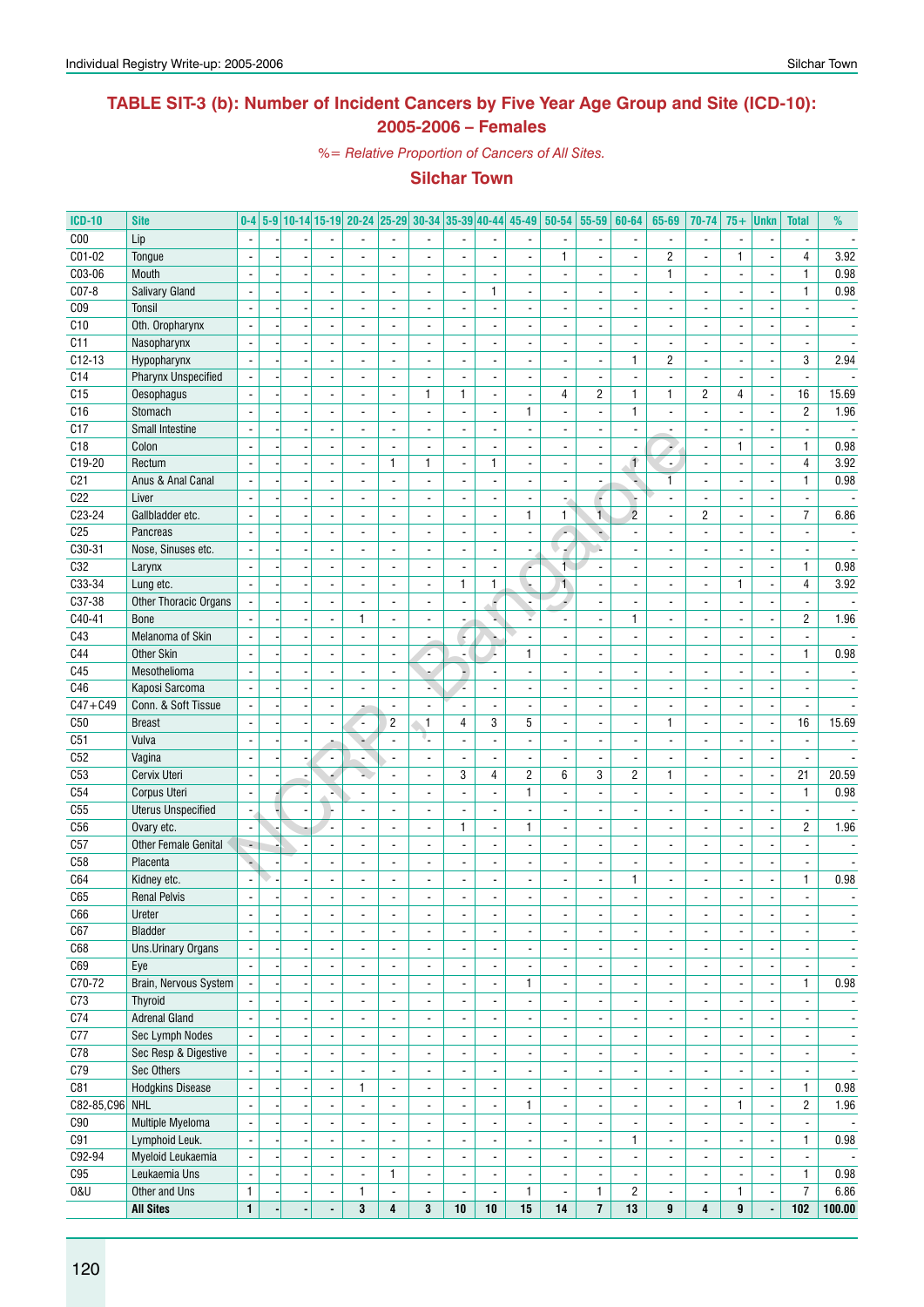## **Table: SIT–4(a):**

# **Average Annual Age Specific,Crude (CR), Age Adjusted (AAR) (with Standard Error(SE)) and Truncated (35-64 yrs) (TR) Incidence Rate per 100,000 population: 2005-2006 - Males Silchar Town**

| <b>ICD-10</b>   | $0-4$                    | $5-9$                    | 10-14                    | $ 15-19$                 | $20 - 24$                    | 25-29                    | 30-34                    | 35-39                    | $40 - 44$                    | $45 - 49$                | $50 - 54$                | $55 - 59$                        | 60-64                    | 65-69                    | 70-74                    | >75                      | CR                       | <b>AAR</b>               | SE                       | TR                       |
|-----------------|--------------------------|--------------------------|--------------------------|--------------------------|------------------------------|--------------------------|--------------------------|--------------------------|------------------------------|--------------------------|--------------------------|----------------------------------|--------------------------|--------------------------|--------------------------|--------------------------|--------------------------|--------------------------|--------------------------|--------------------------|
| C <sub>00</sub> |                          | $\overline{\phantom{a}}$ | $\blacksquare$           | $\blacksquare$           | $\overline{\phantom{a}}$     | $\overline{\phantom{a}}$ | $\blacksquare$           | $\overline{\phantom{a}}$ | $\overline{\phantom{a}}$     |                          |                          |                                  |                          | $\overline{\phantom{a}}$ | $\overline{\phantom{a}}$ | $\overline{\phantom{a}}$ |                          | $\blacksquare$           | ÷,                       |                          |
| C01-02          |                          |                          | $\blacksquare$           | $\blacksquare$           | $\overline{\phantom{a}}$     |                          |                          | $\blacksquare$           | $\blacksquare$               | 7.6                      | $\overline{a}$           | 13.6                             | 37.0                     | 23.4                     |                          | ÷,                       | 2.5                      | 3.2                      | 1.45                     | 8.0                      |
| C03-06          |                          | ÷,                       | $\blacksquare$           | $\overline{\phantom{a}}$ | $\blacksquare$               |                          | $\blacksquare$           | ÷,                       | 21.0                         | 15.3                     | $\overline{a}$           | 13.6                             |                          | 23.4                     |                          | ÷,                       | 3.4                      | 3.4                      | 1.32                     | 8.8                      |
| C07-8           |                          | $\overline{\phantom{a}}$ | $\blacksquare$           | $\overline{\phantom{a}}$ | $\overline{\phantom{a}}$     |                          | $\blacksquare$           | $\overline{\phantom{a}}$ | $\overline{\phantom{a}}$     | $\overline{\phantom{a}}$ | 10.2                     |                                  |                          | $\overline{\phantom{a}}$ | $\overline{\phantom{a}}$ | $\overline{\phantom{a}}$ | 0.5                      | 0.5                      | 0.51                     | 1.7                      |
| C <sub>09</sub> |                          | $\blacksquare$           | $\overline{\phantom{a}}$ | $\overline{\phantom{a}}$ | $\blacksquare$               |                          | $\blacksquare$           | $\overline{\phantom{a}}$ |                              |                          |                          | 27.2                             | 18.5                     | 23.4                     | 34.5                     | $\overline{\phantom{a}}$ | 2.5                      | 3.2                      | 1.45                     | 5.9                      |
| C10             |                          | $\overline{\phantom{a}}$ | $\overline{\phantom{a}}$ | $\overline{\phantom{a}}$ | $\blacksquare$               |                          | $\blacksquare$           | $\overline{\phantom{a}}$ | 7.0                          | 7.6                      |                          |                                  |                          | $\overline{\phantom{a}}$ | $\overline{\phantom{a}}$ | 33.2                     | 1.5                      | 1.5                      | 0.91                     | 2.8                      |
| C11             |                          | $\blacksquare$           | $\blacksquare$           | 5.0                      | $\blacksquare$               | $\overline{a}$           | $\overline{\phantom{a}}$ | $\overline{\phantom{a}}$ | $\overline{\phantom{a}}$     | 7.6                      |                          | $\overline{\phantom{a}}$         |                          | $\overline{\phantom{a}}$ |                          | $\overline{\phantom{a}}$ | 1.0                      | 0.9                      | 0.64                     | 1.5                      |
| $C12-13$        |                          | $\blacksquare$           | $\blacksquare$           | $\blacksquare$           | $\blacksquare$               |                          | $\overline{\phantom{a}}$ | $\overline{a}$           | $\blacksquare$               | $\overline{\phantom{a}}$ | 20.5                     | 27.2                             | 37.0                     | 23.4                     | 103.6                    | $\overline{\phantom{a}}$ | 4.9                      | 6.4                      | 2.03                     | 11.6                     |
|                 |                          |                          |                          |                          |                              |                          |                          |                          |                              |                          | 30.7                     | 13.6                             | 18.5                     |                          |                          | 33.2                     | 3.4                      | 4.2                      | 1.60                     | 9.1                      |
| C14             |                          | $\blacksquare$           | $\blacksquare$           | $\blacksquare$           | $\overline{\phantom{a}}$     |                          | $\overline{\phantom{a}}$ | $\blacksquare$           | $\blacksquare$               |                          |                          |                                  |                          | $\overline{\phantom{a}}$ | 34.5                     |                          |                          |                          |                          |                          |
| C15             |                          |                          | $\blacksquare$           | $\blacksquare$           | $\overline{\phantom{a}}$     |                          | $\blacksquare$           | 5.7                      | $\overline{\phantom{a}}$     | 7.6                      |                          | 67.9                             |                          | 23.4                     | $\overline{\phantom{a}}$ | 66.5                     | 4.9                      | 5.5                      | 1.78                     | 11.3                     |
| C16             |                          |                          | $\blacksquare$           | $\blacksquare$           | $\blacksquare$               |                          |                          | $\overline{\phantom{a}}$ | 7.0                          |                          |                          |                                  |                          | 70.1                     | 34.5                     | $\overline{\phantom{a}}$ | 2.5                      | 3.2                      | 1.46                     | 1.4                      |
| C17             |                          |                          | $\blacksquare$           | $\blacksquare$           |                              |                          | $\blacksquare$           | $\blacksquare$           |                              |                          |                          |                                  |                          |                          |                          |                          |                          | $\blacksquare$           |                          |                          |
| C18             |                          |                          | $\blacksquare$           | $\blacksquare$           |                              |                          | $\overline{a}$           | 5.7                      | $\overline{\phantom{0}}$     |                          | 10.2                     |                                  |                          |                          | ٠.                       | 33.2                     | 1.5                      | 1.5                      | 0.91                     | 2.8                      |
| C19-20          |                          |                          | ä,                       | $\overline{\phantom{a}}$ |                              |                          | $\overline{a}$           | $\blacksquare$           | ä,                           |                          |                          |                                  |                          |                          |                          |                          |                          | $\blacksquare$           |                          |                          |
| C <sub>21</sub> |                          |                          | ä,                       | $\overline{\phantom{a}}$ |                              | ÷,                       | $\overline{a}$           | $\blacksquare$           | $\overline{\phantom{0}}$     |                          |                          |                                  |                          |                          |                          |                          |                          | $\blacksquare$           |                          |                          |
| C <sub>22</sub> |                          |                          | ä,                       | $\overline{\phantom{a}}$ | ÷,                           | 5.6                      |                          | $\overline{a}$           | $\overline{\phantom{0}}$     |                          |                          |                                  |                          |                          |                          | $\overline{\phantom{a}}$ | 0.5                      | 0.5                      | 0.45                     |                          |
| C23-24          |                          |                          | ä,                       | $\overline{\phantom{a}}$ |                              |                          |                          | $\overline{a}$           | $\overline{\phantom{a}}$     | 7.6                      |                          | 27.2                             | 18.5                     |                          |                          |                          | 2.0                      | 2.3                      | 1.16                     | 7.4                      |
| C <sub>25</sub> |                          |                          | ÷,                       | $\blacksquare$           |                              |                          |                          | $\blacksquare$           |                              |                          |                          |                                  |                          |                          |                          |                          |                          | $\blacksquare$           |                          |                          |
| C30-31          |                          |                          | ÷,                       | $\blacksquare$           |                              |                          |                          | $\blacksquare$           |                              |                          |                          |                                  |                          | $\blacksquare$           |                          |                          |                          | $\blacksquare$           |                          |                          |
| C32             |                          |                          | ÷,                       | $\blacksquare$           |                              |                          |                          | 5.7                      | ä,                           | 30.5                     | 10.2                     | 27.2                             | 18.5                     | 23.4                     | 34.5                     |                          | 5.4                      | 5.9                      | 1.82                     | 14.6                     |
| C33-34          |                          |                          | $\overline{a}$           | $\blacksquare$           |                              |                          |                          | $\blacksquare$           | 7.0                          | 15.3                     | 20.5                     | 67.9                             | 147.8                    | 93.5                     | 138.1                    | 133.0                    | 14.8                     | 19.2                     | 3.55                     | 35.5                     |
| C37-38          |                          |                          | $\overline{a}$           | $\blacksquare$           |                              |                          |                          | $\overline{a}$           |                              |                          | 10.2                     |                                  |                          |                          |                          |                          | 0.5                      | 0.5                      | 0.51                     | 1.7                      |
| C40-41          |                          |                          | $\overline{a}$           | ÷,                       |                              |                          |                          | $\overline{a}$           |                              | 22.9                     |                          |                                  |                          |                          |                          | Ĭ.                       | 1.5                      | 1.4                      | 0.79                     | 4.4                      |
| C43             |                          |                          | $\blacksquare$           | ÷,                       |                              |                          |                          | Ĺ                        |                              |                          |                          |                                  |                          |                          |                          |                          |                          | $\overline{a}$           |                          |                          |
| C44             |                          |                          | $\blacksquare$           | $\overline{\phantom{a}}$ |                              |                          |                          | $\overline{\phantom{a}}$ |                              |                          | 10.2                     | 13.6                             |                          |                          |                          |                          | 1.0                      | 1.1                      | 0.75                     | $3.4\,$                  |
| C45             |                          |                          | $\blacksquare$           | $\overline{\phantom{a}}$ | $\blacksquare$               |                          |                          | ٠                        |                              |                          |                          |                                  |                          |                          |                          |                          |                          |                          |                          |                          |
| C46             |                          |                          | $\overline{\phantom{a}}$ | $\overline{\phantom{a}}$ | $\qquad \qquad \blacksquare$ |                          |                          | ₹                        |                              |                          |                          |                                  |                          |                          |                          |                          |                          |                          |                          |                          |
| $C47 + C49$     |                          |                          | $\blacksquare$           | $\overline{\phantom{a}}$ | $\overline{\phantom{a}}$     |                          |                          | $\overline{\phantom{a}}$ | ۰                            |                          |                          |                                  |                          |                          |                          | ÷,                       | $\overline{\phantom{m}}$ | $\overline{\phantom{a}}$ |                          |                          |
| C50             |                          |                          | $\overline{\phantom{a}}$ | $\overline{\phantom{a}}$ | $\overline{\phantom{a}}$     |                          |                          | $\blacksquare$           | $\qquad \qquad \blacksquare$ |                          |                          |                                  |                          | 23.4                     |                          | $\overline{\phantom{a}}$ | 0.5                      | 0.7                      | 0.70                     |                          |
| C60             |                          |                          | $\blacksquare$           | $\overline{\phantom{a}}$ |                              |                          |                          |                          | $\qquad \qquad \blacksquare$ |                          | 20.5                     |                                  |                          | $\overline{\phantom{a}}$ | $\blacksquare$           | $\overline{\phantom{a}}$ | 1.0                      | 1.0                      | 0.72                     | 3.3                      |
| C61             |                          |                          | $\blacksquare$           | $\overline{\phantom{a}}$ | $\overline{\phantom{a}}$     | ٠                        |                          | -                        | ۰                            |                          |                          |                                  |                          | 23.4                     |                          | 66.5                     | 1.5                      | 2.0                      | 1.17                     |                          |
| C62             |                          | $\overline{\phantom{a}}$ | $\overline{\phantom{a}}$ | ۰                        | $\blacksquare$               |                          |                          | $\overline{\phantom{a}}$ | $\overline{\phantom{m}}$     |                          |                          |                                  |                          |                          |                          | ÷,                       |                          |                          |                          |                          |
| C63             |                          | $\overline{\phantom{a}}$ | $\overline{\phantom{a}}$ | $\overline{\phantom{a}}$ |                              |                          |                          | $\overline{\phantom{a}}$ | $\overline{\phantom{m}}$     |                          |                          |                                  |                          |                          |                          | $\overline{\phantom{a}}$ | $\overline{\phantom{a}}$ | $\overline{\phantom{a}}$ | $\overline{\phantom{a}}$ |                          |
| C64             |                          | $\overline{\phantom{a}}$ | $\overline{\phantom{a}}$ | ٠                        |                              |                          |                          | $\overline{\phantom{a}}$ | $\overline{\phantom{m}}$     |                          |                          | ÷                                | 18.5                     |                          |                          | $\overline{\phantom{a}}$ | 0.5                      | 0.7                      | 0.74                     | 2.4                      |
| C65             |                          |                          | $\overline{\phantom{a}}$ | ч.                       |                              |                          |                          | $\overline{\phantom{a}}$ |                              |                          |                          |                                  |                          |                          |                          |                          |                          |                          |                          |                          |
| C66             |                          |                          | ä,                       |                          |                              |                          |                          |                          |                              |                          |                          |                                  |                          |                          | $\blacksquare$           | ÷,                       |                          |                          |                          |                          |
|                 |                          |                          |                          |                          |                              |                          |                          |                          |                              |                          |                          |                                  |                          |                          |                          |                          |                          |                          |                          |                          |
| C67             | $\overline{\phantom{a}}$ | $\overline{\phantom{a}}$ | $\overline{\phantom{a}}$ | $\overline{\phantom{a}}$ | $\overline{\phantom{a}}$     | $\overline{\phantom{a}}$ | $\overline{\phantom{a}}$ | $\overline{\phantom{a}}$ | 7.0                          | $\overline{\phantom{a}}$ | $\overline{\phantom{a}}$ | $\overline{\phantom{a}}$<br>13.6 | $\overline{\phantom{a}}$ | $\overline{\phantom{a}}$ | 34.5                     | $\overline{\phantom{a}}$ | 1.0<br>1.0               | 1.1<br>1.2               | 0.81<br>0.88             | 1.4                      |
| C68             | $\overline{\phantom{a}}$ | $\overline{\phantom{a}}$ | $\overline{\phantom{a}}$ | $\overline{\phantom{a}}$ | $\overline{\phantom{a}}$     | $\overline{\phantom{a}}$ | $\overline{\phantom{a}}$ | $\overline{\phantom{a}}$ | $\overline{\phantom{a}}$     | $\blacksquare$           | $\overline{a}$           |                                  | $\blacksquare$           | $\overline{\phantom{a}}$ | 34.5                     | $\overline{\phantom{a}}$ |                          |                          |                          | 1.8                      |
| C69             | $\blacksquare$           | $\overline{\phantom{a}}$ | $\overline{\phantom{a}}$ | $\overline{\phantom{a}}$ | $\overline{\phantom{a}}$     | $\overline{\phantom{a}}$ | $\overline{\phantom{a}}$ | $\overline{\phantom{a}}$ | $\overline{\phantom{a}}$     | $\overline{\phantom{a}}$ | $\overline{\phantom{a}}$ |                                  |                          | $\overline{\phantom{a}}$ | $\overline{\phantom{a}}$ | $\overline{\phantom{a}}$ |                          | $\overline{\phantom{a}}$ | $\overline{\phantom{a}}$ | $\overline{\phantom{a}}$ |
| C70-72          | $\blacksquare$           | $\overline{\phantom{a}}$ | $\overline{\phantom{a}}$ | $\overline{\phantom{a}}$ | $\overline{\phantom{a}}$     | $\overline{\phantom{a}}$ | $\overline{\phantom{a}}$ | $\overline{\phantom{a}}$ | $\overline{\phantom{a}}$     | $\overline{\phantom{a}}$ | $\overline{a}$           | $\overline{\phantom{a}}$         |                          | $\blacksquare$           | $\overline{\phantom{a}}$ | $\overline{\phantom{a}}$ |                          | $\overline{\phantom{a}}$ | $\overline{\phantom{a}}$ | $\overline{\phantom{a}}$ |
| C73             | $\blacksquare$           | $\overline{\phantom{a}}$ | $\overline{\phantom{a}}$ | $\overline{\phantom{a}}$ | $\overline{\phantom{a}}$     | $\overline{\phantom{a}}$ | $\blacksquare$           | $\overline{\phantom{a}}$ | $\overline{\phantom{a}}$     | $\overline{\phantom{a}}$ | $\overline{\phantom{a}}$ | $\blacksquare$                   | 18.5                     | $\overline{\phantom{a}}$ | 34.5                     | $\overline{\phantom{a}}$ | 1.0                      | 1.4                      | 1.01                     | 2.4                      |
| C74             | $\overline{\phantom{a}}$ | $\overline{\phantom{a}}$ | $\blacksquare$           | $\blacksquare$           | $\blacksquare$               | $\blacksquare$           | $\overline{\phantom{a}}$ | ÷,                       | $\blacksquare$               | Ĭ.                       | $\overline{\phantom{a}}$ | $\blacksquare$                   |                          | $\overline{\phantom{a}}$ | $\overline{\phantom{a}}$ | $\overline{\phantom{a}}$ |                          | $\blacksquare$           | $\overline{\phantom{a}}$ | $\overline{\phantom{a}}$ |
| C77             | ÷,                       | $\blacksquare$           | 4.9                      | $\overline{\phantom{a}}$ | $\blacksquare$               | $\overline{\phantom{a}}$ | $\overline{\phantom{a}}$ | $\blacksquare$           | 7.0                          | ÷,                       | $\overline{\phantom{a}}$ | $\blacksquare$                   |                          | $\blacksquare$           | $\overline{\phantom{a}}$ | $\blacksquare$           | 1.0                      | 0.9                      | 0.61                     | 1.4                      |
| C78             | $\overline{\phantom{a}}$ | $\blacksquare$           | $\blacksquare$           | $\overline{\phantom{a}}$ | $\overline{\phantom{a}}$     | $\blacksquare$           | $\overline{\phantom{a}}$ | $\blacksquare$           | $\overline{\phantom{a}}$     | ÷,                       | $\overline{\phantom{a}}$ | $\blacksquare$                   | $\overline{\phantom{a}}$ | $\blacksquare$           | $\overline{\phantom{a}}$ | $\overline{\phantom{a}}$ | $\overline{a}$           | $\overline{\phantom{a}}$ | $\overline{\phantom{a}}$ | $\overline{\phantom{a}}$ |
| C79             | $\overline{\phantom{a}}$ | $\blacksquare$           | ÷.                       | $\overline{\phantom{a}}$ | $\blacksquare$               | $\blacksquare$           | $\overline{\phantom{a}}$ | $\blacksquare$           | $\overline{\phantom{a}}$     |                          | $\overline{\phantom{a}}$ | $\blacksquare$                   | $\blacksquare$           | $\blacksquare$           | $\overline{\phantom{a}}$ | $\overline{\phantom{a}}$ |                          | $\blacksquare$           | $\overline{\phantom{a}}$ | $\overline{\phantom{a}}$ |
| C81             | $\overline{a}$           | $\overline{\phantom{a}}$ | ÷.                       | $\overline{\phantom{a}}$ | $\blacksquare$               | $\overline{a}$           | $\overline{\phantom{a}}$ | $\blacksquare$           | ٠                            |                          |                          | $\overline{\phantom{a}}$         |                          | $\blacksquare$           | $\overline{\phantom{a}}$ | $\overline{\phantom{a}}$ |                          | ä,                       | $\overline{\phantom{a}}$ | $\overline{\phantom{a}}$ |
| C82-85, C96     | $\blacksquare$           | $\blacksquare$           | $\blacksquare$           | ÷,                       | $\overline{\phantom{a}}$     | $\overline{\phantom{a}}$ | $\overline{\phantom{a}}$ | $\blacksquare$           | ÷,                           |                          |                          |                                  |                          | $\blacksquare$           | $\overline{\phantom{a}}$ | $\overline{\phantom{a}}$ |                          | $\blacksquare$           | $\blacksquare$           | $\overline{\phantom{a}}$ |
| C90             | $\overline{\phantom{a}}$ | $\overline{\phantom{a}}$ | $\overline{\phantom{a}}$ | $\overline{\phantom{a}}$ | $\blacksquare$               | $\overline{a}$           | $\overline{\phantom{a}}$ | $\overline{\phantom{a}}$ | 7.0                          |                          |                          |                                  |                          | $\blacksquare$           | $\overline{\phantom{a}}$ | $\overline{\phantom{a}}$ | 0.5                      | 0.4                      | 0.42                     | 1.4                      |
| C91             | $\blacksquare$           | 5.8                      | $\overline{\phantom{a}}$ | $\overline{\phantom{a}}$ | $\blacksquare$               | $\overline{\phantom{a}}$ | $\overline{\phantom{a}}$ | $\overline{\phantom{a}}$ | $\frac{1}{2}$                |                          |                          |                                  |                          |                          | $\overline{\phantom{a}}$ | $\overline{\phantom{a}}$ | 0.5                      | 0.6                      | 0.58                     | $\overline{\phantom{a}}$ |
| C92-94          | $\overline{a}$           | $\overline{\phantom{a}}$ | $\blacksquare$           | $\overline{\phantom{a}}$ | $\overline{\phantom{a}}$     | $\blacksquare$           | $\overline{\phantom{a}}$ | $\blacksquare$           | ä,                           |                          |                          | $\overline{\phantom{a}}$         |                          | $\overline{a}$           | $\overline{\phantom{a}}$ | $\overline{\phantom{a}}$ |                          | $\blacksquare$           | ÷,                       | $\overline{\phantom{a}}$ |
| C95             | $\blacksquare$           | $\blacksquare$           | $\blacksquare$           | $\overline{\phantom{a}}$ | $\overline{\phantom{a}}$     | $\overline{\phantom{a}}$ | $\overline{\phantom{a}}$ | $\overline{a}$           | $\blacksquare$               |                          |                          | $\overline{\phantom{a}}$         |                          | $\blacksquare$           | $\blacksquare$           | $\blacksquare$           |                          | $\blacksquare$           | $\overline{\phantom{a}}$ | $\blacksquare$           |
| <b>0&amp;U</b>  | 14.5                     | $\blacksquare$           | $\blacksquare$           | $\blacksquare$           | $\overline{\phantom{a}}$     | ÷,                       | 5.6                      | 5.7                      | 14.0                         | 38.2                     | 41.0                     | 54.3                             | 18.5                     | 23.4                     | 172.6                    | 133.0                    | 14.8                     | 17.3                     | 3.25                     | 27.2                     |
| All             | 14.5                     | 5.8                      | 4.9                      | 5.0                      | ٠                            | 5.6                      | 5.6                      | 22.7                     | 77.1                         |                          | $160.3$ 184.3            |                                  | $366.7$ 351.1 374.1      |                          | 655.9                    | 498.7                    | 77.3                     | 91.9                     |                          | $7.47$ 172.7             |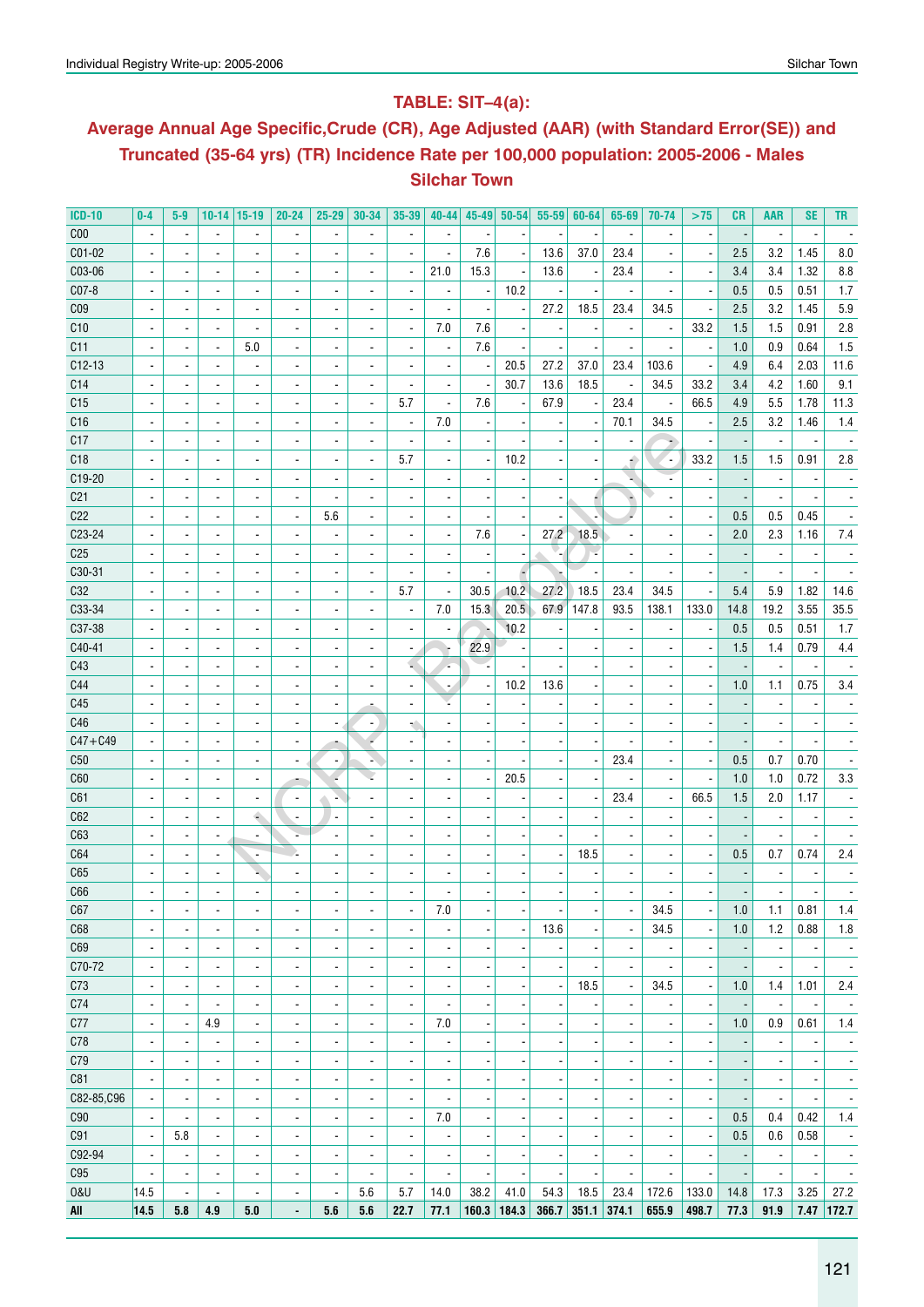# **Table: SIT–4(b):**

# **Average Annual Age Specific,Crude (CR), Age Adjusted (AAR) (with Standard Error(SE)) and Truncated (35-64 yrs) (TR) Incidence Rate per 100,000 population: 2005-2006 - Females Silchar Town**

| <b>ICD-10</b>   | $0-4$                    | $5-9$                        | $10 - 14$                | 15-19                    | $20 - 24$                | $25 - 29$                | 30-34                    | 35-39                    | $40 - 44$                    | 45-49                    | $50 - 54$                | 55-59                    | 60-64                    | 65-69                    | 70-74                    | >75                      | <b>CR</b>                | <b>AAR</b>               | <b>SE</b>                | <b>TR</b>                |
|-----------------|--------------------------|------------------------------|--------------------------|--------------------------|--------------------------|--------------------------|--------------------------|--------------------------|------------------------------|--------------------------|--------------------------|--------------------------|--------------------------|--------------------------|--------------------------|--------------------------|--------------------------|--------------------------|--------------------------|--------------------------|
| C <sub>00</sub> | $\blacksquare$           | $\blacksquare$               | $\blacksquare$           | $\blacksquare$           | $\overline{\phantom{a}}$ | $\overline{\phantom{a}}$ | $\overline{\phantom{a}}$ | $\blacksquare$           | $\overline{\phantom{a}}$     |                          |                          |                          |                          | $\blacksquare$           | $\overline{\phantom{a}}$ |                          | $\overline{\phantom{a}}$ | $\overline{\phantom{a}}$ | $\overline{\phantom{a}}$ |                          |
| $CO1-02$        |                          | $\blacksquare$               | $\overline{a}$           |                          |                          |                          |                          | $\overline{a}$           |                              |                          | 12.5                     |                          |                          | 44.8                     | $\overline{a}$           | 28.6                     | 2.0                      | 2.5                      | 1.27                     | 2.0                      |
| C03-06          |                          | $\overline{\phantom{a}}$     | $\blacksquare$           | $\overline{\phantom{a}}$ |                          |                          | $\overline{\phantom{a}}$ | $\blacksquare$           |                              |                          |                          |                          |                          | 22.4                     |                          | $\overline{\phantom{a}}$ | 0.5                      | 0.7                      | 0.67                     |                          |
| $CO7-8$         |                          |                              | $\blacksquare$           | $\blacksquare$           |                          |                          | $\overline{\phantom{a}}$ | $\overline{a}$           | 8.0                          |                          |                          |                          |                          |                          |                          |                          | 0.5                      | 0.5                      | 0.48                     | 1.6                      |
| C <sub>09</sub> | $\blacksquare$           | $\blacksquare$               | $\overline{\phantom{a}}$ | $\blacksquare$           | $\blacksquare$           | $\overline{\phantom{a}}$ | $\blacksquare$           | $\overline{\phantom{a}}$ | ä,                           |                          |                          |                          |                          | $\overline{a}$           | $\blacksquare$           |                          |                          | $\overline{\phantom{a}}$ | $\overline{\phantom{a}}$ |                          |
| C10             | $\overline{\phantom{a}}$ | $\overline{\phantom{a}}$     | $\blacksquare$           | $\overline{a}$           | $\overline{\phantom{a}}$ | $\blacksquare$           | $\blacksquare$           | $\overline{\phantom{a}}$ | ä,                           |                          |                          |                          |                          |                          |                          |                          |                          | $\overline{\phantom{a}}$ | $\overline{\phantom{a}}$ |                          |
| C11             |                          | ۰                            | $\overline{\phantom{a}}$ | $\overline{\phantom{a}}$ | $\overline{\phantom{a}}$ | ٠                        | $\overline{\phantom{a}}$ | $\overline{\phantom{a}}$ | $\qquad \qquad \blacksquare$ |                          |                          |                          |                          |                          |                          |                          |                          | $\blacksquare$           | $\overline{\phantom{a}}$ |                          |
| $C12-13$        |                          |                              | $\overline{a}$           |                          |                          |                          | ÷,                       | $\overline{a}$           |                              |                          |                          | $\overline{\phantom{a}}$ | 20.1                     | 44.8                     | $\overline{a}$           | ÷,                       | 1.5                      | 2.1                      | 1.25                     | 2.6                      |
| C14             |                          | $\blacksquare$               | $\blacksquare$           | ۰                        | $\blacksquare$           | $\blacksquare$           | $\overline{a}$           | $\blacksquare$           | $\blacksquare$               |                          |                          |                          |                          | $\blacksquare$           | $\blacksquare$           |                          | $\overline{\phantom{a}}$ | $\blacksquare$           | $\blacksquare$           |                          |
| C <sub>15</sub> |                          |                              | $\blacksquare$           | $\blacksquare$           |                          | $\overline{\phantom{a}}$ | 6.1                      | 5.8                      | $\blacksquare$               |                          | 50.1                     | 33.6                     | 20.1                     | 22.4                     | 63.2                     | 114.4                    | 8.1                      | 9.6                      | 2.43                     | 16.1                     |
| C16             |                          | $\overline{\phantom{a}}$     | $\blacksquare$           | $\blacksquare$           |                          | $\blacksquare$           | $\overline{\phantom{a}}$ | $\overline{\phantom{a}}$ | $\overline{\phantom{a}}$     | 8.9                      |                          |                          | 20.1                     | $\overline{\phantom{a}}$ | $\overline{a}$           | ×                        | 1.0                      | 1.3                      | 0.97                     | 4.3                      |
| C17             |                          |                              | $\overline{\phantom{a}}$ |                          |                          | $\blacksquare$           | $\blacksquare$           | $\blacksquare$           |                              |                          |                          |                          |                          |                          |                          | ÷,                       |                          | $\overline{\phantom{a}}$ |                          |                          |
| C18             | $\blacksquare$           | $\overline{\phantom{0}}$     | $\blacksquare$           | $\overline{\phantom{a}}$ | $\blacksquare$           | $\overline{\phantom{a}}$ | $\overline{\phantom{a}}$ | $\overline{\phantom{a}}$ | $\blacksquare$               |                          |                          | $\blacksquare$           |                          | $\overline{\phantom{a}}$ | ÷                        | 28.6                     | 0.5                      | 0.6                      | 0.57                     |                          |
| C19-20          |                          | $\blacksquare$               | $\blacksquare$           | $\blacksquare$           | $\blacksquare$           | 5.0                      | 6.1                      | $\overline{\phantom{a}}$ | 8.0                          |                          |                          | $\overline{\phantom{a}}$ | 20.1                     | ÷.                       | ٠.                       | $\overline{\phantom{a}}$ | 2.0                      | 2.1                      | 1.08                     | 4.1                      |
| C <sub>21</sub> |                          |                              | $\overline{\phantom{a}}$ | $\overline{\phantom{a}}$ |                          | $\overline{\phantom{a}}$ | $\overline{\phantom{a}}$ | $\overline{\phantom{a}}$ | ٠                            |                          |                          | $\overline{a}$           | $\overline{\phantom{a}}$ | 22.4                     |                          | $\overline{\phantom{a}}$ | 0.5                      | 0.7                      | 0.67                     |                          |
| C <sub>22</sub> |                          |                              | $\blacksquare$           |                          |                          |                          |                          |                          |                              |                          |                          |                          |                          |                          |                          |                          |                          | $\blacksquare$           |                          |                          |
| C23-24          |                          | $\blacksquare$               | $\blacksquare$           | $\overline{\phantom{a}}$ | $\blacksquare$           |                          | $\blacksquare$           | $\overline{\phantom{a}}$ | $\blacksquare$               | 8.9                      | 12.5                     | 16.8                     | 40.3                     | Γ,                       | 63.2                     | ÷,                       | 3.5                      | 4.7                      | 1.79                     | 11.1                     |
| C <sub>25</sub> |                          |                              | $\blacksquare$           | $\blacksquare$           |                          |                          |                          | $\overline{\phantom{a}}$ | $\overline{\phantom{a}}$     |                          |                          | $\sigma$                 |                          |                          |                          |                          |                          |                          |                          |                          |
| C30-31          | $\blacksquare$           | $\overline{a}$               | $\blacksquare$           | $\overline{a}$           |                          |                          | $\overline{a}$           | $\overline{a}$           | ä,                           |                          |                          | <b>.</b>                 |                          |                          |                          |                          |                          | ÷,                       | $\overline{a}$           |                          |
| C32             | $\overline{\phantom{a}}$ | $\blacksquare$               | $\overline{\phantom{a}}$ | $\blacksquare$           | $\blacksquare$           | $\overline{\phantom{a}}$ | $\blacksquare$           | $\overline{\phantom{a}}$ | $\overline{\phantom{a}}$     |                          | 12.5                     |                          |                          | $\overline{a}$           | $\overline{\phantom{a}}$ | $\overline{\phantom{a}}$ | 0.5                      | 0.6                      | 0.63                     | $2.0\,$                  |
| $C33-34$        | $\overline{\phantom{a}}$ | $\blacksquare$               | $\blacksquare$           | $\overline{\phantom{a}}$ | $\overline{\phantom{a}}$ | $\overline{\phantom{a}}$ | $\overline{a}$           | 5.8                      | 8.0                          | $\overline{\phantom{a}}$ | 12.5                     | $\overline{\phantom{a}}$ | $\overline{\phantom{a}}$ | $\overline{a}$           | $\blacksquare$           | 28.6                     | 2.0                      | 2.0                      | 1.03                     | 4.7                      |
| C37-38          | $\overline{\phantom{a}}$ | $\overline{\phantom{a}}$     | $\blacksquare$           | $\overline{\phantom{a}}$ | $\overline{\phantom{a}}$ | $\overline{\phantom{a}}$ | $\blacksquare$           | $\overline{\phantom{a}}$ | ٠                            |                          |                          |                          |                          |                          | $\overline{\phantom{a}}$ |                          |                          | $\overline{\phantom{a}}$ | $\overline{\phantom{a}}$ |                          |
| $C40-41$        |                          |                              |                          |                          | 5.1                      |                          |                          |                          |                              |                          |                          |                          | 20.1                     |                          |                          | ÷,                       | 1.0                      | 1.2                      | 0.90                     | 2.6                      |
| C43             | $\blacksquare$           | $\blacksquare$               | $\blacksquare$           | ۰                        | $\overline{\phantom{a}}$ | $\blacksquare$           | $\blacksquare$           | $\blacksquare$           | $\blacksquare$               |                          |                          |                          |                          | $\overline{a}$           | $\overline{a}$           |                          |                          | $\blacksquare$           | $\overline{\phantom{a}}$ |                          |
| C44             |                          | $\overline{a}$               | $\sim$                   | $\blacksquare$           |                          | $\overline{\phantom{a}}$ | $\overline{\phantom{a}}$ | $\overline{\phantom{a}}$ |                              | 8.9                      |                          |                          |                          |                          |                          | $\overline{\phantom{a}}$ | 0.5                      | 0.5                      | 0.53                     | 1.7                      |
| C45             |                          |                              | $\overline{\phantom{a}}$ | $\overline{\phantom{a}}$ |                          | $\overline{a}$           |                          | ¥.                       |                              |                          |                          |                          |                          |                          |                          |                          |                          |                          |                          |                          |
| C46             |                          | $\overline{a}$               | $\blacksquare$           | $\overline{a}$           |                          | $\overline{\phantom{a}}$ | $\overline{\phantom{a}}$ | $\overline{\phantom{a}}$ |                              |                          |                          |                          |                          |                          |                          |                          |                          | $\overline{\phantom{a}}$ | $\blacksquare$           |                          |
| $C47 + C49$     | $\blacksquare$           | $\blacksquare$               | $\overline{\phantom{a}}$ | $\blacksquare$           | $\blacksquare$           | $\overline{\phantom{a}}$ | $\overline{a}$           | $\blacksquare$           |                              |                          |                          |                          |                          | $\overline{a}$           | $\blacksquare$           |                          | $\overline{\phantom{a}}$ | $\blacksquare$           | $\blacksquare$           |                          |
| C50             |                          | $\blacksquare$               | $\overline{\phantom{a}}$ | $\blacksquare$           | $\blacksquare$           | 10.1                     | 6.1                      | 23.2                     | 24.1                         | 44.4                     |                          |                          | $\overline{\phantom{a}}$ | 22.4                     |                          | $\overline{\phantom{a}}$ | 8.1                      | 7.3                      | 1.87                     | 17.7                     |
| C51             |                          |                              | $\overline{\phantom{a}}$ | $\blacksquare$           | $\overline{\phantom{a}}$ |                          | 4                        | $\overline{\phantom{a}}$ |                              |                          |                          | ł,                       |                          |                          |                          |                          | $\overline{\phantom{a}}$ | $\overline{\phantom{a}}$ | $\overline{\phantom{a}}$ |                          |
| C52             |                          |                              | $\blacksquare$           |                          |                          | $\overline{\phantom{a}}$ |                          | $\overline{\phantom{a}}$ |                              |                          |                          |                          |                          |                          |                          |                          |                          | $\overline{\phantom{a}}$ |                          |                          |
| C53             |                          | $\blacksquare$               | $\blacksquare$           | $\blacksquare$           | $\blacksquare$           |                          | ۰,                       | 17.4                     | 32.1                         | 17.8                     | 75.1                     | 50.4                     | 40.3                     | 22.4                     |                          | ÷,                       | 10.6                     | 12.1                     | 2.70                     | 36.8                     |
| C <sub>54</sub> |                          |                              | $\blacksquare$           | $\blacksquare$           | $\overline{\phantom{a}}$ |                          | $\blacksquare$           |                          |                              | 8.9                      |                          |                          |                          |                          |                          |                          | 0.5                      | 0.5                      | 0.53                     | 1.7                      |
| C55             |                          | $\overline{\phantom{a}}$     | $\overline{\phantom{a}}$ | $\overline{\phantom{a}}$ | $\overline{\phantom{a}}$ |                          | $\overline{\phantom{a}}$ |                          |                              |                          |                          |                          |                          |                          |                          |                          |                          | $\blacksquare$           |                          |                          |
| C56             | $\overline{\phantom{a}}$ |                              | $\blacksquare$           | ÷                        |                          | $\overline{\phantom{a}}$ | $\blacksquare$           | 5.8                      | $\blacksquare$               | 8.9                      |                          |                          |                          |                          |                          |                          | 1.0                      | 0.9                      | 0.64                     | 2.8                      |
| C57             | $\overline{\phantom{a}}$ | $\blacksquare$               | $\sim$                   |                          | $\overline{\phantom{a}}$ | $\blacksquare$           | $\overline{\phantom{a}}$ | $\overline{\phantom{a}}$ | $\blacksquare$               |                          |                          |                          |                          |                          | $\overline{a}$           | $\overline{\phantom{a}}$ | $\overline{\phantom{a}}$ | $\overline{\phantom{a}}$ | $\overline{\phantom{a}}$ |                          |
| C58             |                          | $\qquad \qquad \blacksquare$ | $\overline{\phantom{a}}$ |                          | $\overline{\phantom{a}}$ | $\overline{\phantom{a}}$ | $\overline{\phantom{a}}$ | $\overline{\phantom{a}}$ |                              |                          |                          |                          |                          |                          |                          |                          | $\overline{\phantom{a}}$ | $\overline{\phantom{a}}$ | $\overline{\phantom{a}}$ |                          |
| C64             |                          |                              | $\blacksquare$           |                          |                          |                          |                          | $\overline{\phantom{a}}$ |                              |                          |                          | $\overline{a}$           | 20.1                     |                          |                          | $\overline{\phantom{a}}$ | 0.5                      | 0.8                      | 0.81                     | 2.6                      |
| C65             |                          |                              |                          |                          |                          |                          |                          |                          |                              |                          |                          | $\overline{a}$           |                          |                          |                          | $\overline{\phantom{a}}$ | $\overline{\phantom{a}}$ | $\blacksquare$           | $\blacksquare$           |                          |
| C66             | $\overline{\phantom{a}}$ | $\blacksquare$               | $\blacksquare$           | $\blacksquare$           | $\blacksquare$           | $\blacksquare$           | $\blacksquare$           | $\overline{\phantom{a}}$ | $\blacksquare$               | $\overline{\phantom{a}}$ | $\overline{\phantom{a}}$ | $\blacksquare$           | $\overline{\phantom{a}}$ | $\blacksquare$           | $\overline{\phantom{a}}$ | $\overline{\phantom{a}}$ | $\overline{\phantom{m}}$ | $\overline{\phantom{a}}$ | $\overline{\phantom{a}}$ | $\overline{\phantom{a}}$ |
| C67             | $\overline{\phantom{a}}$ | $\blacksquare$               | $\blacksquare$           | $\blacksquare$           | $\blacksquare$           | $\overline{\phantom{a}}$ | $\blacksquare$           | $\overline{\phantom{a}}$ | $\blacksquare$               |                          |                          | $\overline{\phantom{a}}$ |                          | $\blacksquare$           | $\overline{\phantom{a}}$ | $\overline{\phantom{a}}$ |                          | $\overline{\phantom{a}}$ | $\overline{\phantom{a}}$ | $\overline{\phantom{a}}$ |
| C68             | $\blacksquare$           | $\blacksquare$               | $\blacksquare$           | $\overline{\phantom{a}}$ | $\overline{\phantom{a}}$ | $\overline{\phantom{a}}$ | $\overline{a}$           | $\blacksquare$           | $\overline{\phantom{a}}$     |                          |                          | $\overline{\phantom{a}}$ |                          | $\blacksquare$           | $\blacksquare$           | $\overline{\phantom{a}}$ | $\overline{\phantom{a}}$ | $\blacksquare$           | $\blacksquare$           | $\overline{\phantom{a}}$ |
| C69             | $\overline{\phantom{a}}$ | $\blacksquare$               | $\overline{\phantom{a}}$ | $\blacksquare$           | $\overline{\phantom{a}}$ | $\overline{\phantom{a}}$ | $\overline{\phantom{a}}$ | $\overline{\phantom{a}}$ | $\overline{\phantom{a}}$     |                          | $\overline{\phantom{a}}$ | $\overline{\phantom{a}}$ |                          | $\blacksquare$           | $\overline{\phantom{a}}$ | $\overline{\phantom{a}}$ | $\overline{\phantom{a}}$ | $\overline{\phantom{a}}$ | $\overline{\phantom{a}}$ | $\overline{\phantom{a}}$ |
| C70-72          | $\overline{\phantom{a}}$ | $\blacksquare$               | $\blacksquare$           | $\blacksquare$           | $\overline{\phantom{a}}$ | $\blacksquare$           | $\overline{\phantom{a}}$ | $\blacksquare$           | $\blacksquare$               | 8.9                      | $\blacksquare$           | $\overline{a}$           | $\overline{\phantom{a}}$ | $\overline{\phantom{a}}$ | $\blacksquare$           | $\overline{\phantom{a}}$ | 0.5                      | 0.5                      | 0.53                     | 1.7                      |
| C73             | $\overline{\phantom{a}}$ | $\overline{\phantom{a}}$     | $\overline{\phantom{a}}$ | $\overline{\phantom{a}}$ | $\overline{\phantom{a}}$ | $\overline{\phantom{a}}$ | $\overline{\phantom{a}}$ | $\overline{\phantom{a}}$ | $\overline{\phantom{a}}$     |                          | $\overline{\phantom{a}}$ | $\overline{a}$           |                          | $\overline{\phantom{a}}$ | $\overline{\phantom{a}}$ | $\overline{\phantom{a}}$ | $\overline{\phantom{a}}$ | $\overline{\phantom{a}}$ | $\overline{\phantom{a}}$ | $\overline{\phantom{a}}$ |
| C74             | $\overline{\phantom{a}}$ | $\blacksquare$               | $\overline{a}$           |                          | $\overline{\phantom{a}}$ | $\overline{\phantom{a}}$ | $\overline{\phantom{a}}$ | $\overline{a}$           | ä,                           |                          |                          | ÷,                       |                          | $\overline{a}$           | $\blacksquare$           | $\overline{\phantom{a}}$ | $\overline{\phantom{a}}$ | $\overline{a}$           | $\blacksquare$           | $\overline{\phantom{a}}$ |
| C77             | $\overline{\phantom{a}}$ | $\blacksquare$               | $\blacksquare$           | $\blacksquare$           | $\blacksquare$           | $\blacksquare$           | $\overline{\phantom{a}}$ | $\overline{\phantom{a}}$ | $\blacksquare$               |                          |                          | ÷,                       |                          | $\blacksquare$           | $\blacksquare$           | $\overline{\phantom{a}}$ | $\overline{\phantom{a}}$ | $\blacksquare$           | $\overline{\phantom{a}}$ | $\overline{\phantom{a}}$ |
| C78             | $\blacksquare$           | $\blacksquare$               | $\blacksquare$           | $\blacksquare$           | $\blacksquare$           | $\overline{\phantom{a}}$ | $\blacksquare$           | $\blacksquare$           | $\blacksquare$               |                          |                          | $\overline{\phantom{a}}$ | $\overline{\phantom{a}}$ | $\overline{\phantom{a}}$ | $\blacksquare$           | $\overline{\phantom{a}}$ | $\overline{\phantom{a}}$ | $\blacksquare$           | $\overline{\phantom{a}}$ | $\overline{\phantom{a}}$ |
| C79             | $\overline{\phantom{a}}$ | $\overline{\phantom{a}}$     | $\overline{\phantom{a}}$ | $\overline{\phantom{a}}$ | $\blacksquare$           | $\overline{\phantom{a}}$ | $\overline{\phantom{a}}$ | $\overline{\phantom{a}}$ | $\overline{\phantom{a}}$     |                          |                          | $\overline{a}$           |                          | $\overline{\phantom{a}}$ | $\overline{\phantom{a}}$ | $\overline{\phantom{a}}$ | $\overline{\phantom{a}}$ | $\overline{\phantom{a}}$ | $\overline{\phantom{a}}$ | $\overline{\phantom{a}}$ |
| C81             | $\blacksquare$           | $\overline{\phantom{a}}$     | $\overline{\phantom{a}}$ | $\overline{\phantom{a}}$ | 5.1                      | $\overline{\phantom{a}}$ | $\blacksquare$           | $\overline{\phantom{a}}$ | $\overline{\phantom{a}}$     |                          |                          | $\overline{\phantom{a}}$ |                          | $\blacksquare$           | $\overline{\phantom{a}}$ | ÷,                       | 0.5                      | 0.4                      | 0.41                     | $\overline{\phantom{a}}$ |
| C82-85, C96     | $\overline{\phantom{a}}$ | $\overline{\phantom{a}}$     | $\overline{\phantom{a}}$ | $\blacksquare$           | $\overline{\phantom{a}}$ | $\overline{\phantom{a}}$ | $\overline{\phantom{a}}$ | $\overline{\phantom{a}}$ | $\overline{\phantom{a}}$     | 8.9                      | $\overline{\phantom{a}}$ | $\overline{\phantom{a}}$ | $\overline{\phantom{a}}$ | $\overline{\phantom{a}}$ | $\overline{\phantom{a}}$ | 28.6                     | 1.0                      | 1.1                      | 0.78                     | 1.7                      |
| C <sub>90</sub> | $\overline{\phantom{a}}$ | $\overline{\phantom{a}}$     | $\overline{\phantom{a}}$ | $\blacksquare$           | $\overline{\phantom{a}}$ | $\overline{\phantom{a}}$ | $\overline{\phantom{a}}$ | $\overline{\phantom{a}}$ | $\overline{\phantom{a}}$     |                          | $\overline{\phantom{a}}$ | $\overline{\phantom{a}}$ |                          | $\blacksquare$           | $\overline{\phantom{a}}$ | $\overline{\phantom{a}}$ | $\overline{\phantom{a}}$ | $\overline{\phantom{a}}$ | $\overline{\phantom{a}}$ | $\overline{\phantom{a}}$ |
| C91             | $\overline{\phantom{a}}$ | $\overline{\phantom{a}}$     | $\blacksquare$           | $\blacksquare$           | $\overline{\phantom{a}}$ | $\overline{\phantom{a}}$ | $\overline{\phantom{a}}$ | $\overline{\phantom{a}}$ | $\overline{\phantom{a}}$     |                          | $\overline{\phantom{a}}$ | $\overline{\phantom{a}}$ | 20.1                     | $\overline{\phantom{a}}$ | $\overline{\phantom{a}}$ | ÷                        | 0.5                      | 0.8                      | 0.81                     | 2.6                      |
| C92-94          | $\overline{\phantom{a}}$ | $\blacksquare$               | $\blacksquare$           |                          | $\overline{\phantom{a}}$ | $\blacksquare$           | $\blacksquare$           | $\blacksquare$           | $\blacksquare$               |                          | $\overline{\phantom{a}}$ | $\overline{\phantom{a}}$ |                          |                          | $\overline{\phantom{a}}$ | $\overline{\phantom{a}}$ |                          | $\blacksquare$           | $\overline{\phantom{a}}$ | $\overline{\phantom{a}}$ |
| C95             | $\overline{\phantom{a}}$ | $\blacksquare$               | $\blacksquare$           | $\blacksquare$           | $\overline{\phantom{a}}$ | 5.0                      | $\overline{\phantom{a}}$ | $\blacksquare$           | $\blacksquare$               |                          | $\overline{\phantom{a}}$ | $\blacksquare$           |                          | $\blacksquare$           | $\blacksquare$           | $\overline{\phantom{a}}$ | 0.5                      | 0.4                      | 0.40                     | $\overline{\phantom{a}}$ |
| <b>0&amp;U</b>  | 7.5                      | $\overline{\phantom{a}}$     | $\overline{\phantom{a}}$ | $\blacksquare$           | 5.1                      | $\overline{\phantom{a}}$ | $\blacksquare$           | $\blacksquare$           | ÷,                           | 8.9                      |                          | 16.8                     | 40.3                     | $\overline{\phantom{a}}$ | $\overline{\phantom{a}}$ | 28.6                     | 3.5                      | 4.7                      | 1.82                     | 9.1                      |
| All             | 7.5                      | ٠                            | ٠                        |                          | 15.4                     | 20.2                     | 18.2                     | 58.0                     | 80.2                         | $133.2$ 175.2            |                          | 117.6                    | $261.7$ 201.7            |                          | 126.4                    | 257.4                    | 51.6                     | 58.8                     |                          | 5.98 129.7               |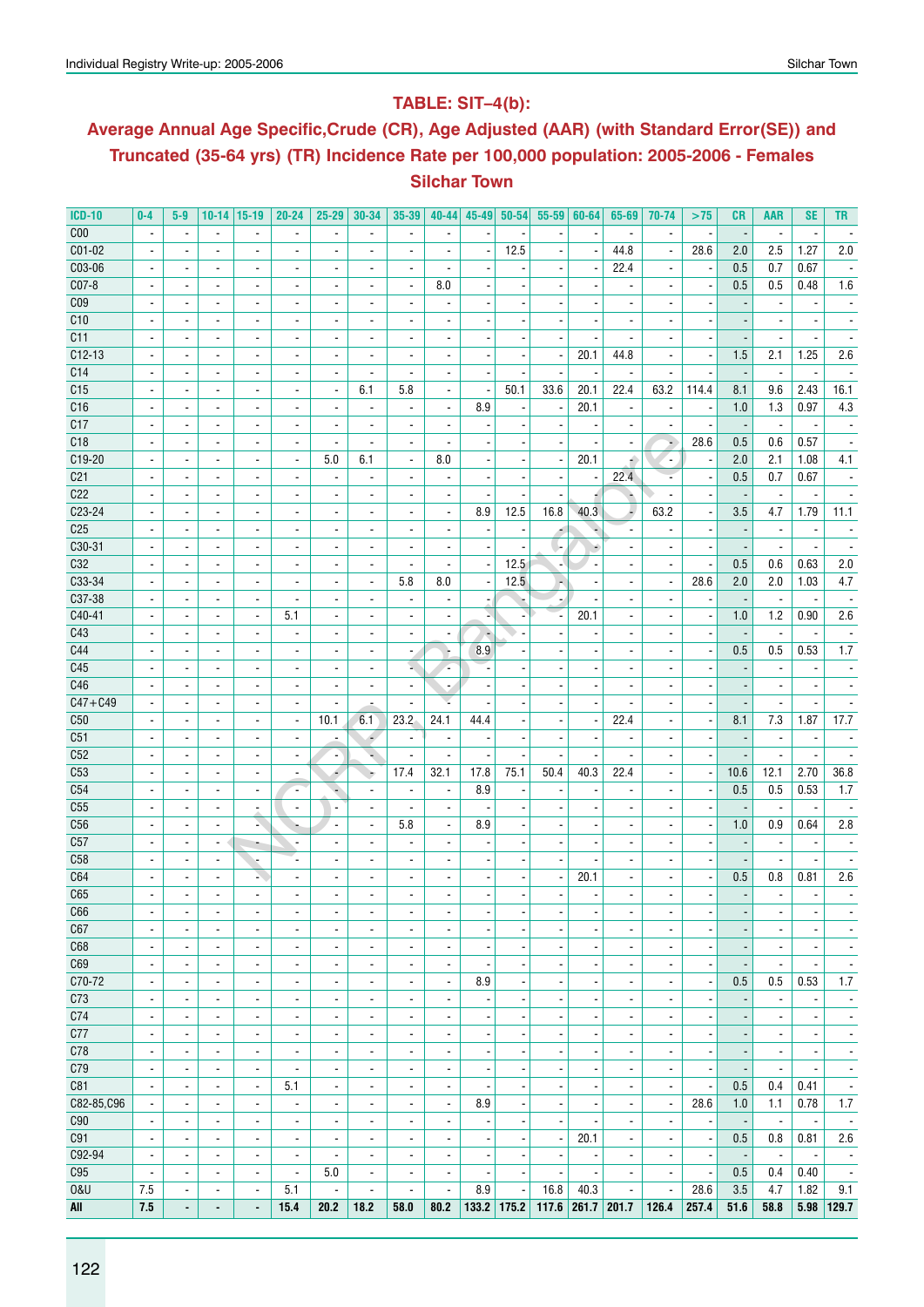#### **Table: SIT-5(a): Number (#) and Proportion (%) of Cancers by Site (ICD-10) and Method of Diagnosis: 2005-2006 - Males Silchar Town**

|                 |                            |                              | <b>Microscopic</b>       |                              | X-Ray / imaging          |                              | <b>Clinical</b>              |                              | <b>Others</b>                |                          | D.C.0                    | <b>Total</b>             |                          |
|-----------------|----------------------------|------------------------------|--------------------------|------------------------------|--------------------------|------------------------------|------------------------------|------------------------------|------------------------------|--------------------------|--------------------------|--------------------------|--------------------------|
| $ICD-10$        | <b>Site</b>                | #                            | %                        | #                            | $\overline{\%}$          | #                            | $\overline{\frac{9}{0}}$     | #                            | $\frac{1}{2}$                | #                        | $\frac{9}{6}$            | $\#$                     | $\frac{9}{6}$            |
| C <sub>00</sub> | Lip                        | $\overline{a}$               |                          | $\overline{\phantom{a}}$     | ٠                        |                              | ÷,                           |                              | Ĭ.                           | L,                       |                          | ÷,                       |                          |
| C01-02          | Tongue                     | 4                            | 80.0                     | $\blacksquare$               | ٠                        | $\overline{a}$               |                              | $\blacksquare$               | ÷,                           | 1                        | 20.0                     | 5                        | 100.0                    |
| C03-06          | Mouth                      | $\overline{7}$               | 100.0                    | $\qquad \qquad \blacksquare$ | $\overline{\phantom{a}}$ | $\overline{\phantom{a}}$     | $\overline{\phantom{a}}$     | $\overline{\phantom{a}}$     | ÷,                           |                          |                          | $\overline{7}$           | 100.0                    |
| C07-8           | <b>Salivary Gland</b>      | $\mathbf{1}$                 | 100.0                    | $\overline{\phantom{a}}$     | $\overline{\phantom{a}}$ | $\blacksquare$               | $\blacksquare$               | $\overline{\phantom{a}}$     | $\blacksquare$               |                          |                          | $\mathbf{1}$             | 100.0                    |
| C <sub>09</sub> | <b>Tonsil</b>              | $\overline{4}$               | 80.0                     | $\blacksquare$               | ٠                        | $\frac{1}{2}$                | $\overline{\phantom{a}}$     | $\blacksquare$               | $\overline{\phantom{a}}$     | 1                        | 20.0                     | 5                        | 100.0                    |
| C10             | Oth. Oropharynx            | 3                            | 100.0                    | $\overline{\phantom{a}}$     | $\overline{a}$           | ä,                           | ٠                            | $\overline{\phantom{a}}$     | ٠                            | $\overline{a}$           |                          | 3                        | 100.0                    |
| C11             | Nasopharynx                | $\overline{c}$               | 100.0                    | $\blacksquare$               | ä,                       | ٠                            | $\overline{\phantom{a}}$     | $\blacksquare$               | ÷,                           | $\blacksquare$           | ÷,                       | $\overline{c}$           | 100.0                    |
| $C12-13$        | Hypopharynx                | 10                           | 100.0                    | $\blacksquare$               | $\overline{a}$           | ä,                           |                              | ä,                           | ä,                           |                          | $\blacksquare$           | 10                       | 100.0                    |
| C14             | <b>Pharynx Unspecified</b> | 3                            | 42.9                     | $\blacksquare$               | $\blacksquare$           | ä,                           | ٠                            | ä,                           | ä,                           | 4                        | 57.1                     | 7                        | 100.0                    |
| C15             | Oesophagus                 | 6                            | 60.0                     | $\qquad \qquad \blacksquare$ | ٠                        | ÷,                           | $\overline{\phantom{a}}$     | $\mathbf{1}$                 | 10.0                         | 3                        | 30.0                     | 10                       | 100.0                    |
| C16             | Stomach                    | $\overline{c}$               | 40.0                     | $\blacksquare$               | ٠                        | ÷,                           | ٠                            | $\overline{\phantom{a}}$     | Ĭ.                           | 3                        | 60.0                     | 5                        | 100.0                    |
| C17             | Small Intestine            | $\blacksquare$               | L,                       | $\blacksquare$               | $\overline{\phantom{a}}$ | $\frac{1}{2}$                | $\blacksquare$               | $\blacksquare$               | $\overline{\phantom{a}}$     | $\blacksquare$           | $\blacksquare$           | $\overline{\phantom{a}}$ |                          |
| C18             | Colon                      | 3                            | 100.0                    | $\blacksquare$               | $\blacksquare$           | ä,                           | $\overline{\phantom{a}}$     | ä,                           | ٠                            | $\overline{a}$           | $\overline{a}$           | 3                        | 100.0                    |
| C19-20          | Rectum                     | ä,                           | ÷,                       | ÷,                           | $\overline{\phantom{0}}$ | $\frac{1}{2}$                | $\overline{\phantom{a}}$     | $\blacksquare$               |                              | $\overline{\phantom{a}}$ | $\blacksquare$           | $\blacksquare$           |                          |
| C <sub>21</sub> | Anus & Anal Canal          | ä,                           | ä,                       | ä,                           | $\overline{a}$           | Ĭ.                           | ä,                           | ÷,                           |                              | $\overline{a}$           |                          | $\overline{\phantom{a}}$ |                          |
| C22             | Liver                      | $\frac{1}{2}$                |                          | $\qquad \qquad \blacksquare$ | $\overline{\phantom{a}}$ | $\overline{\phantom{0}}$     | $\qquad \qquad \blacksquare$ |                              |                              | 1                        | 100.0                    | $\mathbf{1}$             | 100.0                    |
| C23-24          | Gallbladder etc.           | 1                            | 25.0                     | $\overline{\phantom{a}}$     | ٠                        | $\blacksquare$               | $\blacksquare$               | ÷                            | ÷,                           | 3                        | 75.0                     | 4                        | 100.0                    |
| C <sub>25</sub> | Pancreas                   | $\blacksquare$               | $\blacksquare$           | $\blacksquare$               | $\overline{\phantom{a}}$ | $\frac{1}{2}$                | $\overline{\phantom{a}}$     | r,                           | $\overline{\phantom{a}}$     | $\blacksquare$           | $\blacksquare$           | $\overline{\phantom{a}}$ |                          |
| C30-31          | Nose, Sinuses etc.         | $\overline{a}$               |                          | ۰                            | ä,                       | ÷,                           | 4                            | ù.                           | ٠                            | $\overline{a}$           |                          | $\blacksquare$           |                          |
| C32             | Larynx                     | 8                            | 72.7                     | ٠                            |                          |                              |                              |                              |                              | 3                        | 27.3                     | 11                       | 100.0                    |
| C33-34          | Lung etc.                  | 11                           | 36.7                     | $\overline{a}$               |                          | -                            |                              | ٠                            | ٠                            | 19                       | 63.3                     | 30                       | 100.0                    |
| C37-38          | Other Thoracic Organs      | 1                            | 100.0                    | $\qquad \qquad \blacksquare$ |                          | ÷                            | ا ک                          | $\overline{\phantom{a}}$     | ٠                            |                          |                          | 1                        | 100.0                    |
| C40-41          | <b>Bone</b>                | 3                            | 100.0                    | $\qquad \qquad \blacksquare$ | ٠                        | ٠                            | $\overline{\phantom{a}}$     | $\overline{\phantom{a}}$     | ۰                            | ä,                       | $\overline{\phantom{a}}$ | 3                        | 100.0                    |
| C43             | Melanoma of Skin           | $\overline{\phantom{a}}$     |                          | $\overline{\phantom{a}}$     | U                        | - 2                          | $\overline{\phantom{a}}$     | $\overline{\phantom{a}}$     | ٠                            | $\blacksquare$           | ٠                        | $\overline{\phantom{a}}$ |                          |
| C44             | Other Skin                 | 2                            | 100.0                    | Ĭ.                           |                          | ÷,                           | $\overline{\phantom{a}}$     | $\blacksquare$               | ÷,                           | $\overline{a}$           | ÷.                       | 2                        | 100.0                    |
| C45             | Mesothelioma               | $\overline{a}$               |                          | ä,                           | $\overline{\phantom{a}}$ | ä,                           | $\overline{\phantom{a}}$     | $\blacksquare$               | ÷.                           |                          |                          |                          |                          |
| C46             | Kaposi Sarcoma             | $\blacksquare$               | ÷,                       | ٠                            | ř.                       | $\blacksquare$               | $\overline{\phantom{a}}$     | $\overline{\phantom{a}}$     | ä,                           |                          | ÷.                       | $\overline{\phantom{a}}$ |                          |
| $C47 + C49$     | Conn. & Soft Tissue        | L,                           | Ξ.                       | H                            | ٠                        | $\blacksquare$               | $\blacksquare$               | $\blacksquare$               | ÷,                           | ä,                       | $\overline{\phantom{a}}$ | $\overline{\phantom{a}}$ |                          |
| C50             | <b>Breast</b>              | 1                            | 100.0                    | ÷,                           | $\blacksquare$           | $\blacksquare$               | $\overline{\phantom{a}}$     | $\overline{\phantom{a}}$     | $\overline{\phantom{a}}$     | $\blacksquare$           | $\blacksquare$           | 1                        | 100.0                    |
| C60             | Penis                      | $\overline{c}$               | 100.0                    | ↘.                           | ÷,                       | $\overline{a}$               | ä,                           | Ĭ.                           | ä,                           | $\blacksquare$           | ÷,                       | $\overline{c}$           | 100.0                    |
| C61             | Prostate                   | $\blacksquare$               | ä,                       | ٠                            | $\overline{a}$           | ÷,                           |                              | ٠                            |                              | 3                        | 100.0                    | 3                        | 100.0                    |
| C62             | <b>Testis</b>              | $\overline{\phantom{a}}$     | ¥.                       | -                            | -                        | -                            | $\overline{a}$               | $\overline{a}$               | ٠                            |                          |                          |                          |                          |
| C63             | <b>Other Male Genital</b>  |                              | $\blacksquare$           | ٠                            | -                        | $\overline{a}$               |                              | $\qquad \qquad \blacksquare$ | ٠                            |                          |                          | ٠                        |                          |
| C64             | Kidney etc.                |                              |                          |                              |                          |                              |                              |                              |                              | 1                        | 100.0                    | $\mathbf{1}$             | 100.0                    |
| C65             | <b>Renal Pelvis</b>        | Ľ                            | ٠                        | ٠                            | $\overline{\phantom{0}}$ | $\overline{\phantom{m}}$     | $\qquad \qquad \blacksquare$ | ٠                            | ٠                            | $\overline{\phantom{a}}$ | $\overline{\phantom{a}}$ | $\overline{\phantom{a}}$ | ٠                        |
| C66             | Ureter                     |                              | $\overline{\phantom{0}}$ | ÷,                           | $\overline{\phantom{0}}$ | $\frac{1}{2}$                | ٠                            | $\blacksquare$               | Ĭ.                           |                          |                          | $\blacksquare$           |                          |
| C67             | <b>Bladder</b>             | 2                            | 100.0                    | $\qquad \qquad \blacksquare$ | $\overline{\phantom{a}}$ | $\overline{\phantom{a}}$     | ٠                            | $\overline{\phantom{a}}$     | ٠                            |                          |                          | $\overline{\mathbf{c}}$  | 100.0                    |
| C68             | <b>Uns.Urinary Organs</b>  | $\overline{\phantom{a}}$     | $\overline{\phantom{a}}$ | $\qquad \qquad \blacksquare$ | $\overline{\phantom{a}}$ | $\overline{\phantom{a}}$     | $\blacksquare$               | $\overline{\phantom{a}}$     | ÷,                           | $\overline{c}$           | 100.0                    | $\overline{c}$           | 100.0                    |
| C69             | Eye                        | $\overline{a}$               | ÷,                       | ÷,                           | ٠                        | $\blacksquare$               | $\overline{\phantom{a}}$     | $\blacksquare$               | ä,                           | $\blacksquare$           |                          | $\blacksquare$           |                          |
| C70-72          | Brain, Nervous System      | $\blacksquare$               |                          | ۰                            | $\overline{\phantom{a}}$ | $\overline{\phantom{a}}$     | ٠                            | $\overline{\phantom{a}}$     | ٠                            | $\blacksquare$           |                          | $\blacksquare$           |                          |
| C73             | <b>Thyroid</b>             | $\overline{c}$               | 100.0                    | ٠                            | ٠                        | ٠                            | $\blacksquare$               | $\blacksquare$               | ÷,                           | ä,                       |                          | 2                        | 100.0                    |
| C74             | <b>Adrenal Gland</b>       | $\frac{1}{2}$                |                          | $\qquad \qquad \blacksquare$ | $\overline{\phantom{0}}$ | $\qquad \qquad \blacksquare$ | $\qquad \qquad \blacksquare$ | $\overline{\phantom{a}}$     | ÷,                           |                          |                          | $\overline{\phantom{a}}$ |                          |
| C77             | Sec Lymph Nodes            | $\mathbf{1}$                 | 50.0                     | -                            | -                        | -                            | $\qquad \qquad \blacksquare$ | -                            | ٠                            | 1                        | 50.0                     | $\overline{\mathbf{c}}$  | 100.0                    |
| C78             | Sec Resp & Digestive       | $\overline{\phantom{a}}$     | $\overline{\phantom{a}}$ | $\overline{\phantom{a}}$     | $\overline{\phantom{a}}$ | $\overline{\phantom{a}}$     | -                            | ٠                            | $\qquad \qquad \blacksquare$ | $\overline{\phantom{a}}$ | ۰                        | $\overline{\phantom{a}}$ | $\blacksquare$           |
| C79             | Sec Others                 | $\qquad \qquad \blacksquare$ | $\overline{\phantom{a}}$ | $\qquad \qquad \blacksquare$ | $\overline{\phantom{a}}$ | $\overline{\phantom{a}}$     | $\qquad \qquad \blacksquare$ | ٠                            | $\overline{\phantom{a}}$     | $\overline{\phantom{a}}$ | ۰                        | $\overline{\phantom{a}}$ | $\blacksquare$           |
| C81             | <b>Hodgkins Disease</b>    | $\overline{a}$               | $\overline{\phantom{0}}$ | ٠                            | $\overline{\phantom{0}}$ | $\qquad \qquad \blacksquare$ | $\blacksquare$               | $\qquad \qquad \blacksquare$ | ÷,                           | $\overline{\phantom{a}}$ | -                        | $\overline{\phantom{a}}$ | $\overline{\phantom{a}}$ |
| C82-85, C96     | <b>NHL</b>                 | $\overline{a}$               | $\overline{\phantom{0}}$ | ٠                            | $\overline{\phantom{0}}$ | $\qquad \qquad \blacksquare$ | $\qquad \qquad \blacksquare$ | $\blacksquare$               | ÷,                           |                          | ٠                        | $\blacksquare$           |                          |
| C90             | Multiple Myeloma           | 1                            | 100.0                    | -                            | -                        | $\qquad \qquad \blacksquare$ | ۰                            | ۰                            | ۰                            |                          | ٠                        | $\mathbf{1}$             | 100.0                    |
| C91             | Lymphoid Leuk.             | $\mathbf{1}$                 | 100.0                    | $\blacksquare$               | $\overline{\phantom{a}}$ | $\blacksquare$               | $\overline{\phantom{a}}$     | $\overline{\phantom{a}}$     | ٠                            | $\overline{\phantom{a}}$ | $\overline{\phantom{a}}$ | $\mathbf{1}$             | 100.0                    |
| C92-94          | Myeloid Leukaemia          | $\overline{\phantom{a}}$     | $\overline{\phantom{a}}$ | $\qquad \qquad \blacksquare$ | ٠                        | $\frac{1}{2}$                | $\overline{\phantom{a}}$     | $\overline{\phantom{a}}$     | $\blacksquare$               | $\overline{\phantom{a}}$ | $\overline{\phantom{a}}$ | $\overline{\phantom{a}}$ |                          |
| C95             | Leukaemia Uns              | $\blacksquare$               |                          | ٠                            | $\overline{\phantom{0}}$ | $\frac{1}{2}$                | $\blacksquare$               | $\blacksquare$               |                              | $\blacksquare$           |                          | ÷,                       |                          |
| <b>0&amp;U</b>  | Other and Uns              | 14                           | 46.7                     | ÷,                           | ٠                        | ٠                            | ٠                            | $\mathbf{1}$                 | 3.3                          | 15                       | 50.0                     | $30\,$                   | 100.0                    |
|                 | <b>All Sites</b>           | 95                           | 60.5                     | ٠                            | ٠                        | $\blacksquare$               | ٠                            | $\boldsymbol{2}$             | $1.3$                        | 60                       | 38.2                     | 157                      | 100.0                    |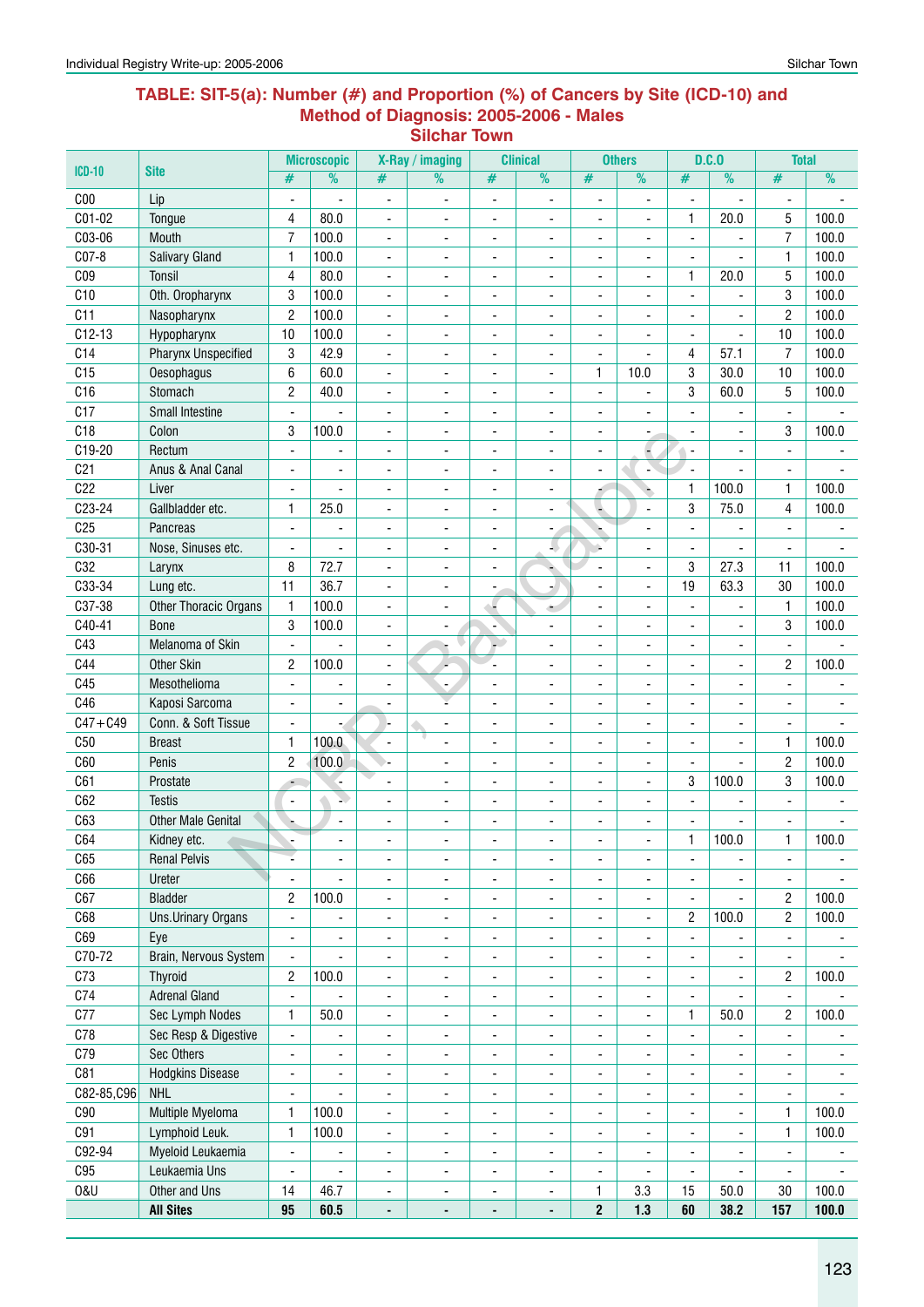#### **Table: SIT-5(b): Number (#) and Proportion (%) of Cancers by Site (ICD-10) and Method of Diagnosis : 2005-2006 - Females Silchar Town**

|                  |                                        |                                            | <b>Microscopic</b>             |                                                      | X-Ray / imaging                  |                                            | <b>Clinical</b>                            |                                            | <b>Others</b>            |                                          | D.C.0                            | <b>Total</b>             |                          |
|------------------|----------------------------------------|--------------------------------------------|--------------------------------|------------------------------------------------------|----------------------------------|--------------------------------------------|--------------------------------------------|--------------------------------------------|--------------------------|------------------------------------------|----------------------------------|--------------------------|--------------------------|
| <b>ICD-10</b>    | <b>Site</b>                            | #                                          | $\overline{\frac{9}{0}}$       | #                                                    | $\overline{\%}$                  | #                                          | $\overline{\frac{9}{6}}$                   | #                                          | $\overline{\frac{9}{0}}$ | #                                        | $\frac{9}{6}$                    | #                        | $\overline{\frac{9}{0}}$ |
| C <sub>00</sub>  | Lip                                    | Ĭ.                                         |                                | ۰                                                    | $\overline{a}$                   | $\overline{\phantom{a}}$                   | $\overline{\phantom{a}}$                   | ٠                                          | ٠                        |                                          | L,                               | ٠                        |                          |
| $C01-02$         | Tongue                                 | 4                                          | 100.0                          | $\blacksquare$                                       | $\blacksquare$                   | $\overline{\phantom{a}}$                   | $\blacksquare$                             | $\overline{\phantom{a}}$                   | $\overline{\phantom{a}}$ | $\blacksquare$                           | $\blacksquare$                   | 4                        | 100.0                    |
| C03-06           | Mouth                                  | 1                                          | 100.0                          | $\blacksquare$                                       | $\blacksquare$                   | $\blacksquare$                             | $\blacksquare$                             | $\blacksquare$                             | $\blacksquare$           | $\overline{a}$                           | $\blacksquare$                   | 1                        | 100.0                    |
| $CO7-8$          | <b>Salivary Gland</b>                  | $\overline{\phantom{a}}$                   |                                | 1                                                    | 100.0                            | $\overline{\phantom{a}}$                   | $\overline{\phantom{a}}$                   | ۰                                          | -                        | $\overline{\phantom{a}}$                 | $\overline{\phantom{a}}$         | $\mathbf{1}$             | 100.0                    |
| C <sub>09</sub>  | <b>Tonsil</b>                          | $\blacksquare$                             |                                | $\overline{\phantom{a}}$                             |                                  | ٠                                          | $\blacksquare$                             | $\overline{\phantom{a}}$                   | ä,                       |                                          | ٠                                | ٠                        |                          |
| C10              | Oth. Oropharynx                        | $\blacksquare$                             | $\blacksquare$                 | $\blacksquare$                                       | $\blacksquare$                   | $\blacksquare$                             | ä,                                         | $\blacksquare$                             | $\blacksquare$           | $\overline{a}$                           | $\overline{\phantom{a}}$         | ä,                       |                          |
| $\overline{C11}$ | Nasopharynx                            | $\overline{\phantom{a}}$                   | $\blacksquare$                 | $\blacksquare$                                       | $\blacksquare$                   | $\blacksquare$                             |                                            | ä,                                         | $\blacksquare$           | $\overline{a}$                           | $\blacksquare$                   | $\overline{\phantom{0}}$ |                          |
| $C12-13$         | Hypopharynx                            | $\overline{c}$                             | 66.7                           | $\overline{\phantom{a}}$                             | $\overline{\phantom{a}}$         | $\overline{\phantom{a}}$                   | $\blacksquare$                             | $\overline{\phantom{a}}$                   | $\overline{\phantom{a}}$ | 1                                        | 33.3                             | 3                        | 100.0                    |
| C <sub>14</sub>  | <b>Pharynx Unspecified</b>             | $\overline{a}$                             | L.                             | $\overline{\phantom{a}}$                             | ÷,                               | ÷,                                         | $\overline{\phantom{a}}$                   | $\blacksquare$                             | $\overline{a}$           | $\overline{a}$                           |                                  | $\overline{\phantom{a}}$ |                          |
| $\overline{C15}$ | Oesophagus                             | 11                                         | 68.8                           | $\blacksquare$                                       | $\blacksquare$                   | $\overline{\phantom{a}}$                   | $\blacksquare$                             | 1                                          | 6.3                      | 4                                        | 25.0                             | 16                       | 100.0                    |
| C16              | Stomach                                | $\mathbf{1}$                               | 50.0                           | $\overline{\phantom{a}}$                             | $\overline{\phantom{a}}$         | $\overline{\phantom{a}}$                   | $\overline{\phantom{a}}$                   | $\overline{\phantom{a}}$                   |                          | $\mathbf{1}$                             | 50.0                             | $\overline{2}$           | 100.0                    |
| $\overline{C17}$ | <b>Small Intestine</b>                 | $\overline{\phantom{a}}$                   |                                | $\overline{\phantom{a}}$                             | $\overline{\phantom{a}}$         | $\overline{\phantom{a}}$                   | $\overline{\phantom{a}}$                   | $\overline{\phantom{a}}$                   | $\overline{\phantom{0}}$ |                                          |                                  | ٠                        |                          |
| C18              | Colon                                  | $\mathbf{1}$                               | 100.0                          | ÷,                                                   | $\blacksquare$                   | $\blacksquare$                             | $\blacksquare$                             | $\blacksquare$                             | $\overline{a}$           | $\mathbf{r}$                             | ÷.                               | $\mathbf{1}$             | 100.0                    |
| $C19-20$         | Rectum                                 | 4                                          | 100.0                          | $\blacksquare$                                       | $\overline{\phantom{a}}$         | $\overline{\phantom{a}}$                   | $\blacksquare$                             | $\overline{\phantom{a}}$                   |                          | $\blacksquare$                           | $\blacksquare$                   | $\overline{\mathcal{A}}$ | 100.0                    |
| C <sub>21</sub>  | Anus & Anal Canal                      | $\mathbf{1}$                               | 100.0                          | $\overline{\phantom{a}}$                             | $\overline{\phantom{a}}$         | $\overline{\phantom{a}}$                   | $\overline{\phantom{a}}$                   | $\overline{\phantom{a}}$                   | $\overline{\phantom{a}}$ | $\overline{\phantom{a}}$                 | $\overline{\phantom{a}}$         | $\mathbf{1}$             | 100.0                    |
| C <sub>22</sub>  | Liver                                  | $\blacksquare$                             | ÷,                             | $\blacksquare$                                       | $\blacksquare$                   | $\overline{\phantom{a}}$                   | $\blacksquare$                             | $\overline{\phantom{a}}$                   | à.                       | $\blacksquare$                           | $\blacksquare$                   | $\overline{\phantom{a}}$ |                          |
| $C23-24$         | Gallbladder etc.                       | $\overline{c}$                             | 28.6                           | $\overline{\phantom{a}}$                             | $\blacksquare$                   | $\overline{\phantom{a}}$                   | $\blacksquare$                             | ÷                                          |                          | 5                                        | 71.4                             | $\overline{7}$           | 100.0                    |
| C <sub>25</sub>  | Pancreas                               | $\overline{\phantom{a}}$                   |                                | $\overline{\phantom{a}}$                             | $\overline{\phantom{a}}$         | ۰                                          | $\overline{\phantom{a}}$                   | ÷                                          | $\overline{\phantom{a}}$ |                                          |                                  | $\overline{\phantom{a}}$ |                          |
| $C30-31$         | Nose, Sinuses etc.                     |                                            |                                | ۰                                                    | $\overline{a}$                   | $\qquad \qquad \blacksquare$               | $\overline{\phantom{a}}$                   | -                                          |                          |                                          | $\overline{\phantom{a}}$         | $\overline{\phantom{a}}$ |                          |
| C32              | Larynx                                 | 1                                          | 100.0                          | $\blacksquare$                                       | $\blacksquare$                   | ä,                                         |                                            | N.                                         | $\blacksquare$           | $\blacksquare$                           | $\blacksquare$                   | $\mathbf{1}$             | 100.0                    |
| C33-34<br>C37-38 | Lung etc.                              | $\blacksquare$                             | $\blacksquare$                 | $\blacksquare$                                       | $\blacksquare$                   | $\blacksquare$                             |                                            | $\blacksquare$                             | $\blacksquare$           | 4                                        | 100.0                            | 4                        | 100.0                    |
| $C40-41$         | Other Thoracic Organs                  | $\blacksquare$<br>$\mathbf{1}$             | $\blacksquare$<br>50.0         | $\overline{\phantom{a}}$                             | $\overline{a}$                   | $\overline{\phantom{m}}$<br>1              | 50.0                                       | $\overline{\phantom{a}}$                   | $\blacksquare$           | $\overline{a}$                           | $\blacksquare$                   | $\blacksquare$           | 100.0                    |
| C43              | <b>Bone</b><br><b>Melanoma of Skin</b> | $\blacksquare$                             | $\overline{a}$                 | $\overline{\phantom{a}}$<br>$\overline{\phantom{a}}$ | $\blacksquare$<br>$\blacksquare$ | u                                          | ÷                                          | $\overline{\phantom{a}}$<br>$\blacksquare$ | $\blacksquare$<br>÷,     | $\blacksquare$<br>$\blacksquare$         | ٠                                | 2<br>ä,                  |                          |
| C44              | <b>Other Skin</b>                      | $\mathbf{1}$                               | 100.0                          |                                                      | $\overline{a}$                   |                                            | $\blacksquare$                             | ä,                                         | $\blacksquare$           | $\blacksquare$                           | $\blacksquare$<br>$\blacksquare$ | 1                        | 100.0                    |
| C45              | Mesothelioma                           |                                            |                                | $\overline{\phantom{a}}$                             |                                  | ÷                                          |                                            |                                            |                          |                                          |                                  |                          |                          |
| C46              | Kaposi Sarcoma                         | $\blacksquare$                             |                                | ٠                                                    | ۸                                | ÷                                          | $\overline{\phantom{a}}$                   | ٠                                          | $\overline{\phantom{0}}$ |                                          |                                  | $\overline{\phantom{a}}$ |                          |
| $C47 + C49$      | Conn. & Soft Tissue                    | $\overline{\phantom{a}}$<br>$\blacksquare$ | $\overline{\phantom{a}}$<br>L. | $\overline{\phantom{a}}$<br>$\overline{\phantom{a}}$ | $\overline{\phantom{a}}$         | $\overline{\phantom{a}}$<br>$\blacksquare$ | $\overline{\phantom{a}}$<br>$\blacksquare$ | $\overline{\phantom{a}}$<br>$\blacksquare$ | -<br>$\overline{a}$      | $\overline{\phantom{a}}$<br>$\mathbf{r}$ | $\overline{\phantom{a}}$         | ٠<br>L.                  |                          |
| C50              | <b>Breast</b>                          | 14                                         | 87.5                           | $\blacksquare$                                       | V                                | $\overline{\phantom{a}}$                   | $\blacksquare$                             | $\overline{\phantom{a}}$                   | $\overline{\phantom{0}}$ | 2                                        | 12.5                             | 16                       | 100.0                    |
| C51              | Vulva                                  | $\overline{\phantom{a}}$                   | ٠                              | L                                                    | $\overline{\phantom{a}}$         | $\overline{\phantom{a}}$                   | ٠                                          | $\overline{\phantom{a}}$                   | ۰                        | $\blacksquare$                           | ٠                                | ٠                        |                          |
| C52              | Vagina                                 | $\blacksquare$                             |                                | $\blacksquare$                                       | $\blacksquare$                   | $\overline{\phantom{a}}$                   | $\overline{\phantom{a}}$                   | $\overline{\phantom{a}}$                   | $\blacksquare$           | $\blacksquare$                           | $\overline{\phantom{a}}$         | $\overline{\phantom{a}}$ |                          |
| C53              | <b>Cervix Uteri</b>                    | 20                                         | 95.2                           | $\blacksquare$                                       | $\blacksquare$                   | $\overline{\phantom{a}}$                   | $\blacksquare$                             | ÷.                                         | $\blacksquare$           | 1                                        | 4.8                              | 21                       | 100.0                    |
| C54              | Corpus Uteri                           | 1                                          | 100.0                          | $\overline{\phantom{a}}$                             | $\overline{\phantom{a}}$         | $\overline{\phantom{a}}$                   | $\overline{\phantom{a}}$                   | ٠                                          | -                        | $\blacksquare$                           | $\overline{\phantom{a}}$         | 1                        | 100.0                    |
| C55              | <b>Uterus Unspecified</b>              | Ξ.                                         |                                | ٠                                                    | -                                | $\qquad \qquad \blacksquare$               | ٠                                          | ٠                                          | ٠                        |                                          | ٠                                | ٠                        |                          |
| C56              | Ovary etc.                             | $\overline{c}$                             | 100.0                          | ÷,                                                   | ÷,                               | ä,                                         | ٠                                          | ä,                                         | ä,                       |                                          | $\blacksquare$                   | 2                        | 100.0                    |
| C57              | <b>Other Female Genital</b>            |                                            | $\mathbf{r}$                   | ÷.                                                   | $\overline{a}$                   | $\blacksquare$                             |                                            | ä,                                         | $\overline{a}$           | $\overline{a}$                           | $\blacksquare$                   | $\overline{a}$           |                          |
| C58              | Placenta                               | ÷,                                         | ۰                              | -                                                    |                                  | $\qquad \qquad \blacksquare$               |                                            | ۰                                          | -                        | ٠                                        | ٠                                | ۰                        |                          |
| C64              | Kidney etc.                            | $\overline{\phantom{a}}$                   | $\overline{\phantom{a}}$       | $\overline{\phantom{a}}$                             | $\overline{\phantom{a}}$         | $\overline{\phantom{a}}$                   | $\overline{\phantom{a}}$                   | $\overline{\phantom{a}}$                   | $\overline{\phantom{a}}$ | $\mathbf{1}$                             | 100.0                            | $\mathbf{1}$             | 100.0                    |
| C65              | <b>Renal Pelvis</b>                    | $\blacksquare$                             | $\blacksquare$                 | $\overline{\phantom{a}}$                             | $\blacksquare$                   | $\blacksquare$                             | $\blacksquare$                             | $\blacksquare$                             | $\overline{\phantom{0}}$ | $\blacksquare$                           | $\overline{\phantom{a}}$         | ÷,                       | $\overline{\phantom{a}}$ |
| C66              | Ureter                                 | $\blacksquare$                             | $\blacksquare$                 | $\overline{\phantom{a}}$                             | $\overline{\phantom{a}}$         | $\overline{\phantom{a}}$                   | $\overline{\phantom{a}}$                   | $\blacksquare$                             | $\overline{\phantom{a}}$ |                                          |                                  | $\overline{\phantom{0}}$ |                          |
| C67              | <b>Bladder</b>                         | $\overline{\phantom{a}}$                   | ۰                              | $\overline{\phantom{a}}$                             | $\overline{\phantom{a}}$         | $\overline{\phantom{a}}$                   | ۰                                          | $\overline{\phantom{a}}$                   | $\overline{\phantom{a}}$ |                                          |                                  | $\overline{\phantom{a}}$ |                          |
| C68              | <b>Uns.Urinary Organs</b>              | $\blacksquare$                             | $\overline{\phantom{a}}$       | -                                                    | $\blacksquare$                   | ٠                                          | $\overline{\phantom{a}}$                   | $\overline{\phantom{a}}$                   | $\overline{\phantom{0}}$ | $\overline{\phantom{a}}$                 | $\overline{\phantom{a}}$         | $\overline{\phantom{0}}$ | ۰                        |
| C69              | Eye                                    | $\blacksquare$                             | ÷.                             | $\overline{\phantom{a}}$                             | $\overline{\phantom{a}}$         | $\overline{\phantom{a}}$                   | $\overline{\phantom{a}}$                   | $\overline{\phantom{a}}$                   | $\overline{\phantom{0}}$ | $\blacksquare$                           | $\overline{\phantom{a}}$         | $\overline{\phantom{0}}$ |                          |
| C70-72           | Brain, Nervous System                  | $\mathbf{1}$                               | 100.0                          | $\overline{\phantom{a}}$                             | $\overline{\phantom{a}}$         | $\overline{\phantom{a}}$                   | $\overline{\phantom{a}}$                   | $\overline{\phantom{a}}$                   | ÷,                       | $\blacksquare$                           | $\overline{\phantom{a}}$         | $\mathbf{1}$             | 100.0                    |
| C <sub>73</sub>  | <b>Thyroid</b>                         | $\blacksquare$                             | $\blacksquare$                 | $\overline{\phantom{a}}$                             | $\blacksquare$                   | $\overline{\phantom{a}}$                   | $\blacksquare$                             | $\overline{\phantom{a}}$                   | $\overline{\phantom{a}}$ | $\overline{\phantom{a}}$                 | $\overline{\phantom{a}}$         | $\overline{\phantom{a}}$ | $\blacksquare$           |
| C <sub>74</sub>  | <b>Adrenal Gland</b>                   | $\blacksquare$                             | $\overline{\phantom{a}}$       | ٠                                                    | $\overline{\phantom{a}}$         | $\overline{\phantom{a}}$                   | $\blacksquare$                             | $\overline{\phantom{a}}$                   | $\overline{\phantom{0}}$ | $\overline{\phantom{a}}$                 | $\overline{\phantom{a}}$         | $\blacksquare$           | $\sim$                   |
| C <sub>77</sub>  | <b>Sec Lymph Nodes</b>                 | $\overline{\phantom{a}}$                   | $\overline{\phantom{0}}$       | $\overline{\phantom{a}}$                             | $\overline{\phantom{a}}$         | $\overline{\phantom{a}}$                   | $\overline{\phantom{a}}$                   | $\overline{\phantom{a}}$                   | $\overline{\phantom{a}}$ | $\blacksquare$                           | $\overline{\phantom{a}}$         | $\overline{\phantom{a}}$ | $\overline{\phantom{0}}$ |
| C78              | Sec Resp & Digestive                   | $\overline{\phantom{a}}$                   | ۰                              | $\overline{\phantom{a}}$                             | $\overline{\phantom{a}}$         | $\overline{\phantom{a}}$                   | ۰                                          | $\overline{\phantom{a}}$                   | $\overline{\phantom{0}}$ | $\overline{\phantom{a}}$                 | ۰                                | ۰                        | ۰                        |
| C79              | Sec Others                             | $\overline{\phantom{a}}$                   |                                | ۰                                                    | ۰                                | ۰                                          | ۰                                          | ۰                                          | -                        | ٠                                        | ۰                                | -                        |                          |
| C81              | <b>Hodgkins Disease</b>                | $\mathbf{1}$                               | 100.0                          | -                                                    | $\overline{\phantom{a}}$         | ٠                                          | $\overline{\phantom{a}}$                   | $\overline{\phantom{a}}$                   | -                        | $\blacksquare$                           | $\overline{\phantom{a}}$         | 1                        | 100.0                    |
| C82-85,C96       | <b>NHL</b>                             | $\overline{c}$                             | 100.0                          | $\overline{\phantom{a}}$                             | $\overline{\phantom{a}}$         | $\overline{\phantom{a}}$                   | $\blacksquare$                             | $\overline{\phantom{a}}$                   | $\blacksquare$           | $\blacksquare$                           | $\overline{\phantom{a}}$         | $\overline{c}$           | 100.0                    |
| C90              | Multiple Myeloma                       | $\blacksquare$                             |                                | $\overline{\phantom{a}}$                             | $\overline{\phantom{a}}$         | $\overline{\phantom{a}}$                   | $\overline{\phantom{a}}$                   | $\overline{\phantom{a}}$                   | $\overline{\phantom{0}}$ | $\blacksquare$                           | $\overline{\phantom{a}}$         | $\blacksquare$           |                          |
| C91              | Lymphoid Leuk.                         | $\mathbf{1}$                               | 100.0                          | $\overline{\phantom{a}}$                             | $\overline{\phantom{a}}$         | $\overline{\phantom{a}}$                   | $\overline{\phantom{a}}$                   | $\overline{\phantom{a}}$                   | $\overline{\phantom{0}}$ | $\overline{\phantom{a}}$                 | $\overline{\phantom{a}}$         | $\mathbf{1}$             | 100.0                    |
| C92-94           | Myeloid Leukaemia                      | $\overline{\phantom{a}}$                   |                                | $\overline{\phantom{a}}$                             | $\overline{\phantom{a}}$         | $\overline{\phantom{a}}$                   | $\overline{\phantom{a}}$                   | $\overline{\phantom{a}}$                   | $\blacksquare$           | $\blacksquare$                           | $\overline{\phantom{a}}$         | $\overline{\phantom{a}}$ |                          |
| C95              | Leukaemia Uns                          | $\mathbf{1}$                               | 100.0                          | $\overline{\phantom{a}}$                             | $\overline{\phantom{a}}$         | $\overline{\phantom{a}}$                   | $\blacksquare$                             | $\blacksquare$                             |                          |                                          |                                  | $\mathbf{1}$             | 100.0                    |
| <b>0&amp;U</b>   | Other and Uns                          | 6                                          | 85.7                           | $\overline{\phantom{a}}$                             |                                  | $\overline{\phantom{a}}$                   |                                            | 1                                          | 14.3                     |                                          |                                  | $\overline{7}$           | 100.0                    |
|                  | <b>All Sites</b>                       | 79                                         | 77.5                           | $\mathbf{1}$                                         | 1.0                              | $\mathbf{1}$                               | 1.0                                        | $\mathbf 2$                                | 2.0                      | 19                                       | 18.6                             | 102                      | 100.0                    |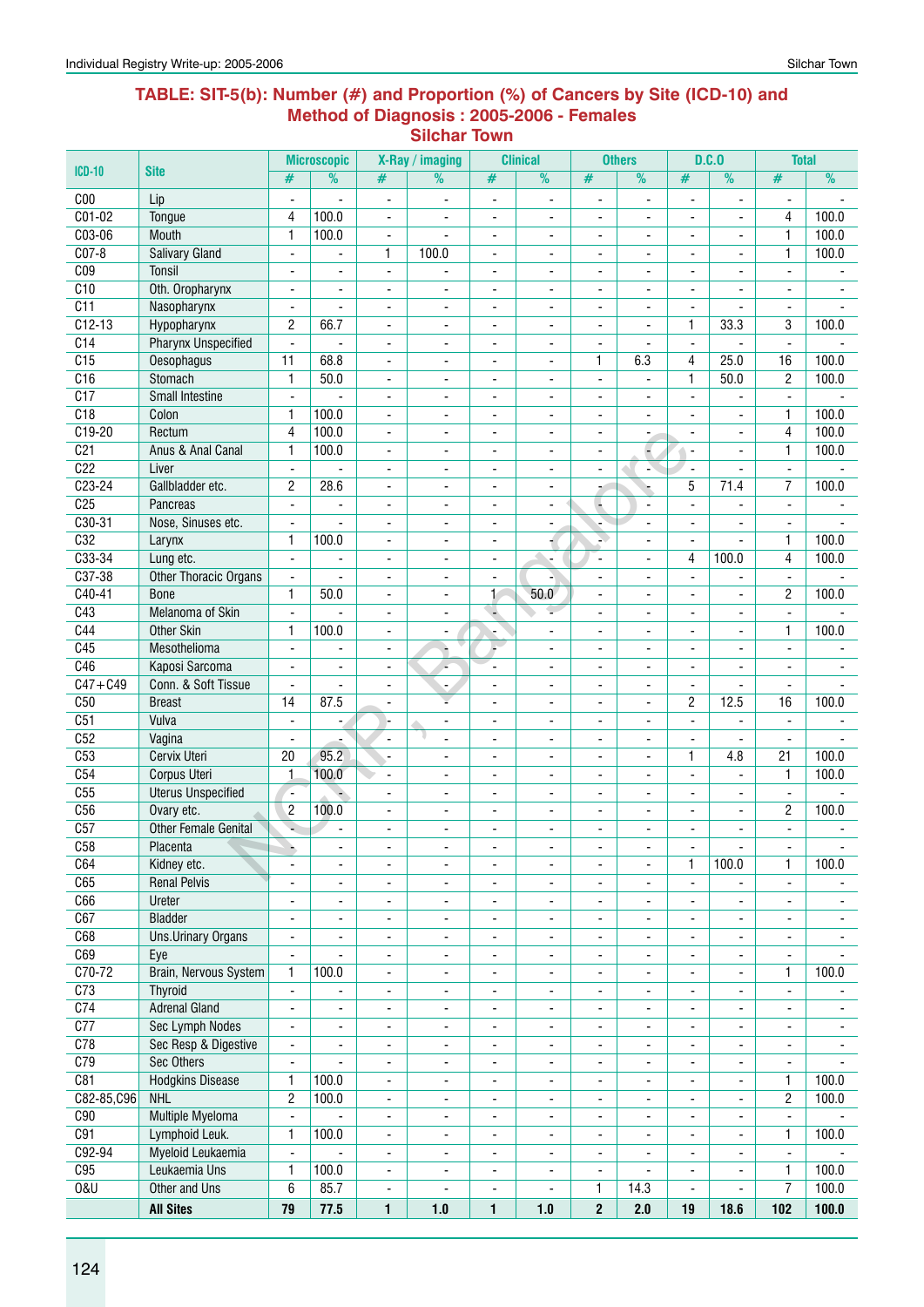# **Table: SIT-6(a): Number (#) and Proportion (%) of Cancers by Site (ICD-10) and Detailed Microscopic Diagnosis, 2005-2006 - Males : Silchar Town**

|                 |                              |                          | Pri. Hist                | <b>Sec. Hist</b>         |                          | <b>Cytology</b>          |                          | <b>Blood Film</b>            |                          | <b>Bone Marrow</b>       |                          | <b>Others</b>            |                          | <b>Total</b>             |                |
|-----------------|------------------------------|--------------------------|--------------------------|--------------------------|--------------------------|--------------------------|--------------------------|------------------------------|--------------------------|--------------------------|--------------------------|--------------------------|--------------------------|--------------------------|----------------|
| $ICD-10$        | <b>Site</b>                  | #                        | $\%$                     | #                        | %                        | #                        | $\frac{9}{6}$            | #                            | $\frac{9}{6}$            | #                        | $\frac{9}{6}$            | #                        | $\overline{\frac{9}{0}}$ | #                        | $\frac{9}{6}$  |
| C <sub>00</sub> | Lip                          | $\blacksquare$           |                          | $\ddot{\phantom{0}}$     | $\overline{a}$           | $\blacksquare$           |                          | $\blacksquare$               | $\overline{\phantom{a}}$ | $\overline{a}$           | $\overline{\phantom{a}}$ | $\overline{\phantom{a}}$ | $\blacksquare$           |                          |                |
| C01-02          | Tongue                       | $\overline{c}$           | 40.0                     | $\blacksquare$           | $\overline{a}$           | 2                        | 40.0                     | $\blacksquare$               | $\blacksquare$           | $\blacksquare$           | $\blacksquare$           | $\mathbf{1}$             | 20.0                     | 5                        | 100.0          |
| C03-06          | Mouth                        | $\overline{7}$           | 100.0                    | $\blacksquare$           |                          | $\blacksquare$           |                          | ä,                           |                          |                          |                          |                          | L.                       | $\overline{7}$           | 100.0          |
| C07-8           | <b>Salivary Gland</b>        | $\mathbf{1}$             | 100.0                    | ÷,                       |                          |                          |                          |                              |                          |                          |                          |                          |                          | $\mathbf{1}$             | 100.0          |
| CO <sub>9</sub> | <b>Tonsil</b>                | $\overline{c}$           | 40.0                     | $\blacksquare$           | $\blacksquare$           | 2                        | 40.0                     |                              |                          |                          |                          | $\mathbf{1}$             | 20.0                     | 5                        | 100.0          |
| C10             | Oth. Oropharynx              | 3                        | 100.0                    | $\overline{\phantom{a}}$ |                          |                          |                          | $\blacksquare$               |                          |                          | $\overline{\phantom{a}}$ |                          |                          | 3                        | 100.0          |
| C11             | Nasopharynx                  | $\overline{c}$           | 100.0                    | $\sim$                   | $\blacksquare$           | ÷,                       |                          | $\blacksquare$               | $\blacksquare$           | ä,                       | $\blacksquare$           |                          |                          | $\overline{2}$           | 100.0          |
| $C12-13$        | Hypopharynx                  | 8                        | 80.0                     | $\sim$                   | $\blacksquare$           | 2                        | 20.0                     | $\blacksquare$               | $\blacksquare$           | $\blacksquare$           | $\blacksquare$           | $\blacksquare$           | L.                       | 10                       | 100.0          |
| C14             | <b>Pharynx Unspecified</b>   | 1                        | 14.3                     | $\overline{a}$           | $\overline{a}$           | $\overline{2}$           | 28.6                     | $\overline{a}$               |                          | ä,                       | $\overline{a}$           | 4                        | 57.1                     | $\overline{7}$           | 100.0          |
| C15             | <b>Oesophagus</b>            | 5                        | 50.0                     |                          |                          | 1                        | 10.0                     |                              |                          |                          |                          | 4                        | 40.0                     | 10                       | 100.0          |
| C16             | Stomach                      | $\overline{c}$           | 40.0                     |                          |                          |                          |                          |                              |                          |                          |                          | 3                        | 60.0                     | 5                        | 100.0          |
| C17             | <b>Small Intestine</b>       |                          |                          | $\overline{\phantom{a}}$ |                          |                          |                          |                              |                          |                          |                          |                          |                          |                          |                |
| C18             | Colon                        | 3                        | 100.0                    | $\ddot{\phantom{0}}$     | $\overline{\phantom{a}}$ |                          |                          | $\overline{a}$               |                          |                          |                          |                          |                          | 3                        | 100.0          |
| C19-20          | Rectum                       | Ĭ.                       |                          | $\blacksquare$           | $\blacksquare$           |                          |                          | $\blacksquare$               |                          |                          | 4                        |                          |                          |                          |                |
| C <sub>21</sub> | Anus & Anal Canal            |                          | $\blacksquare$           | $\blacksquare$           |                          | $\blacksquare$           |                          | $\blacksquare$               |                          | ۵I                       |                          | $\mathbf{r}$             | $\overline{a}$           | $\blacksquare$           |                |
| C <sub>22</sub> | Liver                        |                          |                          | $\blacksquare$           |                          |                          |                          | ä,                           |                          |                          |                          | $\mathbf{1}$             | 100.0                    | $\mathbf{1}$             | 100.0          |
| C23-24          | Gallbladder etc.             | $\mathbf{1}$             | 25.0                     |                          |                          |                          |                          |                              |                          |                          |                          | 3                        | 75.0                     | $\overline{4}$           | 100.0          |
| C <sub>25</sub> | Pancreas                     | $\blacksquare$           |                          | $\ddot{\phantom{0}}$     |                          |                          |                          |                              |                          |                          |                          |                          |                          |                          |                |
| C30-31          | Nose, Sinuses etc.           | $\blacksquare$           |                          |                          |                          |                          |                          |                              |                          |                          | $\overline{\phantom{a}}$ |                          |                          |                          |                |
| C32             | Larynx                       | 5                        | 45.5                     | $\overline{\phantom{a}}$ | $\blacksquare$           | 3                        | 27.3                     | ä,                           |                          |                          | $\overline{\phantom{a}}$ | 3                        | 27.3                     | 11                       | 100.0          |
| C33-34          | Lung etc.                    | $\overline{c}$           | 6.7                      | $\sim$                   | $\blacksquare$           | 9                        | 30.0                     | $\blacksquare$               |                          | $\blacksquare$           | $\blacksquare$           | 19                       | 63.3                     | 30                       | 100.0          |
| C37-38          | <b>Other Thoracic Organs</b> | $\blacksquare$           |                          | $\blacksquare$           |                          | 1                        | 100.0                    |                              |                          | ä,                       |                          |                          |                          | 1                        | 100.0          |
| C40-41          | <b>Bone</b>                  | $\overline{c}$           | 66.7                     |                          |                          |                          |                          |                              |                          | 1                        | 33.3                     |                          |                          | 3                        | 100.0          |
| C43             | Melanoma of Skin             |                          |                          |                          |                          |                          |                          |                              |                          |                          |                          |                          |                          |                          |                |
| C44             | <b>Other Skin</b>            | $\overline{c}$           | 100.0                    |                          |                          |                          |                          |                              |                          |                          |                          |                          |                          | $\overline{2}$           | 100.0          |
| C45             | Mesothelioma                 | $\blacksquare$           |                          | $\overline{\phantom{a}}$ | $\blacksquare$           |                          |                          | $\qquad \qquad \blacksquare$ |                          | ۰                        | $\overline{a}$           |                          |                          |                          |                |
| C46             | Kaposi Sarcoma               | $\blacksquare$           | $\overline{\phantom{a}}$ |                          | $\overline{\phantom{a}}$ |                          |                          | $\frac{1}{2}$                |                          | ä,                       | $\blacksquare$           | $\blacksquare$           | $\overline{a}$           | $\blacksquare$           | $\blacksquare$ |
| $C47 + C49$     | Conn. & Soft Tissue          | $\blacksquare$           |                          | $\blacksquare$           |                          | $\blacksquare$           |                          | $\qquad \qquad \blacksquare$ |                          |                          | $\blacksquare$           |                          | $\blacksquare$           | $\blacksquare$           |                |
| C <sub>50</sub> | <b>Breast</b>                | $\blacksquare$           |                          |                          |                          | 1                        | 100.0                    | $\overline{a}$               |                          |                          |                          |                          | L.                       | $\mathbf{1}$             | 100.0          |
| C60             | Penis                        | $\overline{c}$           | 100.0                    |                          |                          |                          |                          |                              |                          |                          |                          |                          |                          | $\overline{2}$           | 100.0          |
| C61             | Prostate                     |                          |                          |                          |                          |                          |                          |                              |                          |                          |                          | 3                        | 100.0                    | 3                        | 100.0          |
| C62             | <b>Testis</b>                | -                        | û.                       |                          |                          |                          |                          |                              |                          |                          |                          |                          |                          |                          |                |
| C63             | <b>Other Male Genital</b>    |                          | L                        |                          |                          |                          |                          | $\frac{1}{2}$                | $\overline{a}$           |                          | $\blacksquare$           |                          |                          |                          |                |
| C64             | Kidney etc.                  |                          |                          |                          |                          |                          |                          |                              |                          |                          |                          | $\mathbf{1}$             | 100.0                    | $\mathbf{1}$             | 100.0          |
| C65             | <b>Renal Pelvis</b>          |                          | $\blacksquare$           | $\blacksquare$           | $\blacksquare$           | $\blacksquare$           | $\blacksquare$           | ۰                            | $\blacksquare$           | ٠                        | $\blacksquare$           | $\blacksquare$           | $\blacksquare$           | $\blacksquare$           | $\blacksquare$ |
| C66             | Ureter                       | $\overline{\phantom{a}}$ |                          |                          |                          |                          |                          |                              |                          |                          |                          |                          |                          |                          |                |
| C67             | <b>Bladder</b>               | $\overline{c}$           | 100.0                    | $\overline{a}$           |                          |                          |                          |                              |                          | ä,                       |                          |                          |                          | $\overline{2}$           | 100.0          |
| C68             | <b>Uns.Urinary Organs</b>    | $\overline{\phantom{a}}$ | $\overline{\phantom{a}}$ | $\blacksquare$           | $\blacksquare$           | $\overline{\phantom{a}}$ | $\overline{\phantom{a}}$ | $\overline{\phantom{0}}$     | $\overline{\phantom{0}}$ | -                        | $\blacksquare$           | $\overline{c}$           | 100.0                    | $\overline{2}$           | 100.0          |
| C69             | Eye                          | $\blacksquare$           | $\blacksquare$           | $\blacksquare$           | $\blacksquare$           | $\blacksquare$           | $\blacksquare$           | ۰                            | $\overline{\phantom{0}}$ | ٠                        | $\blacksquare$           | $\blacksquare$           |                          | $\overline{\phantom{a}}$ | $\blacksquare$ |
| C70-72          | Brain, Nervous System        | $\blacksquare$           | ÷,                       | $\blacksquare$           | $\blacksquare$           | ÷,                       | $\blacksquare$           | ٠                            | $\blacksquare$           | ä,                       | $\overline{\phantom{a}}$ | $\blacksquare$           | $\blacksquare$           | $\blacksquare$           | $\sim$         |
| C73             | Thyroid                      | 2                        | 100.0                    | $\blacksquare$           | $\blacksquare$           | $\blacksquare$           | $\blacksquare$           | ۰                            | $\blacksquare$           | $\frac{1}{2}$            | $\overline{\phantom{a}}$ | $\blacksquare$           | $\blacksquare$           | $\overline{2}$           | 100.0          |
| C74             | <b>Adrenal Gland</b>         | $\blacksquare$           | ÷,                       | $\blacksquare$           | $\blacksquare$           | $\blacksquare$           | ÷,                       | ä,                           | $\overline{\phantom{a}}$ | $\overline{\phantom{a}}$ | $\overline{\phantom{a}}$ | $\blacksquare$           | $\blacksquare$           | $\blacksquare$           |                |
| C77             | Sec Lymph Nodes              | $\blacksquare$           | ÷,                       | $\overline{\phantom{a}}$ | $\blacksquare$           | 1                        | 50.0                     | ä,                           |                          | ä,                       | L.                       | $\mathbf{1}$             | 50.0                     | $\overline{2}$           | 100.0          |
| C78             | Sec Resp & Digestive         | $\blacksquare$           |                          | $\overline{\phantom{a}}$ |                          | $\blacksquare$           |                          | $\blacksquare$               |                          | ä,                       |                          |                          |                          |                          |                |
| C79             | Sec Others                   |                          |                          |                          |                          | $\blacksquare$           | $\blacksquare$           |                              |                          |                          |                          |                          |                          |                          |                |
|                 |                              | $\blacksquare$           | $\blacksquare$           | $\blacksquare$           | $\blacksquare$           |                          |                          | $\frac{1}{2}$                | $\blacksquare$           | ٠                        | $\blacksquare$           | $\blacksquare$           |                          |                          | $\blacksquare$ |
| C81             | <b>Hodgkins Disease</b>      | $\blacksquare$           | $\blacksquare$           | $\blacksquare$           | $\blacksquare$           | $\blacksquare$           | $\blacksquare$           | $\blacksquare$               | $\blacksquare$           | $\blacksquare$           | $\blacksquare$           | $\blacksquare$           |                          |                          | $\sim$         |
| C82-85,C96      | <b>NHL</b>                   | $\blacksquare$           | $\blacksquare$           | $\sim$                   | $\blacksquare$           | $\blacksquare$           | $\blacksquare$           | $\blacksquare$               | $\mathbf{r}$             | $\blacksquare$           |                          | $\blacksquare$           | $\blacksquare$           | $\blacksquare$           | $\blacksquare$ |
| C90             | Multiple Myeloma             | $\blacksquare$           | $\blacksquare$           | $\overline{\phantom{a}}$ | $\blacksquare$           | $\ddot{\phantom{a}}$     | $\blacksquare$           | $\blacksquare$               | $\blacksquare$           | $\mathbf{1}$             | 100.0                    | $\blacksquare$           | $\blacksquare$           | $\mathbf{1}$             | 100.0          |
| C91             | Lymphoid Leuk.               | $\blacksquare$           | ä,                       | L,                       | $\blacksquare$           | $\ddot{\phantom{a}}$     | $\blacksquare$           | 1                            | 100.0                    | $\blacksquare$           |                          | $\blacksquare$           | $\blacksquare$           | 1                        | 100.0          |
| C92-94          | Myeloid Leukaemia            | $\blacksquare$           | $\ddot{\phantom{a}}$     | $\ddot{\phantom{a}}$     | $\blacksquare$           |                          |                          | ä,                           |                          | ä,                       |                          |                          |                          |                          |                |
| C95             | Leukaemia Uns                | $\blacksquare$           |                          | $\blacksquare$           |                          | $\sim$                   |                          |                              |                          | ä,                       | $\overline{\phantom{a}}$ |                          |                          | $\blacksquare$           |                |
| <b>0&amp;U</b>  | Other and Uns                | $\overline{7}$           | 23.3                     | 1                        | 3.3                      | 6                        | 20.0                     | $\overline{\phantom{a}}$     |                          | $\overline{\phantom{a}}$ | $\blacksquare$           | 16                       | 53.3                     | 30                       | 100.0          |
|                 | <b>All Sites</b>             | 61                       | 38.9                     | 1                        | $0.6\,$                  | 30                       | 19.1                     | $\mathbf{1}$                 | 0.6                      | $\mathbf{2}$             | 1.3                      | 62                       | 39.5                     | 157                      | 100.0          |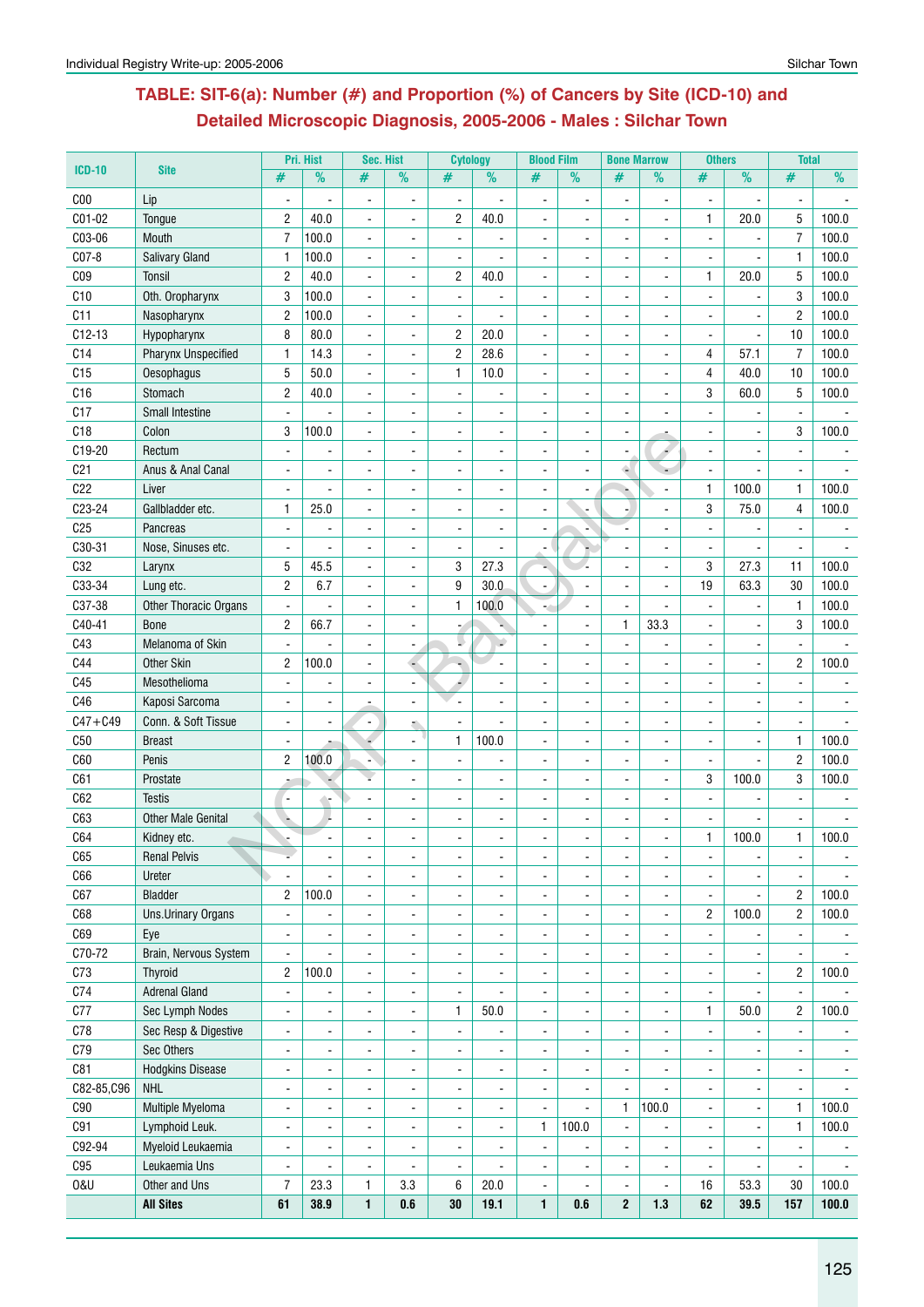# **Table: SIT-6(b): Number (#) and Proportion (%) of Cancers by Site (ICD-10) and Detailed Microscopic Diagnosis, 2005-2006 - Females : Silchar Town**

| <b>ICD-10</b><br>C <sub>00</sub><br>C01-02<br>C03-06 | <b>Site</b><br>Lip<br>Tongue<br>Mouth<br>Salivary Gland | #<br>$\blacksquare$<br>3 | $\%$           | #<br>$\blacksquare$      | $\%$<br>$\overline{\phantom{a}}$ | #<br>$\blacksquare$      | $\frac{9}{6}$            | #                        | %              | #                        | $\frac{9}{6}$            | #              | $\overline{\frac{9}{0}}$ | #              | $\frac{9}{6}$  |
|------------------------------------------------------|---------------------------------------------------------|--------------------------|----------------|--------------------------|----------------------------------|--------------------------|--------------------------|--------------------------|----------------|--------------------------|--------------------------|----------------|--------------------------|----------------|----------------|
|                                                      |                                                         |                          |                |                          |                                  |                          |                          |                          |                |                          |                          |                |                          |                |                |
|                                                      |                                                         |                          |                |                          |                                  |                          |                          | $\overline{\phantom{a}}$ | $\blacksquare$ | ä,                       | $\blacksquare$           | $\overline{a}$ |                          |                |                |
|                                                      |                                                         |                          | 75.0           | $\blacksquare$           | $\blacksquare$                   | 1                        | 25.0                     | ä,                       |                | ä,                       | L.                       | $\blacksquare$ | L.                       | 4              | 100.0          |
|                                                      |                                                         | $\mathbf{1}$             | 100.0          | $\blacksquare$           | $\blacksquare$                   | $\blacksquare$           |                          | $\blacksquare$           |                |                          | $\blacksquare$           | $\blacksquare$ | $\overline{\phantom{a}}$ | $\mathbf{1}$   | 100.0          |
| C07-8                                                |                                                         |                          |                | $\overline{\phantom{a}}$ | $\blacksquare$                   |                          |                          | $\frac{1}{2}$            |                |                          | $\overline{\phantom{a}}$ | $\mathbf{1}$   | 100.0                    | $\mathbf{1}$   | 100.0          |
| C <sub>09</sub>                                      | Tonsil                                                  |                          |                |                          |                                  |                          |                          |                          |                |                          |                          |                |                          |                |                |
| C10                                                  | Oth. Oropharynx                                         |                          |                |                          |                                  |                          |                          |                          |                |                          |                          |                |                          |                |                |
| C11                                                  | Nasopharynx                                             | $\blacksquare$           |                | $\blacksquare$           | $\blacksquare$                   |                          |                          |                          |                | $\blacksquare$           | $\overline{a}$           | $\blacksquare$ |                          |                |                |
| $C12-13$                                             | Hypopharynx                                             | $\overline{c}$           | 66.7           | $\blacksquare$           | ä,                               |                          |                          | ä,                       |                | $\overline{a}$           | ÷                        | $\mathbf{1}$   | 33.3                     | 3              | 100.0          |
| C14                                                  | <b>Pharynx Unspecified</b>                              | $\blacksquare$           |                |                          | ä,                               | $\blacksquare$           |                          |                          |                |                          |                          | $\blacksquare$ |                          |                |                |
| C15                                                  | Oesophagus                                              | 9                        | 56.3           |                          | $\overline{a}$                   | $\overline{c}$           | 12.5                     | $\frac{1}{2}$            |                |                          |                          | 5              | 31.3                     | 16             | 100.0          |
| C16                                                  | Stomach                                                 | $\mathbf{1}$             | 50.0           | $\blacksquare$           | L.                               |                          |                          | ä,                       |                |                          | $\overline{a}$           | $\mathbf{1}$   | 50.0                     | $\overline{2}$ | 100.0          |
| C17                                                  | <b>Small Intestine</b>                                  | $\mathbf{r}$             |                | $\blacksquare$           | ä,                               | $\overline{a}$           | ÷.                       | $\overline{a}$           |                |                          |                          |                | L.                       |                |                |
| C18                                                  | Colon                                                   | $\mathbf{1}$             | 100.0          | $\overline{a}$           |                                  |                          |                          |                          |                |                          |                          |                |                          | $\mathbf{1}$   | 100.0          |
| C19-20                                               | Rectum                                                  | $\overline{4}$           | 100.0          | $\blacksquare$           | $\blacksquare$                   | $\overline{a}$           | $\overline{a}$           | ÷.                       | $\blacksquare$ | $\blacksquare$           |                          | $\sim$         | $\blacksquare$           | $\overline{4}$ | 100.0          |
| C <sub>21</sub>                                      | Anus & Anal Canal                                       | $\mathbf{1}$             | 100.0          | $\blacksquare$           | ä,                               | $\overline{a}$           |                          | ä,                       | $\overline{a}$ | $\blacksquare$           | $\blacktriangleleft$     | $\blacksquare$ | L.                       | $\mathbf{1}$   | 100.0          |
| C <sub>22</sub>                                      | Liver                                                   | $\blacksquare$           |                | $\blacksquare$           |                                  |                          |                          |                          |                | é.                       |                          |                | $\blacksquare$           | $\blacksquare$ |                |
| C23-24                                               | Gallbladder etc.                                        | $\overline{2}$           | 28.6           | $\overline{a}$           | $\blacksquare$                   |                          |                          |                          |                |                          |                          | 5              | 71.4                     | 7              | 100.0          |
| C <sub>25</sub>                                      | Pancreas                                                | $\blacksquare$           |                | L.                       | L,                               |                          |                          | L.                       | L.             |                          |                          |                |                          |                |                |
| C30-31                                               | Nose, Sinuses etc.                                      |                          |                |                          |                                  | $\overline{a}$           |                          |                          |                |                          |                          |                |                          |                |                |
| C32                                                  | Larynx                                                  |                          |                |                          | $\blacksquare$                   | 1                        | 100.0                    |                          |                |                          |                          | $\blacksquare$ |                          | $\mathbf{1}$   | 100.0          |
| C33-34                                               | Lung etc.                                               | $\overline{\phantom{a}}$ | $\overline{a}$ | $\blacksquare$           | ÷,                               | L.                       |                          | $\overline{\phantom{a}}$ |                |                          | $\overline{a}$           | 4              | 100.0                    | $\overline{4}$ | 100.0          |
| C37-38                                               | <b>Other Thoracic Organs</b>                            | $\blacksquare$           |                | $\blacksquare$           | ä,                               | $\overline{\phantom{a}}$ |                          |                          |                |                          |                          | $\blacksquare$ |                          |                |                |
| C40-41                                               | <b>Bone</b>                                             | $\mathbf{1}$             | 50.0           | $\overline{a}$           | $\blacksquare$                   |                          | ٠                        |                          |                |                          |                          | $\overline{1}$ | 50.0                     | $\overline{c}$ | 100.0          |
| C43                                                  | Melanoma of Skin                                        |                          |                | $\blacksquare$           | $\blacksquare$                   |                          |                          |                          |                |                          | $\blacksquare$           | $\blacksquare$ |                          |                |                |
| C44                                                  | <b>Other Skin</b>                                       | 1                        | 100.0          |                          |                                  |                          |                          |                          |                |                          |                          |                | $\overline{a}$           | $\mathbf{1}$   | 100.0          |
| C45                                                  | Mesothelioma                                            |                          |                | $\blacksquare$           |                                  |                          | ÷                        |                          |                |                          |                          |                |                          |                |                |
| C46                                                  | Kaposi Sarcoma                                          | $\blacksquare$           | $\overline{a}$ | $\blacksquare$           | u.                               |                          |                          | $\blacksquare$           | $\overline{a}$ | $\blacksquare$           | $\overline{a}$           | $\mathbf{r}$   | $\blacksquare$           | $\blacksquare$ | $\blacksquare$ |
| $C47 + C49$                                          | Conn. & Soft Tissue                                     | $\mathbf{r}$             | $\blacksquare$ | $\blacksquare$           | $\blacksquare$                   | 4                        | $\blacksquare$           | ÷                        | $\overline{a}$ | ä,                       | $\ddot{\phantom{a}}$     | $\blacksquare$ | $\blacksquare$           | $\blacksquare$ |                |
| C50                                                  | <b>Breast</b>                                           | 9                        | 56.3           | 1                        | 6.3                              | 4                        | 25.0                     | $\blacksquare$           |                |                          |                          | $\overline{c}$ | 12.5                     | 16             | 100.0          |
| C51                                                  | Vulva                                                   |                          |                | $\overline{\phantom{a}}$ |                                  |                          |                          | $\overline{\phantom{0}}$ |                |                          | $\overline{a}$           | $\blacksquare$ |                          | $\blacksquare$ |                |
| C52                                                  | Vagina                                                  | L.                       |                |                          | $\blacksquare$                   |                          |                          |                          |                |                          |                          |                | $\blacksquare$           |                |                |
| C <sub>53</sub>                                      | Cervix Uteri                                            | 20                       | 95.2           |                          | ä,                               |                          |                          |                          |                |                          |                          | $\mathbf{1}$   | 4.8                      | 21             | 100.0          |
| C54                                                  | Corpus Uteri                                            | $\mathbf{1}$<br>$\Delta$ | 100.0          |                          |                                  |                          |                          |                          |                |                          |                          |                |                          | $\mathbf{1}$   | 100.0          |
| C55<br>C <sub>56</sub>                               | <b>Uterus Unspecified</b>                               |                          |                | $\blacksquare$           | $\overline{a}$                   | $\overline{a}$           |                          | $\blacksquare$           |                | $\overline{a}$           | $\overline{a}$           | $\overline{a}$ | $\overline{a}$           | $\blacksquare$ |                |
| C57                                                  | Ovary etc.<br><b>Other Female Genital</b>               | $\overline{2}$<br>s.     | 100.0          | $\blacksquare$           | $\blacksquare$                   |                          |                          | ä,                       |                | ä,                       | ÷                        |                | L.                       | $\overline{2}$ | 100.0          |
| C58                                                  | Placenta                                                |                          |                |                          |                                  |                          |                          |                          |                |                          |                          |                |                          |                |                |
| C64                                                  | Kidney etc.                                             | .,<br>$\blacksquare$     | ä,             | $\blacksquare$           | ÷.                               | $\blacksquare$           |                          | $\blacksquare$           |                | $\blacksquare$           | $\blacksquare$           | $\mathbf{1}$   | 100.0                    | $\mathbf{1}$   | 100.0          |
| C65                                                  | <b>Renal Pelvis</b>                                     | ä,                       |                | $\overline{a}$           | $\overline{\phantom{a}}$         | $\blacksquare$           |                          |                          |                |                          |                          |                |                          |                |                |
| C66                                                  | Ureter                                                  | $\blacksquare$           | ۰              | $\overline{a}$           | $\frac{1}{2}$                    | $\blacksquare$           | $\blacksquare$           | Ξ.                       | $\blacksquare$ | $\frac{1}{2}$            | $\blacksquare$           | $\blacksquare$ | $\blacksquare$           | $\blacksquare$ | $\sim$         |
| C67                                                  | Bladder                                                 | $\mathbf{r}$             | $\blacksquare$ | $\blacksquare$           | $\blacksquare$                   | $\mathbf{r}$             | $\blacksquare$           | $\blacksquare$           | $\blacksquare$ | ÷.                       | $\blacksquare$           | $\blacksquare$ | $\blacksquare$           | $\blacksquare$ | $\sim$         |
| C68                                                  | <b>Uns.Urinary Organs</b>                               | $\blacksquare$           | ä,             | $\blacksquare$           | $\overline{\phantom{a}}$         | $\blacksquare$           | $\blacksquare$           | Ξ.                       |                | $\overline{\phantom{a}}$ | L.                       | $\blacksquare$ | $\blacksquare$           | $\blacksquare$ | $\sim$         |
| C69                                                  | Eye                                                     | $\blacksquare$           | $\blacksquare$ | $\blacksquare$           | $\overline{\phantom{a}}$         | $\blacksquare$           | $\overline{\phantom{a}}$ | $\blacksquare$           | $\blacksquare$ | ٠                        | $\blacksquare$           | $\blacksquare$ | $\blacksquare$           | $\blacksquare$ | $\sim$         |
| C70-72                                               | Brain, Nervous System                                   | $\mathbf{1}$             | 100.0          | $\blacksquare$           | $\overline{\phantom{a}}$         | $\blacksquare$           | $\blacksquare$           | $\blacksquare$           | $\blacksquare$ | $\overline{\phantom{a}}$ | $\blacksquare$           | $\blacksquare$ | $\blacksquare$           | $\mathbf{1}$   | 100.0          |
| C73                                                  | <b>Thyroid</b>                                          | $\blacksquare$           | $\blacksquare$ | $\blacksquare$           | $\blacksquare$                   | $\overline{\phantom{a}}$ | ÷,                       | $\blacksquare$           |                | $\blacksquare$           | $\blacksquare$           | $\blacksquare$ | $\blacksquare$           | $\blacksquare$ |                |
| C74                                                  | <b>Adrenal Gland</b>                                    | $\blacksquare$           |                | $\blacksquare$           | $\blacksquare$                   |                          |                          |                          |                |                          |                          | $\blacksquare$ |                          |                | $\blacksquare$ |
| C77                                                  | Sec Lymph Nodes                                         | $\blacksquare$           | $\blacksquare$ | $\blacksquare$           | $\overline{\phantom{a}}$         | $\blacksquare$           | $\blacksquare$           | $\blacksquare$           | $\blacksquare$ | $\blacksquare$           | $\blacksquare$           | $\blacksquare$ | $\blacksquare$           | $\blacksquare$ | $\sim$         |
| C78                                                  | Sec Resp & Digestive                                    | $\blacksquare$           | $\blacksquare$ | $\blacksquare$           | $\blacksquare$                   | $\blacksquare$           | $\blacksquare$           | $\blacksquare$           | $\blacksquare$ | $\blacksquare$           | $\sim$                   | $\mathbf{r}$   | $\blacksquare$           | $\blacksquare$ | $\sim$         |
| C79                                                  | Sec Others                                              | $\blacksquare$           |                | $\blacksquare$           | $\overline{\phantom{a}}$         | $\blacksquare$           |                          | $\blacksquare$           |                | $\overline{\phantom{a}}$ |                          | $\blacksquare$ |                          |                |                |
| C81                                                  | <b>Hodgkins Disease</b>                                 | $\mathbf{1}$             | 100.0          | $\blacksquare$           | ٠                                |                          |                          | $\blacksquare$           |                |                          |                          |                |                          | $\mathbf{1}$   | 100.0          |
| C82-85, C96                                          | <b>NHL</b>                                              | $\overline{c}$           | 100.0          | $\blacksquare$           | $\frac{1}{2}$                    | ä,                       | $\blacksquare$           | ä,                       | ä,             | $\blacksquare$           | $\blacksquare$           | $\blacksquare$ | $\blacksquare$           | $\overline{2}$ | 100.0          |
| C90                                                  | Multiple Myeloma                                        | $\blacksquare$           | ÷.             | $\blacksquare$           | $\frac{1}{2}$                    | $\blacksquare$           | $\blacksquare$           | $\blacksquare$           |                | $\blacksquare$           | $\blacksquare$           | $\mathbf{r}$   | $\blacksquare$           | $\blacksquare$ |                |
| C91                                                  | Lymphoid Leuk.                                          | $\blacksquare$           | ۰              | $\blacksquare$           | $\frac{1}{2}$                    |                          |                          | 1                        | 100.0          | $\blacksquare$           |                          | $\blacksquare$ |                          | $\mathbf{1}$   | 100.0          |
| C92-94                                               | Myeloid Leukaemia                                       | $\blacksquare$           | $\blacksquare$ | $\blacksquare$           | $\blacksquare$                   | $\blacksquare$           | $\blacksquare$           | $\blacksquare$           |                | $\blacksquare$           | $\mathbf{r}$             | $\blacksquare$ | $\blacksquare$           | $\blacksquare$ |                |
| C95                                                  | Leukaemia Uns                                           | $\blacksquare$           | $\blacksquare$ | $\blacksquare$           | $\overline{\phantom{a}}$         | $\blacksquare$           | $\blacksquare$           | 1                        | 100.0          | $\blacksquare$           | $\blacksquare$           | $\blacksquare$ | $\blacksquare$           | 1              | 100.0          |
| <b>0&amp;U</b>                                       | Other and Uns                                           | $\overline{c}$           | 28.6           | $\mathbf{1}$             | 14.3                             | 3                        | 42.9                     | $\blacksquare$           |                | ٠                        | $\blacksquare$           | $\mathbf{1}$   | 14.3                     | $\overline{7}$ | 100.0          |
|                                                      | <b>All Sites</b>                                        | 64                       | 62.7           | $\mathbf 2$              | 2.0                              | 11                       | 10.8                     | $\overline{2}$           | 2.0            | $\overline{a}$           | $\overline{a}$           | 23             | 22.5                     | 102            | 100.0          |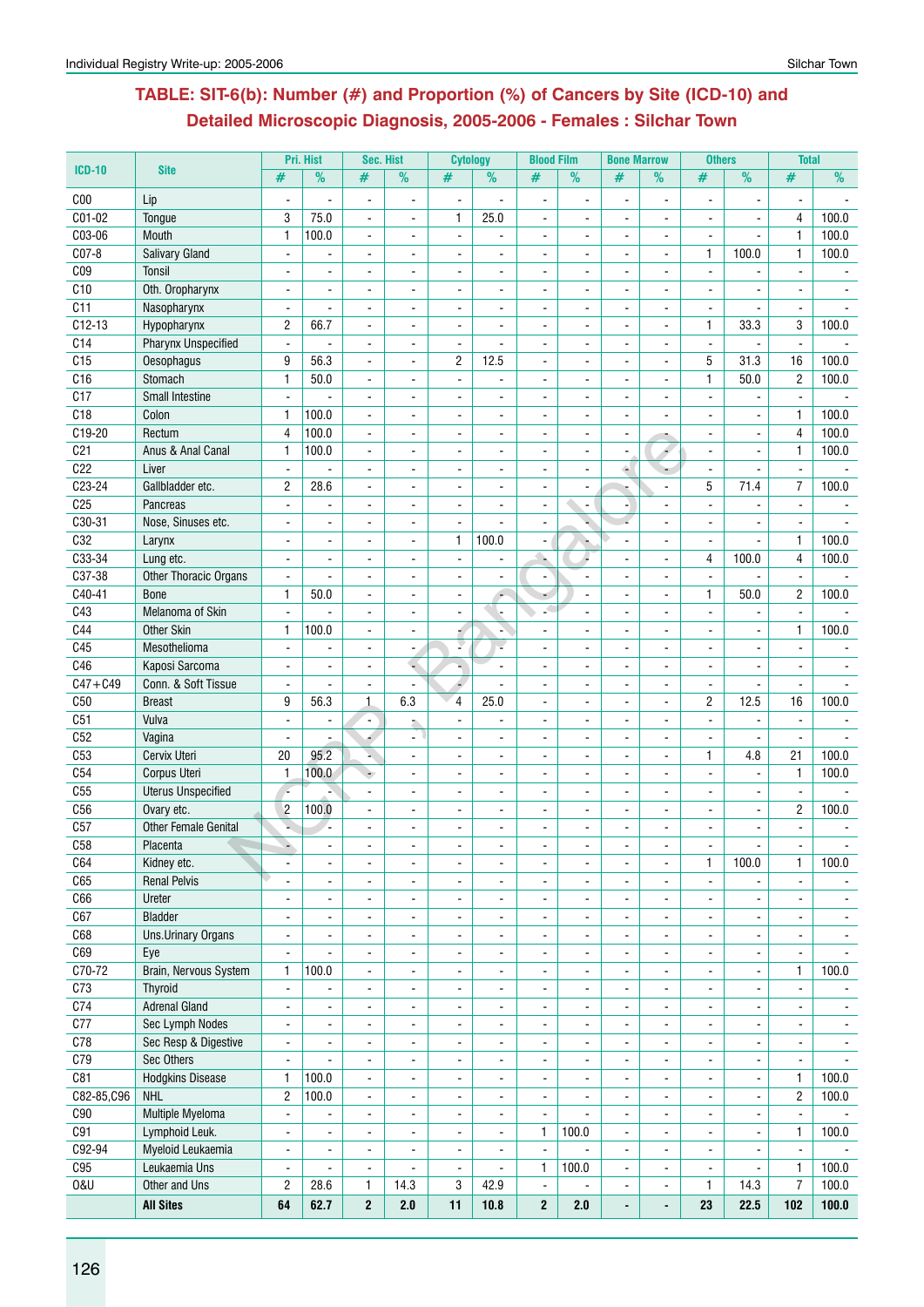# **TABLE SIT-7 (a): Number of Cancer Deaths by Five Year Age Group and Site (ICD-10): 2005-2006 – Males**

*%= Relative Proportion of Cancers of All Sites.*

| <b>ICD-10</b>   | <b>Site</b>               | $0-4$                    |                          |                          |                              | 5-9 10-14 15-19 20-24 25-29 30-34 35-39 40-44 45-49 |                          |                          |                          |                          |                          | $50 - 54$               | $55 - 59$                | 60-64                    | 65-69                        | 70-74                    | $75+$                    | <b>Unkn</b>                  | <b>Total</b>             | %                        |
|-----------------|---------------------------|--------------------------|--------------------------|--------------------------|------------------------------|-----------------------------------------------------|--------------------------|--------------------------|--------------------------|--------------------------|--------------------------|-------------------------|--------------------------|--------------------------|------------------------------|--------------------------|--------------------------|------------------------------|--------------------------|--------------------------|
| C <sub>00</sub> | Lip                       |                          |                          |                          |                              |                                                     |                          |                          |                          |                          |                          |                         |                          |                          |                              | $\overline{a}$           |                          |                              |                          |                          |
| C01-02          | Tongue                    |                          |                          |                          |                              |                                                     |                          |                          |                          |                          |                          |                         | $\mathbf{1}$             |                          |                              |                          |                          |                              | $\mathbf{1}$             | 1.41                     |
| C03-06          | Mouth                     |                          |                          |                          |                              |                                                     |                          |                          |                          |                          |                          |                         |                          |                          |                              |                          |                          |                              |                          |                          |
| C07-8           | <b>Salivary Gland</b>     |                          |                          |                          |                              |                                                     |                          |                          |                          |                          |                          |                         |                          |                          |                              |                          |                          |                              |                          |                          |
| CO <sub>9</sub> | Tonsil                    |                          |                          |                          |                              |                                                     |                          |                          |                          |                          |                          |                         |                          | $\mathbf{1}$             |                              |                          |                          |                              | $\mathbf{1}$             | 1.41                     |
| C10             | Oth. Oropharynx           |                          |                          |                          |                              |                                                     |                          |                          |                          |                          |                          |                         |                          |                          |                              |                          |                          |                              |                          |                          |
| C11             | Nasopharynx               |                          |                          |                          |                              |                                                     |                          |                          |                          |                          |                          |                         |                          |                          |                              |                          |                          |                              |                          |                          |
| $C12-13$        | Hypopharynx               |                          |                          |                          |                              |                                                     |                          |                          | 1                        |                          |                          |                         |                          |                          |                              |                          |                          |                              | $\mathbf{1}$             | 1.41                     |
| C14             | Pharynx Unspecified       |                          |                          |                          |                              |                                                     |                          |                          |                          |                          |                          | $\overline{2}$          | $\overline{\phantom{a}}$ | 1                        |                              | $\mathbf{1}$             |                          |                              | 4                        | 5.63                     |
| C15             | Oesophagus                |                          |                          |                          |                              |                                                     |                          |                          |                          |                          |                          |                         | $\mathbf{2}$             |                          |                              | ÷,                       | 1                        |                              | 3                        | 4.23                     |
| C16             | Stomach                   |                          |                          |                          |                              |                                                     |                          |                          |                          | 1                        |                          |                         |                          |                          | 2                            |                          |                          |                              | 3                        | 4.23                     |
| C17             | Small Intestine           |                          |                          |                          |                              |                                                     |                          |                          |                          |                          |                          |                         |                          |                          |                              |                          |                          |                              | $\blacksquare$           |                          |
| C18             | Colon                     |                          |                          |                          |                              |                                                     |                          |                          | 1                        |                          |                          |                         |                          |                          | $\blacksquare$               |                          | 1                        |                              | $\overline{c}$           | 2.82                     |
| C19-20          | Rectum                    |                          |                          |                          |                              |                                                     |                          |                          |                          |                          |                          | 1                       |                          |                          |                              |                          |                          | ÷,                           | $\mathbf{1}$             | 1.41                     |
| C <sub>21</sub> | Anus & Anal Canal         |                          |                          |                          |                              |                                                     |                          |                          |                          |                          |                          |                         | F                        |                          |                              |                          |                          |                              | $\overline{\phantom{a}}$ |                          |
| C <sub>22</sub> | Liver                     |                          |                          |                          |                              |                                                     | $\mathbf{1}$             |                          |                          |                          |                          |                         | N                        |                          |                              |                          |                          |                              | $\overline{c}$           | 2.82                     |
| C23-24          | Gallbladder etc.          |                          |                          |                          |                              |                                                     |                          |                          |                          |                          |                          |                         | $\overline{2}$           | $\mathbf{1}$             |                              |                          |                          |                              | $\sqrt{3}$               | 4.23                     |
| C <sub>25</sub> |                           |                          |                          |                          |                              |                                                     |                          |                          |                          |                          |                          |                         |                          |                          |                              |                          |                          |                              |                          |                          |
|                 | Pancreas                  |                          |                          |                          |                              |                                                     |                          |                          |                          | $\overline{\phantom{a}}$ |                          |                         | l.                       |                          |                              |                          |                          |                              |                          |                          |
| C30-31          | Nose, Sinuses etc.        |                          |                          |                          |                              |                                                     |                          |                          |                          |                          |                          |                         |                          |                          |                              |                          |                          |                              |                          |                          |
| C32             | Larynx                    |                          |                          |                          |                              |                                                     |                          |                          |                          | $\mathbf{1}$             | $\mathbf{1}$             | 1                       | 1                        |                          | 1                            |                          |                          | Ĭ,                           | 5                        | 7.04                     |
| C33-34          | Lung etc.                 |                          |                          |                          |                              |                                                     |                          |                          |                          |                          | $\overline{2}$           |                         | 5                        | 4                        | 4                            | 1                        | 4                        | Ĭ.                           | 20                       | 28.17                    |
| C37-38          | Other Thoracic Organs     |                          |                          |                          |                              |                                                     |                          |                          |                          |                          |                          |                         |                          |                          |                              |                          |                          |                              |                          |                          |
| C40-41          | <b>Bone</b>               |                          |                          |                          |                              |                                                     |                          |                          |                          |                          |                          |                         |                          |                          |                              |                          |                          |                              |                          |                          |
| C43             | Melanoma of Skin          |                          |                          |                          |                              |                                                     |                          |                          |                          |                          |                          |                         |                          |                          |                              |                          |                          |                              |                          |                          |
| C44             | <b>Other Skin</b>         |                          |                          |                          |                              |                                                     |                          |                          |                          |                          |                          |                         |                          |                          |                              |                          |                          |                              |                          |                          |
| C45             | Mesothelioma              |                          |                          |                          |                              |                                                     |                          |                          |                          |                          |                          |                         |                          |                          |                              |                          |                          |                              |                          |                          |
| C46             | Kaposi Sarcoma            |                          |                          |                          |                              |                                                     |                          | $\overline{\phantom{a}}$ |                          |                          |                          |                         |                          |                          |                              |                          |                          |                              |                          |                          |
| $C47 + C49$     | Conn. & Soft Tissue       |                          |                          |                          |                              |                                                     |                          |                          |                          |                          |                          |                         |                          |                          |                              |                          |                          |                              |                          |                          |
| C50             | <b>Breast</b>             |                          |                          |                          |                              |                                                     |                          |                          |                          |                          |                          |                         |                          |                          |                              |                          |                          |                              |                          |                          |
| C60             | Penis                     |                          |                          |                          |                              |                                                     |                          |                          |                          |                          |                          |                         |                          |                          |                              |                          |                          |                              | $\overline{\phantom{a}}$ |                          |
| C61             | Prostate                  |                          |                          |                          |                              |                                                     |                          |                          |                          |                          |                          |                         |                          |                          |                              | $\frac{1}{2}$            | $\overline{2}$           |                              | 3                        | 4.23                     |
| C62             | <b>Testis</b>             |                          |                          |                          |                              |                                                     |                          |                          |                          |                          |                          |                         |                          |                          |                              |                          |                          |                              |                          |                          |
| C63             | <b>Other Male Genital</b> |                          |                          |                          |                              |                                                     |                          |                          |                          |                          |                          |                         |                          |                          |                              |                          |                          |                              | $\overline{\phantom{a}}$ |                          |
| C64             | Kidney etc.               |                          |                          |                          |                              |                                                     |                          |                          |                          |                          |                          |                         | $\overline{\phantom{a}}$ | 1                        |                              | 1                        |                          |                              | $\overline{2}$           | 2.82                     |
| C65             | <b>Renal Pelvis</b>       |                          |                          |                          |                              |                                                     |                          |                          |                          | $\overline{\phantom{a}}$ |                          |                         |                          |                          |                              | $\overline{a}$           |                          |                              |                          |                          |
| C66             | Ureter                    |                          |                          |                          |                              |                                                     |                          |                          |                          |                          |                          |                         |                          |                          |                              |                          |                          |                              |                          |                          |
| C67             | <b>Bladder</b>            | $\overline{\phantom{a}}$ | $\overline{\phantom{a}}$ | $\overline{\phantom{a}}$ | $\qquad \qquad \blacksquare$ | $\overline{\phantom{a}}$                            |                          | $\overline{\phantom{a}}$ | $\overline{\phantom{a}}$ | ٠                        | $\overline{\phantom{a}}$ | ۰                       | ٠                        | $\overline{\phantom{a}}$ | ۰                            | $\overline{\phantom{a}}$ | ٠                        | $\overline{\phantom{a}}$     | $\overline{\phantom{a}}$ | $\overline{\phantom{a}}$ |
| C68             | Uns.Urinary Organs        | $\blacksquare$           | $\overline{\phantom{a}}$ | $\overline{\phantom{a}}$ | $\overline{\phantom{a}}$     | $\overline{\phantom{a}}$                            | $\blacksquare$           | $\overline{\phantom{a}}$ | $\overline{\phantom{a}}$ | $\blacksquare$           | $\overline{\phantom{a}}$ | $\frac{1}{2}$           | $\mathbf{1}$             | $\overline{\phantom{a}}$ | $\overline{\phantom{a}}$     | 1                        | $\blacksquare$           | $\overline{\phantom{a}}$     | $\overline{2}$           | 2.82                     |
| C69             | Eye                       | $\blacksquare$           |                          | $\overline{\phantom{a}}$ | $\blacksquare$               | $\overline{\phantom{a}}$                            | $\blacksquare$           | $\overline{\phantom{a}}$ | $\overline{\phantom{a}}$ | $\overline{\phantom{a}}$ | $\overline{\phantom{a}}$ | $\frac{1}{2}$           | $\blacksquare$           | $\overline{\phantom{a}}$ | $\overline{\phantom{a}}$     | ÷,                       | $\overline{\phantom{a}}$ | $\overline{\phantom{a}}$     | $\blacksquare$           | $\overline{\phantom{a}}$ |
| C70-72          | Brain, Nervous System     |                          |                          | $\overline{\phantom{a}}$ | $\blacksquare$               | $\overline{\phantom{a}}$                            | $\overline{\phantom{a}}$ | $\overline{\phantom{a}}$ | $\overline{\phantom{a}}$ | $\overline{\phantom{a}}$ | $\overline{\phantom{a}}$ | -                       | $\blacksquare$           | $\overline{\phantom{a}}$ | $\overline{\phantom{a}}$     | ٠                        | $\blacksquare$           | $\overline{\phantom{a}}$     | $\overline{\phantom{a}}$ | $\overline{\phantom{a}}$ |
| C73             | <b>Thyroid</b>            |                          |                          | $\overline{\phantom{a}}$ | $\blacksquare$               | $\overline{\phantom{a}}$                            | $\overline{\phantom{a}}$ | $\overline{\phantom{a}}$ | $\overline{\phantom{a}}$ | $\overline{\phantom{a}}$ | $\overline{\phantom{a}}$ | -                       | $\blacksquare$           | $\overline{\phantom{a}}$ | $\overline{\phantom{a}}$     | ٠                        | $\overline{\phantom{a}}$ | $\overline{\phantom{a}}$     | $\overline{\phantom{a}}$ | $\overline{\phantom{a}}$ |
| C74             | <b>Adrenal Gland</b>      |                          |                          | $\overline{\phantom{a}}$ | $\blacksquare$               | $\overline{\phantom{a}}$                            | $\overline{\phantom{a}}$ | $\overline{\phantom{a}}$ | $\overline{\phantom{a}}$ | $\overline{\phantom{a}}$ | $\overline{\phantom{a}}$ | -                       | $\overline{\phantom{a}}$ | $\overline{\phantom{a}}$ | $\qquad \qquad \blacksquare$ |                          | $\overline{\phantom{a}}$ | $\overline{\phantom{a}}$     | $\overline{\phantom{a}}$ | $\overline{\phantom{a}}$ |
| C77             | Sec Lymph Nodes           |                          |                          |                          | $\blacksquare$               | $\overline{\phantom{a}}$                            | $\overline{\phantom{a}}$ | $\overline{\phantom{a}}$ | $\overline{\phantom{a}}$ | $\mathbf{1}$             | $\overline{\phantom{a}}$ | -                       | $\overline{\phantom{a}}$ | $\overline{\phantom{a}}$ | $\qquad \qquad \blacksquare$ |                          | $\overline{\phantom{a}}$ | $\blacksquare$               | $\mathbf{1}$             | 1.41                     |
| C78             | Sec Resp & Digestive      |                          |                          |                          | $\overline{\phantom{0}}$     | $\overline{\phantom{a}}$                            | $\overline{\phantom{a}}$ | $\overline{\phantom{a}}$ | $\overline{\phantom{a}}$ | $\overline{\phantom{a}}$ | $\overline{\phantom{a}}$ | -                       | $\overline{\phantom{a}}$ | $\overline{\phantom{a}}$ | $\qquad \qquad \blacksquare$ |                          | $\overline{\phantom{a}}$ | $\qquad \qquad \blacksquare$ | $\overline{\phantom{a}}$ | $\overline{\phantom{a}}$ |
| C79             | Sec Others                |                          |                          |                          | $\overline{\phantom{a}}$     | ٠                                                   | $\overline{\phantom{a}}$ | $\overline{\phantom{a}}$ | $\overline{\phantom{a}}$ | $\overline{\phantom{a}}$ | $\overline{\phantom{a}}$ | -                       | $\overline{\phantom{a}}$ | $\overline{\phantom{a}}$ | $\qquad \qquad \blacksquare$ |                          | $\overline{\phantom{a}}$ | $\qquad \qquad \blacksquare$ | $\overline{\phantom{a}}$ | $\overline{\phantom{a}}$ |
| C81             | <b>Hodgkins Disease</b>   |                          |                          |                          | $\overline{\phantom{0}}$     | $\overline{\phantom{a}}$                            | $\overline{\phantom{a}}$ | $\overline{\phantom{a}}$ | $\overline{\phantom{a}}$ | $\overline{\phantom{a}}$ | $\overline{\phantom{a}}$ | -                       | $\overline{\phantom{a}}$ | $\overline{\phantom{a}}$ | $\qquad \qquad \blacksquare$ | -                        |                          | $\qquad \qquad \blacksquare$ | $\overline{\phantom{a}}$ | $\overline{\phantom{a}}$ |
| C82-85, C96 NHL |                           | Ĭ.                       |                          |                          | $\overline{\phantom{0}}$     | $\overline{\phantom{a}}$                            | $\overline{\phantom{a}}$ | $\overline{\phantom{a}}$ | $\overline{\phantom{a}}$ | $\overline{\phantom{a}}$ | $\overline{\phantom{a}}$ | -                       | $\overline{\phantom{a}}$ | $\overline{\phantom{a}}$ | $\qquad \qquad \blacksquare$ |                          | $\overline{\phantom{a}}$ | $\qquad \qquad \blacksquare$ | $\overline{\phantom{a}}$ | $\overline{\phantom{a}}$ |
| C90             | Multiple Myeloma          | $\overline{a}$           |                          | $\overline{\phantom{a}}$ | $\overline{\phantom{a}}$     | $\overline{\phantom{a}}$                            | $\overline{\phantom{a}}$ | $\overline{\phantom{a}}$ | $\overline{\phantom{a}}$ | $\overline{\phantom{a}}$ | $\overline{\phantom{a}}$ | -                       | $\blacksquare$           | $\overline{\phantom{a}}$ | $\qquad \qquad \blacksquare$ | ٠                        | $\overline{\phantom{a}}$ | $\overline{\phantom{a}}$     | $\overline{\phantom{a}}$ | $\overline{\phantom{a}}$ |
| C91             | Lymphoid Leuk.            | $\overline{a}$           |                          | $\overline{\phantom{a}}$ | $\qquad \qquad \blacksquare$ | $\overline{\phantom{a}}$                            | $\overline{\phantom{a}}$ | $\overline{\phantom{a}}$ | $\overline{\phantom{a}}$ | $\overline{\phantom{a}}$ | $\overline{\phantom{a}}$ | -                       | $\blacksquare$           | $\overline{\phantom{a}}$ | $\overline{\phantom{a}}$     | ٠                        | $\blacksquare$           | $\overline{\phantom{a}}$     | $\overline{\phantom{a}}$ | $\overline{\phantom{a}}$ |
| C92-94          | Myeloid Leukaemia         | $\blacksquare$           |                          | $\overline{\phantom{a}}$ | $\qquad \qquad \blacksquare$ | $\overline{\phantom{a}}$                            | $\overline{\phantom{a}}$ | $\overline{\phantom{a}}$ | $\overline{\phantom{a}}$ | $\overline{\phantom{a}}$ | $\overline{\phantom{a}}$ | $\frac{1}{2}$           | $\blacksquare$           | $\overline{\phantom{a}}$ | $\overline{\phantom{a}}$     | $\frac{1}{2}$            | $\blacksquare$           | $\overline{\phantom{a}}$     | $\overline{\phantom{a}}$ | $\overline{\phantom{a}}$ |
| C95             | Leukaemia Uns             |                          |                          | $\overline{\phantom{a}}$ | $\qquad \qquad \blacksquare$ | $\overline{\phantom{a}}$                            | $\overline{\phantom{a}}$ | $\overline{\phantom{a}}$ | $\overline{\phantom{a}}$ | $\blacksquare$           | $\overline{\phantom{a}}$ | $\frac{1}{2}$           | $\overline{\phantom{a}}$ | $\overline{\phantom{a}}$ | $\overline{\phantom{a}}$     | $\frac{1}{2}$            |                          | $\overline{\phantom{a}}$     | $\overline{\phantom{a}}$ | $\overline{\phantom{a}}$ |
| 0&U             | Other and Uns             | $\overline{\phantom{a}}$ |                          | $\overline{\phantom{a}}$ | $\qquad \qquad \blacksquare$ | $\overline{\phantom{a}}$                            | $\overline{\phantom{a}}$ | 1                        | 1                        | $\mathbf{1}$             | $\overline{c}$           | 3                       | $\overline{c}$           | 1                        | $\overline{\phantom{a}}$     | 4                        | $\overline{c}$           | $\overline{\phantom{a}}$     | 17                       | 23.94                    |
|                 | <b>All Sites</b>          | $\blacksquare$           |                          | $\blacksquare$           | $\blacksquare$               | ۰                                                   | 1                        | $\mathbf{1}$             | $\mathbf 3$              | $\overline{\mathbf{4}}$  | 5                        | $\overline{\mathbf{z}}$ | $14$                     | 9                        | 9                            | 8                        | 10                       | $\blacksquare$               | 71                       | 100.00                   |
|                 |                           |                          |                          |                          |                              |                                                     |                          |                          |                          |                          |                          |                         |                          |                          |                              |                          |                          |                              |                          |                          |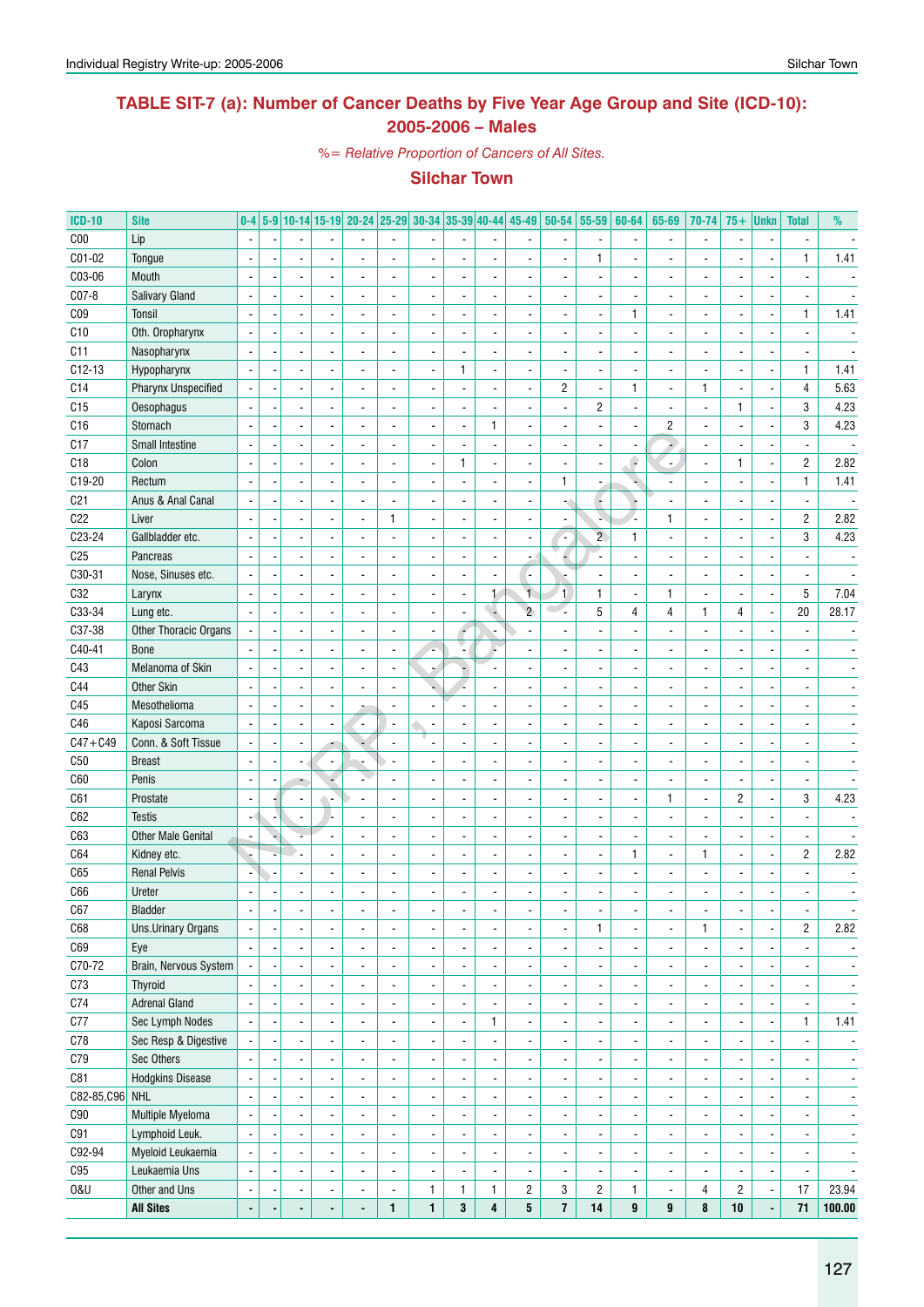# **TABLE SIT-7 (b): Number of Cancer Deaths by Five Year Age Group and Site (ICD-10): 2005-2006 – Females**

*%= Relative Proportion of Cancers of All Sites.*

| <b>ICD-10</b>   | <b>Site</b>                 | $0-4$                    |                |                          |                          | 5-9 10-14 15-19 20-24 25-29 30-34 35-39 40-44 |                          |                          |                          |                                | 45-49                        | $50 - 54$                | 55-59                          | 60-64                    | 65-69                    | 70-74                                      | $75+$                    | <b>Unkn</b>              | <b>Total</b>             | %                        |
|-----------------|-----------------------------|--------------------------|----------------|--------------------------|--------------------------|-----------------------------------------------|--------------------------|--------------------------|--------------------------|--------------------------------|------------------------------|--------------------------|--------------------------------|--------------------------|--------------------------|--------------------------------------------|--------------------------|--------------------------|--------------------------|--------------------------|
| C <sub>00</sub> | Lip                         |                          |                |                          |                          |                                               |                          |                          |                          |                                |                              |                          | $\overline{\phantom{a}}$       | $\overline{\phantom{a}}$ |                          | $\overline{\phantom{a}}$                   |                          | $\overline{\phantom{a}}$ |                          |                          |
| C01-02          | Tongue                      |                          |                |                          |                          |                                               |                          |                          |                          | $\overline{\phantom{a}}$       |                              |                          | $\blacksquare$                 |                          |                          |                                            |                          | $\overline{\phantom{a}}$ |                          |                          |
| C03-06          | Mouth                       |                          |                |                          |                          |                                               |                          |                          |                          |                                |                              |                          |                                |                          |                          |                                            |                          |                          |                          |                          |
| C07-8           | Salivary Gland              | $\overline{\phantom{a}}$ |                | $\overline{\phantom{a}}$ |                          |                                               |                          |                          |                          | $\overline{a}$                 |                              |                          | ÷,                             |                          |                          | $\overline{a}$                             |                          | $\overline{a}$           |                          |                          |
| C <sub>09</sub> | Tonsil                      |                          |                | $\blacksquare$           |                          |                                               |                          |                          |                          | $\overline{\phantom{a}}$       |                              |                          | $\overline{\phantom{a}}$       |                          |                          | $\overline{\phantom{a}}$                   |                          | $\overline{\phantom{a}}$ |                          |                          |
| C10             | Oth. Oropharynx             | $\overline{\phantom{a}}$ |                | $\overline{a}$           |                          |                                               |                          | $\overline{\phantom{a}}$ |                          | $\overline{\phantom{a}}$       |                              |                          | ÷,                             |                          |                          |                                            |                          |                          |                          |                          |
| C11             |                             | $\mathbf{r}$             |                | $\blacksquare$           | $\sim$                   | $\overline{\phantom{0}}$                      | ÷.                       | $\sim$                   | ÷,                       | $\overline{\phantom{a}}$       | ٠                            |                          | $\blacksquare$                 | $\overline{\phantom{a}}$ | $\blacksquare$           | $\overline{\phantom{a}}$                   | $\overline{a}$           | $\blacksquare$           | $\blacksquare$           |                          |
| $C12-13$        | Nasopharynx<br>Hypopharynx  | $\blacksquare$           |                | $\blacksquare$           |                          |                                               |                          | $\overline{\phantom{a}}$ |                          | $\overline{\phantom{a}}$       | ä,                           |                          | $\blacksquare$                 | $\overline{\phantom{a}}$ | 1                        | $\overline{\phantom{a}}$                   |                          | ÷,                       | $\mathbf{1}$             | 4.76                     |
| C14             | <b>Pharynx Unspecified</b>  |                          |                |                          |                          |                                               |                          | $\blacksquare$           |                          |                                |                              |                          |                                |                          |                          |                                            |                          |                          |                          |                          |
|                 |                             |                          |                | $\overline{\phantom{a}}$ |                          |                                               |                          |                          |                          | ٠                              | $\blacksquare$               |                          | $\blacksquare$<br>$\mathbf{1}$ |                          |                          | $\mathbf{1}$                               | 1                        | $\overline{a}$           |                          |                          |
| C15             | Oesophagus                  | $\sim$                   |                | $\sim$                   |                          | $\overline{\phantom{0}}$                      |                          | $\sim$                   |                          | $\overline{\phantom{a}}$       | $\blacksquare$               | $\mathbf{1}$             |                                | $\overline{\phantom{a}}$ |                          |                                            |                          | $\blacksquare$           | $\overline{4}$           | 19.05                    |
| C16             | Stomach                     | $\overline{\phantom{a}}$ |                | $\sim$                   |                          | $\overline{\phantom{0}}$                      |                          | $\blacksquare$           | $\overline{a}$           | $\overline{\phantom{a}}$       | $\mathbf{1}$                 | $\blacksquare$           | $\overline{\phantom{a}}$       | $\blacksquare$           |                          | $\blacksquare$                             | $\overline{\phantom{a}}$ | $\overline{a}$           | $\mathbf{1}$             | 4.76                     |
| C17             | Small Intestine             |                          |                | $\blacksquare$           |                          |                                               | $\overline{a}$           |                          |                          | $\overline{\phantom{a}}$       | ÷,                           |                          | $\blacksquare$                 |                          |                          | $\overline{\phantom{a}}$                   |                          | $\overline{\phantom{a}}$ |                          |                          |
| C18             | Colon                       | $\blacksquare$           |                | ÷,                       |                          | ÷.                                            | $\overline{a}$           | $\ddot{\phantom{a}}$     | ÷,                       | $\overline{\phantom{a}}$       |                              |                          | $\blacksquare$                 |                          |                          | $\frac{1}{2}$                              |                          | ÷,                       | $\blacksquare$           | $\sim$                   |
| C19-20          | Rectum                      | $\sim$                   |                | $\blacksquare$           |                          | $\overline{\phantom{0}}$                      | $\overline{a}$           | $\blacksquare$           | $\blacksquare$           | $\overline{\phantom{a}}$       | $\blacksquare$               |                          | $\overline{\phantom{a}}$       | $\mathbf{f}$             | $\overline{a}$           | $\overline{\phantom{a}}$                   |                          | $\blacksquare$           | $\mathbf{1}$             | 4.76                     |
| C <sub>21</sub> | Anus & Anal Canal           | $\overline{\phantom{a}}$ |                | ÷,                       |                          |                                               |                          | $\sim$                   | ÷,                       | $\overline{\phantom{a}}$       | $\overline{a}$               |                          | $\blacksquare$                 | u                        |                          | $\overline{\phantom{a}}$                   |                          | $\blacksquare$           | $\overline{\phantom{a}}$ |                          |
| C <sub>22</sub> | Liver                       |                          |                |                          |                          |                                               |                          | $\overline{\phantom{a}}$ |                          | $\overline{\phantom{a}}$       | $\blacksquare$               |                          | ÷                              |                          |                          | $\blacksquare$                             |                          | $\overline{\phantom{a}}$ |                          |                          |
| C23-24          | Gallbladder etc.            | $\overline{\phantom{a}}$ |                |                          |                          |                                               |                          | $\blacksquare$           |                          | $\blacksquare$                 |                              |                          | $\overline{1}$                 | $\overline{2}$           |                          | $\overline{2}$                             |                          | $\overline{a}$           | 5                        | 23.81                    |
| C <sub>25</sub> | Pancreas                    |                          |                | $\sim$                   |                          | $\overline{a}$                                |                          | $\overline{\phantom{a}}$ |                          | $\blacksquare$                 | $\overline{\phantom{a}}$     |                          | ٠                              | $\overline{\phantom{a}}$ |                          | $\blacksquare$                             |                          | $\overline{\phantom{a}}$ | $\blacksquare$           |                          |
| $C30-31$        | Nose, Sinuses etc.          |                          |                |                          |                          |                                               |                          |                          |                          | $\overline{a}$                 |                              |                          | P.                             |                          |                          |                                            |                          |                          |                          |                          |
| C32             | Larynx                      | $\mathbf{r}$             |                | $\overline{a}$           |                          |                                               |                          | $\overline{a}$           |                          | $\overline{\phantom{a}}$       | ç                            | L.                       | ÷,                             | $\overline{a}$           | $\mathbf{1}$             | $\blacksquare$                             |                          | Ĭ.                       | $\mathbf{1}$             | 4.76                     |
| C33-34          | Lung etc.                   | $\mathbf{1}$             |                | $\blacksquare$           | $\blacksquare$           | $\overline{\phantom{0}}$                      | $\overline{\phantom{a}}$ | $\blacksquare$           | $\mathbf{1}$             | $\blacksquare$                 | $\Delta$                     | $\mathbf{1}$             | $\Box$                         | $\blacksquare$           | $\blacksquare$           | $\overline{\phantom{a}}$                   | 1                        | $\blacksquare$           | $\overline{4}$           | 19.05                    |
| C37-38          | Other Thoracic Organs       | $\overline{\phantom{a}}$ |                | $\sim$                   |                          | ÷.                                            | ÷,                       | $\blacksquare$           | L,                       | F                              | ÷,                           |                          | $\blacksquare$                 | $\overline{\phantom{a}}$ |                          | $\overline{\phantom{a}}$                   |                          | $\overline{a}$           |                          | $\blacksquare$           |
| $C40-41$        | <b>Bone</b>                 |                          |                |                          |                          |                                               |                          | $\overline{\phantom{a}}$ |                          | ¥,                             |                              |                          | $\overline{\phantom{a}}$       | $\overline{\phantom{a}}$ |                          | $\overline{\phantom{a}}$                   |                          |                          |                          |                          |
| C43             | Melanoma of Skin            | $\blacksquare$           |                | $\blacksquare$           |                          | ÷.                                            |                          | $\overline{\phantom{a}}$ | ÷                        | ÷                              |                              |                          | $\sim$                         | $\overline{\phantom{a}}$ |                          | $\overline{a}$                             |                          |                          |                          |                          |
| C44             | <b>Other Skin</b>           | $\sim$                   |                | $\sim$                   |                          | $\overline{\phantom{0}}$                      | $\overline{a}$           | $\blacksquare$           |                          | 4                              | $\blacksquare$               |                          | $\sim$                         | $\blacksquare$           |                          | $\overline{a}$                             |                          | $\blacksquare$           | $\overline{a}$           |                          |
| C45             | Mesothelioma                |                          |                |                          |                          |                                               |                          | 4                        |                          | $\overline{\phantom{a}}$       |                              |                          | $\blacksquare$                 | $\overline{\phantom{a}}$ |                          | $\overline{\phantom{a}}$                   |                          | $\overline{\phantom{a}}$ |                          |                          |
| C46             | Kaposi Sarcoma              | $\overline{a}$           |                | $\overline{a}$           |                          |                                               | $\overline{a}$           | u                        |                          | $\overline{\phantom{a}}$       |                              |                          | ÷,                             |                          |                          | ÷,                                         |                          | ÷,                       | $\overline{a}$           |                          |
| $C47 + C49$     | Conn. & Soft Tissue         | $\overline{\phantom{a}}$ |                | $\blacksquare$           |                          |                                               | $\overline{a}$           | $\blacksquare$           |                          | $\overline{\phantom{a}}$       | $\overline{\phantom{a}}$     |                          | $\overline{\phantom{a}}$       | $\overline{\phantom{a}}$ | $\overline{\phantom{a}}$ | $\overline{\phantom{a}}$                   |                          | $\blacksquare$           | $\overline{\phantom{a}}$ | $\blacksquare$           |
| C50             | <b>Breast</b>               | $\overline{\phantom{a}}$ |                | $\overline{\phantom{a}}$ |                          | $\blacksquare$                                | $\blacksquare$           | $\blacksquare$           | $\overline{a}$           | $\blacksquare$                 | $\mathbf{2}$                 |                          | $\blacksquare$                 | $\overline{\phantom{a}}$ |                          | $\overline{\phantom{a}}$                   | $\overline{a}$           | $\blacksquare$           | $\overline{c}$           | 9.52                     |
| C51             | Vulva                       |                          |                | $\blacksquare$           |                          |                                               | $\blacksquare$           |                          | $\overline{a}$           | $\overline{\phantom{a}}$       | $\blacksquare$               |                          | $\overline{\phantom{a}}$       | $\overline{\phantom{a}}$ |                          | $\overline{\phantom{a}}$                   |                          | $\overline{\phantom{a}}$ | $\blacksquare$           |                          |
| C52             | Vagina                      | $\blacksquare$           |                | $\blacksquare$           |                          |                                               |                          | $\blacksquare$           |                          | $\overline{\phantom{a}}$       |                              |                          | $\blacksquare$                 |                          |                          |                                            |                          |                          |                          |                          |
| C <sub>53</sub> | Cervix Uteri                | $\overline{\phantom{a}}$ |                |                          |                          | s.                                            | $\overline{a}$           | $\blacksquare$           | $\overline{a}$           | $\blacksquare$                 |                              |                          | $\sim$                         | $\blacksquare$           | $\mathbf{1}$             | $\blacksquare$                             |                          | $\overline{a}$           | $\mathbf{1}$             | 4.76                     |
| C54             | Corpus Uteri                |                          |                |                          |                          |                                               |                          |                          |                          | $\overline{a}$                 |                              |                          | $\blacksquare$                 |                          |                          |                                            |                          |                          |                          |                          |
| C55             | <b>Uterus Unspecified</b>   |                          |                | $\blacksquare$           |                          |                                               |                          |                          |                          | $\overline{\phantom{a}}$       |                              |                          | $\blacksquare$                 |                          |                          | $\overline{\phantom{a}}$                   |                          | $\overline{\phantom{a}}$ |                          |                          |
| C <sub>56</sub> | Ovary etc.                  | $\mathbb{Z}^2$           |                | ÷                        |                          | $\blacksquare$                                | $\blacksquare$           | $\blacksquare$           | ÷,                       | $\mathcal{L}_{\mathcal{A}}$    | $\overline{\phantom{a}}$     |                          | ä,                             | $\overline{\phantom{a}}$ | $\blacksquare$           | $\frac{1}{2}$                              | $\overline{\phantom{a}}$ | ÷,                       | $\blacksquare$           |                          |
| C57             | <b>Other Female Genital</b> | $\overline{\phantom{a}}$ |                | $\blacksquare$           | $\overline{\phantom{a}}$ | ÷.                                            | $\blacksquare$           | $\blacksquare$           | L,                       | $\blacksquare$                 | $\blacksquare$               |                          | $\blacksquare$                 | $\blacksquare$           |                          | $\frac{1}{2}$                              | $\blacksquare$           | ÷,                       | $\blacksquare$           |                          |
| C <sub>58</sub> | Placenta                    |                          |                |                          |                          |                                               |                          | $\blacksquare$           |                          |                                |                              |                          |                                |                          |                          |                                            |                          |                          |                          |                          |
|                 |                             |                          |                | ÷,                       |                          |                                               |                          | $\blacksquare$           |                          | $\overline{\phantom{a}}$<br>÷, | $\qquad \qquad \blacksquare$ |                          | $\overline{\phantom{a}}$<br>÷, | $\mathbf{1}$             |                          | $\overline{\phantom{a}}$<br>$\overline{a}$ | ÷,                       | $\overline{a}$           | $\mathbf{1}$             | 4.76                     |
| C64             | Kidney etc.                 | $\blacksquare$           |                |                          |                          |                                               |                          |                          |                          |                                |                              |                          |                                |                          |                          |                                            |                          |                          |                          |                          |
| C65             | <b>Renal Pelvis</b>         | $\blacksquare$           |                |                          |                          |                                               |                          |                          |                          |                                |                              |                          |                                |                          |                          |                                            |                          |                          |                          |                          |
| C66             | Ureter                      | $\overline{\phantom{a}}$ |                | $\overline{\phantom{a}}$ | $\overline{\phantom{a}}$ | $\overline{\phantom{a}}$                      | $\overline{\phantom{a}}$ | $\overline{\phantom{a}}$ | $\overline{\phantom{a}}$ | $\overline{\phantom{a}}$       | $\overline{\phantom{a}}$     | $\overline{\phantom{a}}$ | $\overline{\phantom{a}}$       | $\overline{\phantom{a}}$ | $\overline{\phantom{a}}$ | ۰                                          | $\overline{\phantom{a}}$ | $\overline{\phantom{a}}$ | $\overline{\phantom{a}}$ | $\overline{\phantom{a}}$ |
| C67             | Bladder                     | $\overline{\phantom{a}}$ |                | $\blacksquare$           | $\blacksquare$           | $\overline{a}$                                | $\blacksquare$           | $\blacksquare$           | ÷,                       | $\blacksquare$                 | ä,                           | $\blacksquare$           | $\overline{\phantom{a}}$       | $\overline{\phantom{a}}$ | $\blacksquare$           | $\overline{\phantom{a}}$                   |                          | ÷,                       | $\blacksquare$           | $\overline{\phantom{a}}$ |
| C68             | Uns.Urinary Organs          | $\overline{\phantom{a}}$ |                | $\overline{\phantom{a}}$ | $\overline{\phantom{a}}$ | $\overline{\phantom{a}}$                      | $\overline{\phantom{a}}$ | $\overline{\phantom{a}}$ | $\overline{a}$           | $\overline{\phantom{a}}$       | $\overline{\phantom{a}}$     | $\overline{\phantom{a}}$ | $\overline{\phantom{a}}$       | $\overline{\phantom{a}}$ | $\overline{\phantom{a}}$ | $\overline{\phantom{a}}$                   |                          | $\blacksquare$           | $\blacksquare$           | $\overline{\phantom{a}}$ |
| C69             | Eye                         | $\Box$                   | $\blacksquare$ | $\overline{\phantom{a}}$ | $\blacksquare$           | $\blacksquare$                                | $\blacksquare$           | $\blacksquare$           | $\frac{1}{2}$            | $\overline{\phantom{a}}$       | $\blacksquare$               | $\overline{\phantom{a}}$ | $\blacksquare$                 | $\overline{\phantom{a}}$ | $\blacksquare$           | $\blacksquare$                             | $\blacksquare$           | $\blacksquare$           | $\overline{\phantom{a}}$ | $\overline{\phantom{a}}$ |
| C70-72          | Brain, Nervous System       |                          |                | $\overline{\phantom{a}}$ | $\overline{\phantom{a}}$ | $\overline{\phantom{a}}$                      | $\overline{\phantom{a}}$ | $\overline{\phantom{a}}$ | $\frac{1}{2}$            | $\overline{\phantom{a}}$       | $\overline{\phantom{a}}$     | $\overline{\phantom{a}}$ | $\overline{\phantom{a}}$       | $\overline{\phantom{a}}$ | $\overline{\phantom{a}}$ | $\overline{\phantom{a}}$                   | $\blacksquare$           | $\overline{\phantom{a}}$ | $\overline{\phantom{a}}$ | $\overline{\phantom{a}}$ |
| C73             | Thyroid                     | $\blacksquare$           |                | $\overline{a}$           |                          | $\overline{\phantom{a}}$                      | $\overline{\phantom{a}}$ | $\overline{\phantom{a}}$ | $\overline{a}$           | $\blacksquare$                 | ä,                           | $\overline{\phantom{a}}$ | $\overline{\phantom{a}}$       | $\overline{\phantom{a}}$ | $\blacksquare$           | $\overline{\phantom{a}}$                   |                          | ÷,                       | $\blacksquare$           | $\blacksquare$           |
| C74             | <b>Adrenal Gland</b>        | $\blacksquare$           |                | $\blacksquare$           | $\blacksquare$           | $\blacksquare$                                | $\blacksquare$           | $\blacksquare$           | $\frac{1}{2}$            | $\overline{\phantom{a}}$       | $\blacksquare$               | $\overline{\phantom{a}}$ | $\overline{\phantom{a}}$       | $\overline{\phantom{a}}$ | $\blacksquare$           | $\blacksquare$                             | $\blacksquare$           | $\overline{\phantom{a}}$ | $\overline{\phantom{a}}$ | $\overline{\phantom{a}}$ |
| C77             | <b>Sec Lymph Nodes</b>      |                          |                | $\overline{\phantom{a}}$ |                          | $\overline{\phantom{0}}$                      | $\overline{\phantom{a}}$ |                          |                          | $\overline{\phantom{a}}$       |                              |                          | $\overline{\phantom{a}}$       | $\overline{\phantom{a}}$ |                          | $\overline{\phantom{a}}$                   |                          | ÷,                       | $\blacksquare$           | $\overline{\phantom{a}}$ |
| C78             | Sec Resp & Digestive        |                          |                | $\overline{\phantom{a}}$ |                          | $\overline{\phantom{a}}$                      | $\overline{\phantom{a}}$ | $\overline{\phantom{a}}$ |                          | $\overline{\phantom{a}}$       |                              | $\overline{\phantom{a}}$ | $\overline{\phantom{a}}$       | $\overline{\phantom{a}}$ | $\overline{\phantom{a}}$ | $\overline{\phantom{a}}$                   |                          | $\blacksquare$           | $\overline{\phantom{a}}$ | $\overline{\phantom{a}}$ |
| C79             | Sec Others                  | $\blacksquare$           |                | $\overline{\phantom{a}}$ | $\blacksquare$           | $\overline{\phantom{a}}$                      | $\blacksquare$           | $\overline{\phantom{a}}$ | $\overline{a}$           | $\overline{\phantom{a}}$       | $\overline{\phantom{a}}$     | $\blacksquare$           | $\overline{\phantom{a}}$       | $\overline{\phantom{a}}$ | $\overline{\phantom{a}}$ | $\overline{\phantom{a}}$                   | $\blacksquare$           | ä,                       | $\overline{\phantom{a}}$ | $\overline{\phantom{a}}$ |
| C81             | <b>Hodgkins Disease</b>     | $\blacksquare$           |                | $\overline{\phantom{a}}$ | $\blacksquare$           | $\overline{\phantom{a}}$                      | $\blacksquare$           | $\overline{\phantom{a}}$ | $\overline{\phantom{a}}$ | $\overline{\phantom{a}}$       | $\overline{\phantom{a}}$     | $\blacksquare$           | $\overline{\phantom{a}}$       | $\overline{\phantom{a}}$ | $\blacksquare$           | $\overline{\phantom{a}}$                   | $\blacksquare$           | $\overline{\phantom{a}}$ | $\overline{\phantom{a}}$ | $\overline{\phantom{a}}$ |
| C82-85, C96 NHL |                             | $\overline{\phantom{a}}$ |                | $\overline{\phantom{a}}$ | $\overline{\phantom{a}}$ | $\overline{\phantom{a}}$                      | $\overline{\phantom{a}}$ | $\overline{\phantom{a}}$ | $\frac{1}{2}$            | $\overline{\phantom{a}}$       | $\overline{\phantom{a}}$     | $\overline{\phantom{a}}$ | $\overline{\phantom{a}}$       | $\overline{\phantom{a}}$ | $\overline{\phantom{a}}$ | $\overline{\phantom{a}}$                   | $\overline{\phantom{a}}$ | $\overline{\phantom{a}}$ | $\overline{\phantom{a}}$ | $\overline{\phantom{a}}$ |
| C90             | Multiple Myeloma            | $\blacksquare$           |                | $\blacksquare$           | $\overline{a}$           | $\overline{\phantom{a}}$                      | $\overline{\phantom{a}}$ | $\blacksquare$           | $\overline{a}$           | $\blacksquare$                 | ä,                           | ä,                       | $\blacksquare$                 | $\overline{\phantom{a}}$ | $\blacksquare$           | $\overline{\phantom{a}}$                   |                          | ä,                       | $\overline{\phantom{a}}$ | $\overline{\phantom{a}}$ |
| C91             | Lymphoid Leuk.              | $\blacksquare$           |                | $\blacksquare$           | $\blacksquare$           | $\blacksquare$                                | $\blacksquare$           | $\blacksquare$           | $\overline{a}$           | $\overline{\phantom{a}}$       | $\blacksquare$               | $\overline{\phantom{a}}$ | $\overline{\phantom{a}}$       | $\overline{\phantom{a}}$ | $\blacksquare$           | $\overline{\phantom{a}}$                   |                          | $\overline{\phantom{a}}$ | $\overline{\phantom{a}}$ | $\overline{\phantom{a}}$ |
| C92-94          | Myeloid Leukaemia           | $\blacksquare$           |                | $\overline{\phantom{a}}$ |                          | $\overline{a}$                                |                          |                          |                          | $\overline{\phantom{a}}$       |                              |                          | $\blacksquare$                 |                          |                          | $\overline{\phantom{a}}$                   |                          | ÷,                       | $\overline{\phantom{a}}$ | $\overline{\phantom{a}}$ |
| C95             | Leukaemia Uns               |                          |                | $\overline{\phantom{a}}$ |                          | $\overline{\phantom{0}}$                      | $\overline{\phantom{a}}$ | $\overline{\phantom{a}}$ |                          | $\overline{\phantom{a}}$       |                              | $\overline{\phantom{a}}$ | $\overline{\phantom{a}}$       |                          | $\overline{\phantom{a}}$ | $\blacksquare$                             |                          | $\blacksquare$           | $\overline{\phantom{a}}$ | $\overline{\phantom{a}}$ |
| <b>0&amp;U</b>  | Other and Uns               | $\blacksquare$           |                | $\overline{\phantom{a}}$ | $\overline{\phantom{a}}$ | $\frac{1}{2}$                                 | $\overline{\phantom{a}}$ | $\overline{\phantom{a}}$ | $\blacksquare$           | $\overline{\phantom{a}}$       | $\blacksquare$               | $\overline{\phantom{a}}$ | $\blacksquare$                 | $\overline{\phantom{a}}$ | $\overline{\phantom{a}}$ | $\overline{\phantom{a}}$                   |                          | $\overline{\phantom{a}}$ | $\blacksquare$           | $\blacksquare$           |
|                 | <b>All Sites</b>            | $\mathbf{1}$             |                | $\blacksquare$           | $\blacksquare$           | ÷.                                            | $\blacksquare$           | $\blacksquare$           | $\mathbf{1}$             | ä,                             | $\mathbf{3}$                 | $\mathbf{2}$             | $\mathbf{2}$                   | $\overline{\mathbf{4}}$  | $\mathbf{3}$             | $\mathbf{3}$                               | $\mathbf{2}$             | ÷,                       | 21                       | 100.00                   |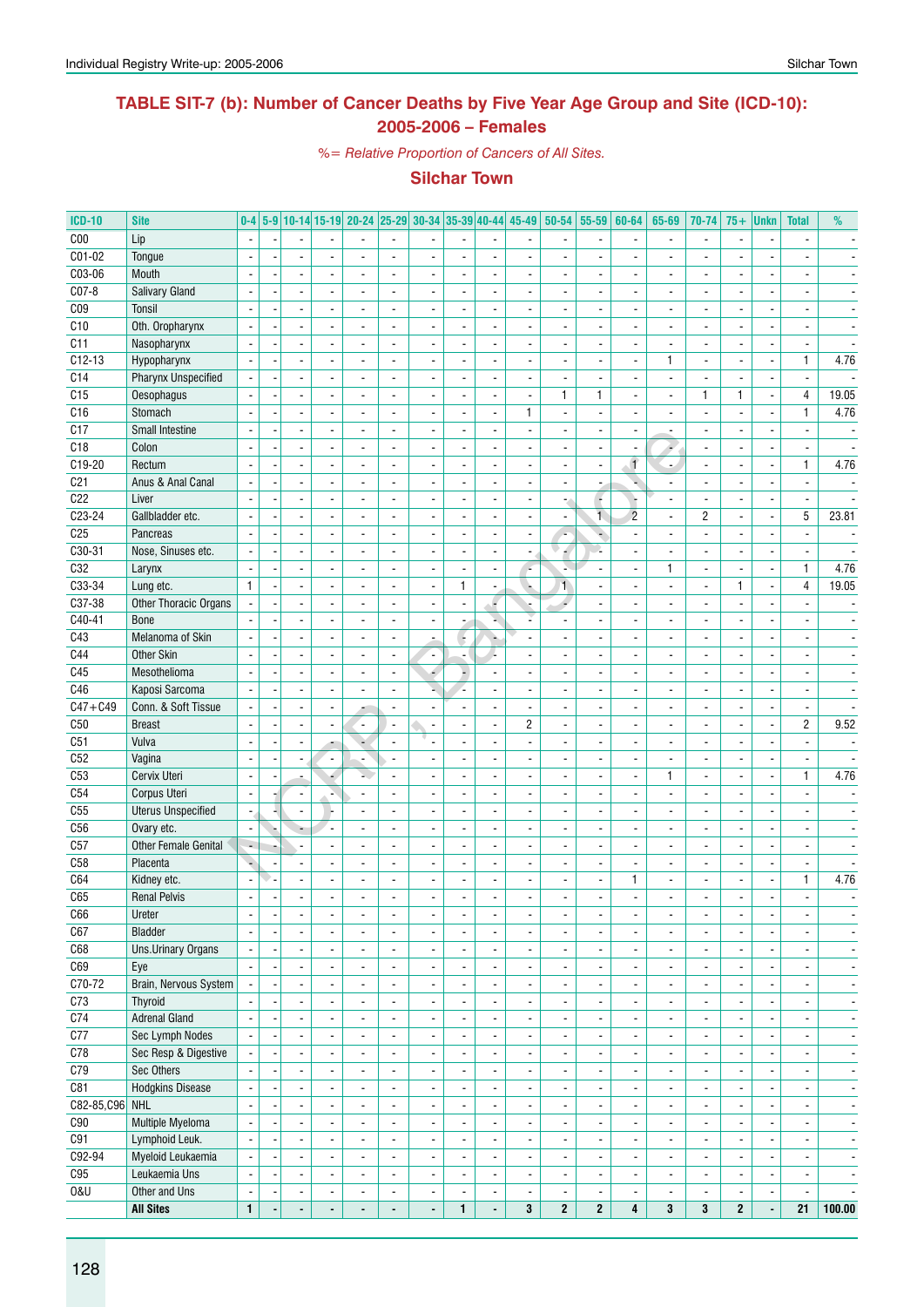# **Table: SIT-8(a):**

# **Average Annual Age Specific, Crude (CR), Age Adjusted (AAR) (with Standard Error(SE)) and Truncated (35-64 Yrs) (TR) Mortality Rate per 100,000 population: 2005-2006 - Males Silchar Town**

| <b>ICD-10</b>   | $0-4$                    | $5-9$                                      | $10 - 14$                       | $15-19$                  | $20 - 24$                | 25-29                    | 30-34                    |                          | $35-39$ 40-44 45-49 50-54    |                          |                          | 55-59                        |                          | $60 - 64$ 65-69          | 70-74                    | >75                      | CR                       | <b>AAR</b>               | <b>SE</b>                | <b>TR</b>                    |
|-----------------|--------------------------|--------------------------------------------|---------------------------------|--------------------------|--------------------------|--------------------------|--------------------------|--------------------------|------------------------------|--------------------------|--------------------------|------------------------------|--------------------------|--------------------------|--------------------------|--------------------------|--------------------------|--------------------------|--------------------------|------------------------------|
| C <sub>00</sub> | $\overline{\phantom{a}}$ | $\overline{\phantom{a}}$                   |                                 | $\overline{\phantom{a}}$ | $\overline{\phantom{a}}$ |                          | $\overline{\phantom{a}}$ |                          |                              |                          |                          | $\overline{\phantom{a}}$     |                          | $\overline{\phantom{a}}$ |                          | $\overline{\phantom{a}}$ |                          |                          | ٠                        |                              |
| C01-02          | ÷,                       | $\blacksquare$                             |                                 | $\overline{\phantom{a}}$ | $\blacksquare$           |                          |                          |                          | ä,                           |                          |                          | 13.6                         |                          | $\overline{\phantom{a}}$ |                          | $\overline{\phantom{a}}$ | 0.5                      | 0.5                      | 0.54                     | 1.8                          |
| C03-06          | ÷,                       | $\overline{a}$                             | $\blacksquare$                  | $\overline{\phantom{a}}$ | $\overline{\phantom{a}}$ |                          |                          |                          |                              |                          |                          | $\overline{a}$               |                          | $\blacksquare$           |                          | $\overline{\phantom{a}}$ |                          |                          | ÷,                       |                              |
| C07-8           | ÷,                       | $\overline{a}$                             |                                 | $\overline{\phantom{a}}$ | $\overline{\phantom{a}}$ |                          |                          |                          |                              |                          |                          | $\overline{a}$               |                          | $\blacksquare$           |                          | $\overline{\phantom{a}}$ |                          |                          |                          |                              |
| C <sub>09</sub> | ÷,                       | $\overline{a}$                             |                                 | $\overline{\phantom{a}}$ | $\overline{\phantom{a}}$ |                          |                          |                          |                              |                          |                          | $\blacksquare$               | 18.5                     | $\blacksquare$           |                          | $\overline{\phantom{a}}$ | 0.5                      | 0.7                      | 0.74                     | 2.4                          |
| C10             | ÷,                       | $\overline{a}$                             |                                 | $\overline{\phantom{a}}$ | $\overline{\phantom{a}}$ |                          |                          |                          |                              |                          |                          | ÷,                           |                          | $\blacksquare$           |                          | $\blacksquare$           |                          |                          | ÷,                       |                              |
| C11             | ÷,                       | $\overline{a}$                             |                                 | $\overline{\phantom{a}}$ | $\overline{\phantom{a}}$ |                          |                          |                          |                              |                          |                          | ÷,                           |                          | $\overline{\phantom{a}}$ |                          | $\overline{\phantom{a}}$ |                          |                          |                          |                              |
| $C12-13$        | ÷,                       | $\overline{a}$                             |                                 | $\overline{\phantom{a}}$ | $\overline{\phantom{a}}$ |                          | $\overline{\phantom{a}}$ | 5.7                      | ÷,                           |                          |                          | $\overline{a}$               |                          | $\blacksquare$           |                          | $\overline{\phantom{a}}$ | 0.5                      | 0.3                      | 0.34                     | 1.1                          |
| C14             | $\overline{a}$           | $\overline{a}$                             |                                 | $\overline{\phantom{a}}$ | $\blacksquare$           |                          |                          | $\overline{\phantom{a}}$ | ÷,                           |                          | 20.5                     | $\overline{\phantom{a}}$     | 18.5                     | $\overline{\phantom{a}}$ | 34.5                     | $\overline{\phantom{a}}$ | 2.0                      | 2.5                      | 1.24                     | 5.7                          |
| C15             | $\overline{a}$           | $\overline{a}$                             |                                 | $\overline{\phantom{a}}$ | $\blacksquare$           |                          |                          |                          | $\overline{a}$               |                          |                          | 27.2                         |                          | $\blacksquare$           |                          | 33.2                     | 1.5                      | 1.8                      | 1.02                     | 3.5                          |
| C16             | $\overline{a}$           | $\overline{a}$                             |                                 | $\overline{\phantom{a}}$ | $\blacksquare$           |                          |                          | $\overline{\phantom{a}}$ | 7.0                          |                          |                          | ÷,                           |                          | 46.8                     |                          | $\overline{\phantom{a}}$ | 1.5                      | 1.8                      | 1.08                     | $1.4\,$                      |
| C17             | ÷,                       | $\overline{a}$                             |                                 | $\overline{\phantom{a}}$ | $\blacksquare$           |                          |                          | $\overline{\phantom{a}}$ | $\overline{\phantom{a}}$     |                          |                          | ÷,                           |                          |                          |                          | $\overline{\phantom{a}}$ |                          |                          |                          |                              |
| C18             | $\overline{a}$           | ÷,                                         |                                 | $\overline{\phantom{a}}$ | $\blacksquare$           |                          | $\overline{\phantom{a}}$ | 5.7                      | $\overline{a}$               |                          |                          | ÷,                           |                          | ÷                        |                          | 33.2                     | 1.0                      | 1.0                      | 0.75                     | 1.1                          |
| C19-20          | $\overline{a}$           | ÷,                                         |                                 | $\blacksquare$           | $\overline{\phantom{a}}$ |                          |                          | $\overline{\phantom{a}}$ | $\overline{a}$               | $\overline{\phantom{a}}$ | 10.2                     | ÷,                           |                          |                          |                          | $\overline{\phantom{a}}$ | 0.5                      | 0.5                      | 0.51                     | 1.7                          |
| C <sub>21</sub> | $\overline{a}$           | ÷,                                         |                                 | $\blacksquare$           | $\blacksquare$           |                          |                          |                          | $\overline{\phantom{a}}$     |                          |                          |                              |                          | ÷                        |                          | $\overline{a}$           |                          |                          |                          |                              |
| C <sub>22</sub> | $\overline{a}$           | ٠                                          | $\overline{\phantom{a}}$        | $\blacksquare$           | $\overline{\phantom{a}}$ | 5.6                      |                          | $\overline{\phantom{a}}$ | $\overline{\phantom{a}}$     |                          |                          | ż<br>÷,                      |                          | 23.4                     |                          | $\overline{\phantom{a}}$ | 1.0                      | 1.2                      | 0.83                     |                              |
| C23-24          | $\overline{a}$           | ٠                                          |                                 | $\blacksquare$           | $\blacksquare$           |                          |                          | $\overline{\phantom{a}}$ | $\overline{a}$               |                          | $\overline{\phantom{a}}$ | 27.2                         | 18.5                     |                          |                          | $\overline{\phantom{a}}$ | 1.5                      | 1.8                      | 1.07                     | 5.9                          |
|                 |                          |                                            |                                 |                          |                          |                          |                          |                          |                              |                          |                          |                              |                          | ÷                        |                          |                          |                          |                          |                          |                              |
| C <sub>25</sub> | ٠                        | ٠                                          | $\overline{\phantom{a}}$        | $\overline{\phantom{a}}$ | $\overline{\phantom{a}}$ |                          |                          | $\overline{a}$           | $\overline{a}$               | $\overline{\phantom{a}}$ | ÷,                       | ÷                            |                          | ÷                        |                          | $\overline{a}$           |                          |                          | ł,                       | $\overline{\phantom{m}}$     |
| C30-31          | ٠                        | ٠                                          | $\overline{\phantom{a}}$        | $\overline{\phantom{a}}$ | $\overline{\phantom{a}}$ |                          |                          | $\overline{a}$           | $\overline{a}$               | $\overline{a}$           |                          | r.                           |                          | $\overline{\phantom{a}}$ | $\overline{\phantom{a}}$ | $\overline{a}$           |                          |                          | $\overline{\phantom{a}}$ | $\overline{\phantom{a}}$     |
| C32             | $\overline{\phantom{a}}$ | ٠                                          | $\overline{\phantom{a}}$        | $\overline{\phantom{a}}$ | $\overline{\phantom{a}}$ |                          |                          | $\overline{a}$           | 7.0                          | 7.6                      | 10.2                     | 13.6                         |                          | 23.4                     | $\overline{\phantom{a}}$ | $\overline{\phantom{a}}$ | 2.5                      | 2.6                      | 1.20                     | 6.2                          |
| C33-34          | -                        | ٠                                          | $\overline{\phantom{a}}$        | $\overline{\phantom{a}}$ | $\overline{\phantom{a}}$ |                          |                          | $\overline{a}$           | $\overline{\phantom{a}}$     | 15.3                     |                          | 67.9                         | 73.9                     | 93.5                     | 34.5                     | 133.0                    | 9.8                      | 12.7                     | 2.88                     | 21.3                         |
| C37-38          | -                        | ٠                                          | $\overline{\phantom{a}}$        | $\overline{\phantom{a}}$ | $\overline{\phantom{a}}$ |                          |                          |                          | ۰                            |                          |                          | ٠                            |                          | $\overline{a}$           |                          | $\overline{\phantom{a}}$ |                          |                          |                          |                              |
| C40-41          | -                        | ٠                                          | $\overline{\phantom{a}}$        | $\overline{\phantom{a}}$ | $\overline{\phantom{a}}$ | $\overline{\phantom{a}}$ |                          |                          | v.                           |                          |                          | ٠                            |                          | $\overline{\phantom{a}}$ |                          |                          |                          |                          |                          | $\overline{\phantom{a}}$     |
| C43             | $\overline{\phantom{a}}$ | ٠                                          | $\overline{\phantom{a}}$        | $\overline{\phantom{a}}$ | $\overline{\phantom{a}}$ | $\overline{\phantom{a}}$ | $\overline{\phantom{a}}$ | -                        |                              |                          |                          | ٠                            |                          | $\overline{\phantom{a}}$ | $\overline{\phantom{a}}$ |                          |                          |                          |                          | $\overline{\phantom{a}}$     |
| C44             | $\overline{\phantom{a}}$ | $\overline{\phantom{a}}$                   | $\overline{\phantom{a}}$        | $\overline{\phantom{a}}$ | $\overline{\phantom{a}}$ | $\overline{\phantom{a}}$ |                          | ٠                        |                              |                          |                          | ٠                            |                          | $\overline{\phantom{a}}$ | $\overline{\phantom{a}}$ |                          |                          |                          |                          | $\qquad \qquad \blacksquare$ |
| C45             | $\overline{\phantom{a}}$ | $\overline{\phantom{a}}$                   | $\overline{\phantom{a}}$        | $\overline{\phantom{a}}$ | $\overline{\phantom{a}}$ |                          |                          | $\overline{a}$           |                              |                          |                          | ٠                            |                          | $\overline{\phantom{a}}$ | $\overline{\phantom{a}}$ |                          |                          |                          |                          | $\qquad \qquad \blacksquare$ |
| C46             | ٠                        | $\overline{\phantom{a}}$                   | $\overline{\phantom{a}}$        | $\overline{\phantom{a}}$ | $\overline{\phantom{a}}$ |                          | $\overline{\phantom{a}}$ | $\overline{a}$           | $\overline{\phantom{a}}$     |                          |                          | $\overline{\phantom{a}}$     |                          | $\overline{\phantom{a}}$ | $\overline{\phantom{a}}$ |                          |                          |                          |                          | $\overline{\phantom{a}}$     |
| $C47 + C49$     | $\overline{\phantom{a}}$ | $\overline{\phantom{a}}$                   | $\overline{\phantom{a}}$        | $\overline{\phantom{a}}$ | $\overline{\phantom{a}}$ |                          |                          | $\overline{\phantom{a}}$ |                              |                          |                          | ٠                            |                          | $\overline{\phantom{a}}$ | $\overline{\phantom{a}}$ |                          |                          |                          |                          |                              |
| C50             | ٠                        | $\overline{\phantom{a}}$                   | $\overline{\phantom{a}}$        | $\overline{\phantom{a}}$ | F                        | ÷.                       |                          | $\overline{a}$           | $\overline{\phantom{a}}$     |                          |                          | ٠                            |                          | $\overline{\phantom{a}}$ | $\blacksquare$           |                          |                          | $\overline{a}$           |                          |                              |
| C60             | $\overline{\phantom{a}}$ | $\overline{\phantom{a}}$                   | $\overline{\phantom{a}}$        | $\overline{\phantom{a}}$ | ×,                       |                          |                          | $\overline{a}$           | $\overline{\phantom{a}}$     |                          |                          | ٠                            |                          | $\overline{\phantom{a}}$ | $\overline{\phantom{a}}$ | $\overline{\phantom{a}}$ |                          |                          |                          |                              |
| C61             | ٠                        | $\blacksquare$                             | $\blacksquare$                  | ÷                        | ÷,                       | $\overline{a}$           |                          | $\overline{a}$           | $\overline{a}$               |                          |                          | $\overline{\phantom{a}}$     |                          | 23.4                     | $\overline{\phantom{a}}$ | 66.5                     | 1.5                      | 2.0                      | 1.17                     |                              |
| C62             | $\blacksquare$           | $\blacksquare$                             | $\overline{\phantom{a}}$        | ٠                        | $\blacksquare$           |                          |                          | $\overline{a}$           | ٠                            |                          |                          | $\qquad \qquad \blacksquare$ |                          | $\overline{\phantom{a}}$ |                          |                          |                          |                          | ł,                       |                              |
| C63             | $\blacksquare$           | $\overline{\phantom{a}}$                   | $\overline{\phantom{a}}$        |                          |                          |                          |                          | $\overline{a}$           | $\overline{\phantom{a}}$     |                          |                          | $\qquad \qquad \blacksquare$ |                          | $\overline{\phantom{a}}$ |                          |                          |                          |                          | $\overline{\phantom{a}}$ | $\overline{\phantom{a}}$     |
| C64             | $\blacksquare$           | $\overline{\phantom{a}}$                   | ٠                               | ٠                        | $\overline{\phantom{a}}$ | $\overline{a}$           |                          | $\overline{a}$           | $\overline{\phantom{a}}$     |                          | ×                        | $\overline{\phantom{a}}$     | 18.5                     | $\overline{\phantom{a}}$ | 34.5                     | $\overline{\phantom{a}}$ | 1.0                      | 1.4                      | 1.01                     | 2.4                          |
| C65             | $\blacksquare$           | $\overline{\phantom{a}}$                   | $\blacksquare$                  | $\overline{\phantom{a}}$ | $\overline{\phantom{a}}$ | $\overline{\phantom{a}}$ |                          | $\overline{\phantom{a}}$ | $\blacksquare$               |                          |                          | $\overline{\phantom{a}}$     |                          | $\overline{\phantom{a}}$ |                          |                          |                          |                          |                          |                              |
| C66             | $\blacksquare$           | $\blacksquare$                             | $\overline{\phantom{a}}$        | $\frac{1}{2}$            | $\blacksquare$           |                          |                          | $\overline{a}$           | $\qquad \qquad \blacksquare$ |                          |                          |                              |                          |                          |                          |                          |                          |                          |                          |                              |
| C67             | $\overline{\phantom{a}}$ | $\overline{\phantom{a}}$                   | $\overline{\phantom{a}}$        | $\overline{\phantom{a}}$ | $\overline{\phantom{a}}$ | $\overline{\phantom{a}}$ | ٠                        | $\overline{\phantom{a}}$ | $\overline{\phantom{a}}$     | $\overline{\phantom{a}}$ | $\overline{\phantom{a}}$ | $\overline{\phantom{a}}$     | $\overline{\phantom{a}}$ | $\overline{\phantom{a}}$ | $\overline{\phantom{a}}$ | $\overline{\phantom{a}}$ | ٠                        | $\overline{\phantom{a}}$ | $\overline{\phantom{a}}$ | $\overline{\phantom{a}}$     |
| C68             | $\overline{\phantom{a}}$ | $\overline{\phantom{a}}$                   | $\overline{\phantom{a}}$        | $\overline{\phantom{a}}$ | $\overline{\phantom{a}}$ | $\overline{\phantom{a}}$ | $\overline{\phantom{a}}$ | $\overline{\phantom{a}}$ | $\overline{\phantom{a}}$     | $\blacksquare$           | $\overline{\phantom{a}}$ | 13.6                         | $\overline{\phantom{a}}$ | $\overline{\phantom{a}}$ | 34.5                     | $\overline{\phantom{a}}$ | 1.0                      | $1.2$                    | 0.88                     | 1.8                          |
| C69             | $\overline{\phantom{a}}$ | $\overline{\phantom{a}}$                   | $\overline{\phantom{a}}$        | $\overline{\phantom{a}}$ | $\overline{\phantom{a}}$ | $\overline{\phantom{a}}$ | $\overline{\phantom{a}}$ | $\overline{\phantom{a}}$ | $\overline{\phantom{a}}$     | $\overline{\phantom{a}}$ | $\overline{\phantom{a}}$ | $\blacksquare$               | $\overline{\phantom{a}}$ | $\overline{\phantom{a}}$ | $\blacksquare$           | $\overline{\phantom{a}}$ | г.                       | $\overline{a}$           | $\overline{\phantom{a}}$ | $\overline{\phantom{a}}$     |
| C70-72          | $\overline{\phantom{a}}$ | $\overline{\phantom{a}}$                   | $\overline{\phantom{a}}$        | $\overline{\phantom{a}}$ | $\overline{\phantom{a}}$ | $\overline{\phantom{a}}$ | $\overline{\phantom{a}}$ | $\overline{\phantom{a}}$ | $\overline{\phantom{a}}$     | $\overline{\phantom{a}}$ | $\overline{\phantom{a}}$ | $\blacksquare$               |                          | $\overline{\phantom{a}}$ | $\overline{\phantom{a}}$ | $\overline{\phantom{a}}$ |                          | $\overline{\phantom{a}}$ | $\overline{\phantom{a}}$ | $\overline{\phantom{a}}$     |
| C73             | $\overline{\phantom{a}}$ | $\overline{\phantom{a}}$                   | $\overline{\phantom{a}}$        | $\overline{\phantom{a}}$ | $\overline{\phantom{a}}$ | $\overline{\phantom{a}}$ | $\overline{\phantom{a}}$ | $\overline{\phantom{a}}$ | $\overline{\phantom{a}}$     | $\overline{\phantom{a}}$ | $\overline{\phantom{a}}$ | $\blacksquare$               |                          | $\overline{\phantom{a}}$ | $\overline{\phantom{a}}$ | $\overline{\phantom{a}}$ | г.                       | $\overline{\phantom{a}}$ | $\overline{\phantom{a}}$ | $\overline{\phantom{a}}$     |
| C74             | $\overline{\phantom{a}}$ | $\overline{\phantom{a}}$                   | $\overline{\phantom{a}}$        | $\overline{\phantom{a}}$ | $\blacksquare$           | $\blacksquare$           | $\blacksquare$           | $\overline{\phantom{a}}$ | $\blacksquare$               | $\overline{\phantom{a}}$ | $\overline{\phantom{a}}$ | $\overline{\phantom{a}}$     | ٠                        | $\overline{\phantom{a}}$ | $\overline{\phantom{a}}$ | $\overline{\phantom{a}}$ | $\overline{\phantom{a}}$ | $\overline{\phantom{a}}$ | $\overline{\phantom{a}}$ | $\overline{\phantom{a}}$     |
| C77             | $\overline{\phantom{a}}$ | $\overline{\phantom{a}}$                   | $\overline{\phantom{a}}$        | $\overline{\phantom{a}}$ | $\overline{\phantom{a}}$ | $\blacksquare$           | $\blacksquare$           | $\overline{\phantom{a}}$ | 7.0                          | $\blacksquare$           | $\overline{\phantom{a}}$ | $\overline{\phantom{a}}$     | ٠                        | $\overline{\phantom{a}}$ | $\overline{\phantom{a}}$ | $\overline{\phantom{a}}$ | 0.5                      | 0.4                      | 0.42                     | 1.4                          |
| C78             | $\overline{\phantom{a}}$ | $\overline{\phantom{a}}$                   | $\overline{\phantom{a}}$        | $\overline{\phantom{a}}$ | $\overline{\phantom{a}}$ | $\blacksquare$           | $\overline{\phantom{a}}$ | $\overline{\phantom{a}}$ | $\overline{\phantom{a}}$     | $\overline{\phantom{a}}$ | $\overline{\phantom{a}}$ | $\overline{\phantom{a}}$     | ٠                        | $\overline{\phantom{a}}$ | $\overline{\phantom{a}}$ | $\overline{\phantom{a}}$ | $\overline{\phantom{a}}$ | $\overline{\phantom{a}}$ | $\overline{\phantom{a}}$ | $\overline{\phantom{a}}$     |
| C79             | $\overline{\phantom{a}}$ | $\overline{\phantom{a}}$                   | $\overline{\phantom{a}}$        | $\overline{\phantom{a}}$ | $\overline{\phantom{a}}$ | $\blacksquare$           | $\blacksquare$           | $\overline{\phantom{a}}$ | $\blacksquare$               | $\blacksquare$           | $\overline{\phantom{a}}$ | $\blacksquare$               |                          | $\overline{\phantom{a}}$ | $\blacksquare$           | $\overline{\phantom{a}}$ | $\overline{\phantom{a}}$ | $\overline{\phantom{a}}$ | $\overline{\phantom{a}}$ | $\overline{\phantom{a}}$     |
| C81             |                          |                                            | $\blacksquare$                  |                          | $\overline{\phantom{a}}$ |                          | $\blacksquare$           |                          | $\overline{\phantom{a}}$     | $\blacksquare$           |                          |                              |                          |                          | $\blacksquare$           | $\blacksquare$           |                          | $\overline{\phantom{0}}$ |                          |                              |
| C82-85,C96      | $\overline{\phantom{a}}$ | $\overline{\phantom{a}}$<br>$\blacksquare$ | $\blacksquare$                  | $\overline{\phantom{a}}$ | $\blacksquare$           | $\overline{\phantom{a}}$ |                          | $\overline{\phantom{a}}$ |                              | $\blacksquare$           | $\overline{\phantom{a}}$ | $\overline{\phantom{a}}$     |                          | $\overline{\phantom{a}}$ |                          |                          | $\overline{\phantom{a}}$ |                          | $\overline{\phantom{a}}$ | $\overline{\phantom{a}}$     |
| C90             | $\overline{\phantom{a}}$ |                                            |                                 | $\overline{\phantom{a}}$ |                          | $\overline{\phantom{a}}$ | $\blacksquare$           | $\overline{\phantom{a}}$ | $\overline{\phantom{a}}$     |                          | $\overline{\phantom{a}}$ | $\overline{\phantom{a}}$     |                          | $\overline{\phantom{a}}$ | $\blacksquare$           | $\blacksquare$           | $\overline{\phantom{a}}$ | $\overline{\phantom{0}}$ | $\overline{\phantom{a}}$ | $\overline{\phantom{a}}$     |
|                 | $\overline{\phantom{a}}$ | $\blacksquare$                             | $\blacksquare$                  | $\overline{\phantom{a}}$ | $\blacksquare$           | $\overline{\phantom{a}}$ | $\blacksquare$           | $\overline{\phantom{a}}$ | $\overline{\phantom{a}}$     | $\blacksquare$           | $\overline{\phantom{a}}$ | $\overline{\phantom{a}}$     |                          | $\overline{\phantom{a}}$ | $\blacksquare$           | $\blacksquare$           | $\overline{\phantom{a}}$ | $\overline{\phantom{0}}$ | $\overline{\phantom{a}}$ | $\overline{\phantom{a}}$     |
| C91             | $\overline{\phantom{a}}$ | $\overline{\phantom{a}}$                   | $\blacksquare$                  | $\overline{\phantom{a}}$ | $\overline{\phantom{a}}$ | $\overline{\phantom{a}}$ | $\blacksquare$           | $\overline{\phantom{a}}$ | $\blacksquare$               | $\blacksquare$           | $\overline{\phantom{a}}$ | $\blacksquare$               |                          | $\overline{\phantom{a}}$ | $\blacksquare$           | $\blacksquare$           | ٠                        |                          | $\overline{\phantom{a}}$ | $\overline{\phantom{a}}$     |
| C92-94          | $\blacksquare$           | $\blacksquare$                             | $\blacksquare$                  | $\overline{\phantom{a}}$ | $\blacksquare$           | $\overline{\phantom{a}}$ | $\blacksquare$           | $\overline{\phantom{a}}$ | $\blacksquare$               | $\blacksquare$           | $\overline{\phantom{a}}$ | $\blacksquare$               |                          | $\overline{\phantom{a}}$ | $\blacksquare$           | $\blacksquare$           | ٠                        |                          | $\overline{\phantom{a}}$ | $\overline{\phantom{a}}$     |
| C <sub>95</sub> | $\overline{\phantom{a}}$ | $\overline{\phantom{a}}$                   | $\overline{\phantom{a}}$        | $\overline{\phantom{a}}$ | $\overline{\phantom{a}}$ | $\overline{\phantom{a}}$ | $\overline{\phantom{a}}$ | $\overline{\phantom{a}}$ | $\blacksquare$               | $\blacksquare$           | $\overline{\phantom{a}}$ | $\overline{\phantom{a}}$     |                          | $\overline{\phantom{a}}$ | $\blacksquare$           | $\overline{\phantom{a}}$ | $\overline{\phantom{a}}$ |                          | $\blacksquare$           | $\overline{\phantom{a}}$     |
| <b>0&amp;U</b>  | $\overline{\phantom{a}}$ | $\overline{\phantom{a}}$                   | $\overline{\phantom{a}}$        | $\overline{\phantom{a}}$ | $\overline{\phantom{a}}$ | $\blacksquare$           | 5.6                      | 5.7                      | 7.0                          | 15.3                     | 30.7                     | 27.2                         | 18.5                     | $\Box$                   | 138.1                    | 66.5                     | 8.4                      | 9.5                      | 2.35                     | 16.3                         |
| All             | ٠                        | $\centering \label{eq:reduced}$            | $\centering \label{eq:reduced}$ | $\blacksquare$           | ٠                        | 5.6                      | 5.6                      | 17.0                     | 28.1                         | 38.2                     | 71.7                     | 190.1                        |                          | 166.3 210.4              | 276.1                    | 332.4                    | 34.9                     | 42.1                     | 5.09                     | 73.7                         |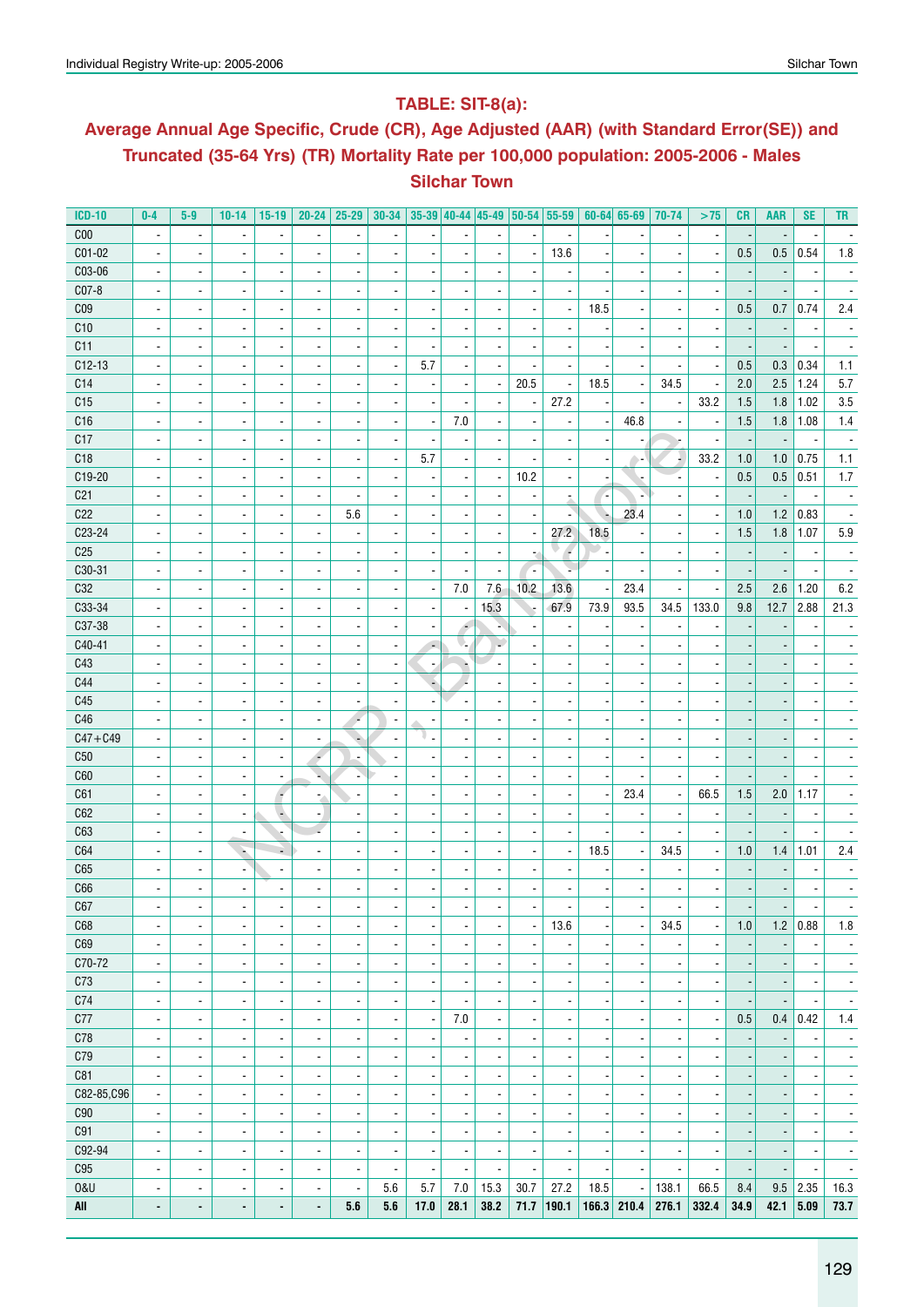### **Table: SIT-8(b):**

# **Average Annual Age Specific, Crude (CR), Age Adjusted (AAR) (with Standard Error(SE)) and Truncated (35-64 Yrs) (TR) Mortality Rate per 100,000 population: 2005-2006 - Females Silchar Town**

| <b>ICD-10</b>   | $0-4$                    | $5-9$                    | $10 - 14$                | $15-19$                  | $20 - 24$                | $25 - 29$                    | $30 - 34$                |                          | $35-39$ 40-44 45-49      |                          | 50-54 55-59              |                          |                          | $60 - 64$ 65-69          | 70-74                    | >75                      | <b>CR</b>                | <b>AAR</b>               | <b>SE</b>                | TR.                      |
|-----------------|--------------------------|--------------------------|--------------------------|--------------------------|--------------------------|------------------------------|--------------------------|--------------------------|--------------------------|--------------------------|--------------------------|--------------------------|--------------------------|--------------------------|--------------------------|--------------------------|--------------------------|--------------------------|--------------------------|--------------------------|
| C <sub>00</sub> | $\overline{\phantom{a}}$ | $\overline{\phantom{a}}$ | $\overline{\phantom{a}}$ | $\overline{\phantom{a}}$ | $\blacksquare$           | $\overline{\phantom{a}}$     | $\overline{\phantom{a}}$ | $\overline{\phantom{a}}$ |                          | $\overline{\phantom{a}}$ | $\blacksquare$           | $\overline{\phantom{a}}$ |                          | $\blacksquare$           | $\blacksquare$           | $\overline{\phantom{a}}$ |                          |                          | $\overline{\phantom{a}}$ |                          |
| $C01 - 02$      | $\blacksquare$           | $\overline{\phantom{a}}$ | $\overline{\phantom{a}}$ | $\overline{\phantom{a}}$ | $\overline{\phantom{a}}$ | $\blacksquare$               | $\overline{\phantom{a}}$ | $\overline{\phantom{a}}$ | $\overline{\phantom{a}}$ | $\overline{\phantom{a}}$ | $\overline{\phantom{a}}$ | $\overline{\phantom{a}}$ |                          | $\blacksquare$           | $\blacksquare$           | $\blacksquare$           |                          |                          |                          |                          |
| C03-06          | $\overline{\phantom{a}}$ | $\blacksquare$           | $\overline{\phantom{a}}$ | $\overline{\phantom{a}}$ | $\overline{\phantom{a}}$ | $\blacksquare$               |                          | $\overline{\phantom{a}}$ |                          | $\overline{\phantom{a}}$ | $\overline{\phantom{a}}$ |                          |                          | $\overline{\phantom{a}}$ | $\overline{\phantom{a}}$ |                          |                          |                          |                          |                          |
| $CO7-8$         | $\overline{\phantom{a}}$ | $\overline{\phantom{a}}$ | ä,                       | $\overline{\phantom{a}}$ | $\overline{\phantom{a}}$ | $\overline{\phantom{a}}$     | $\overline{\phantom{a}}$ | $\overline{\phantom{a}}$ |                          | $\blacksquare$           | $\overline{a}$           | $\blacksquare$           |                          | $\blacksquare$           | $\blacksquare$           | $\overline{\phantom{a}}$ |                          | $\overline{\phantom{a}}$ |                          |                          |
| C <sub>09</sub> | $\overline{\phantom{a}}$ | $\overline{\phantom{a}}$ | $\overline{\phantom{a}}$ | $\overline{\phantom{a}}$ | $\overline{\phantom{a}}$ | $\blacksquare$               | $\overline{\phantom{a}}$ | $\overline{\phantom{a}}$ | $\blacksquare$           | $\overline{\phantom{a}}$ | $\blacksquare$           | $\blacksquare$           |                          | $\blacksquare$           | $\blacksquare$           | $\overline{\phantom{a}}$ |                          | $\overline{\phantom{a}}$ | $\overline{\phantom{a}}$ | ٠                        |
| C10             | $\blacksquare$           | $\blacksquare$           | $\overline{\phantom{a}}$ | $\blacksquare$           | $\blacksquare$           | $\blacksquare$               | $\overline{\phantom{a}}$ |                          | $\blacksquare$           | $\blacksquare$           | $\overline{\phantom{a}}$ | $\blacksquare$           |                          | $\overline{\phantom{a}}$ | $\blacksquare$           | $\overline{\phantom{a}}$ |                          | $\overline{\phantom{a}}$ | $\overline{\phantom{a}}$ | $\blacksquare$           |
|                 |                          |                          |                          |                          |                          |                              |                          | $\overline{\phantom{a}}$ |                          |                          |                          |                          |                          |                          |                          |                          |                          |                          |                          |                          |
| C11             | $\overline{\phantom{a}}$ | $\overline{\phantom{a}}$ | $\overline{\phantom{a}}$ | $\overline{\phantom{a}}$ | $\overline{\phantom{a}}$ | $\qquad \qquad \blacksquare$ | $\overline{\phantom{a}}$ | $\overline{\phantom{m}}$ | $\overline{\phantom{a}}$ | $\overline{\phantom{a}}$ | $\overline{a}$           | $\overline{a}$           |                          | $\overline{\phantom{a}}$ | $\overline{\phantom{a}}$ | $\overline{\phantom{a}}$ |                          |                          |                          |                          |
| $C12-13$        | $\blacksquare$           | $\blacksquare$           | $\overline{\phantom{a}}$ | $\blacksquare$           | $\overline{\phantom{a}}$ | ÷,                           |                          | $\overline{\phantom{a}}$ |                          | $\blacksquare$           |                          | $\blacksquare$           |                          | 22.4                     | $\overline{\phantom{a}}$ | $\overline{\phantom{a}}$ | 0.5                      | 0.7                      | 0.67                     |                          |
| C14             | $\overline{\phantom{a}}$ | $\blacksquare$           | $\blacksquare$           | $\blacksquare$           | $\blacksquare$           | $\overline{\phantom{a}}$     | $\blacksquare$           | $\overline{\phantom{a}}$ | $\overline{\phantom{a}}$ | $\blacksquare$           | $\blacksquare$           | $\blacksquare$           |                          | $\blacksquare$           | $\blacksquare$           | $\overline{\phantom{a}}$ | $\overline{\phantom{a}}$ | $\overline{\phantom{a}}$ | $\overline{\phantom{a}}$ | $\blacksquare$           |
| C15             | $\overline{\phantom{a}}$ | $\overline{\phantom{a}}$ | $\overline{\phantom{a}}$ | $\overline{\phantom{a}}$ | $\overline{\phantom{a}}$ | $\overline{\phantom{a}}$     | $\overline{\phantom{a}}$ | $\overline{\phantom{a}}$ | $\overline{\phantom{a}}$ | $\blacksquare$           | 12.5                     | 16.8                     |                          | $\overline{\phantom{a}}$ | 31.6                     | 28.6                     | 2.0                      | 2.5                      | 1.25                     | 4.2                      |
| C16             | $\overline{\phantom{a}}$ | $\overline{\phantom{a}}$ | $\overline{\phantom{a}}$ | $\overline{\phantom{a}}$ | $\overline{\phantom{a}}$ | $\overline{\phantom{a}}$     | $\overline{\phantom{a}}$ | $\overline{\phantom{a}}$ | $\overline{\phantom{a}}$ | 8.9                      | $\overline{a}$           | $\overline{\phantom{a}}$ |                          | $\overline{\phantom{a}}$ | $\overline{a}$           | $\overline{\phantom{a}}$ | 0.5                      | 0.5                      | 0.53                     | 1.7                      |
| C17             | $\overline{\phantom{a}}$ | $\overline{\phantom{a}}$ | $\overline{\phantom{a}}$ | $\overline{\phantom{a}}$ | $\overline{\phantom{a}}$ | $\overline{\phantom{a}}$     | $\overline{\phantom{a}}$ | $\overline{a}$           | $\overline{\phantom{a}}$ |                          | $\overline{\phantom{a}}$ | $\overline{\phantom{a}}$ |                          | $\blacksquare$           | $\blacksquare$           | $\blacksquare$           |                          |                          | $\blacksquare$           |                          |
| C18             | $\overline{\phantom{a}}$ | $\overline{\phantom{a}}$ | $\overline{\phantom{a}}$ | $\overline{\phantom{a}}$ | $\overline{\phantom{a}}$ | $\overline{\phantom{a}}$     | $\overline{\phantom{a}}$ | $\overline{\phantom{a}}$ | $\overline{\phantom{a}}$ | $\overline{\phantom{a}}$ | $\overline{\phantom{a}}$ | $\overline{\phantom{a}}$ |                          | $\overline{\phantom{a}}$ | ⊢                        | $\overline{\phantom{a}}$ | $\overline{\phantom{a}}$ | $\overline{\phantom{a}}$ | $\overline{\phantom{a}}$ | $\overline{\phantom{a}}$ |
| C19-20          | $\overline{\phantom{a}}$ | $\overline{\phantom{a}}$ | $\overline{\phantom{a}}$ | $\overline{\phantom{a}}$ | $\overline{\phantom{a}}$ | $\blacksquare$               | $\overline{\phantom{a}}$ | $\overline{\phantom{a}}$ | $\overline{\phantom{a}}$ | $\overline{\phantom{a}}$ | $\overline{\phantom{a}}$ | $\overline{\phantom{a}}$ | 20.1                     | $\rightarrow$            | ÷.                       | $\overline{\phantom{a}}$ | 0.5                      | 0.8                      | 0.81                     | 2.6                      |
| C <sub>21</sub> | $\blacksquare$           | $\overline{\phantom{a}}$ | $\blacksquare$           | $\blacksquare$           | $\overline{\phantom{a}}$ | $\overline{a}$               | $\blacksquare$           | $\overline{\phantom{a}}$ | $\overline{\phantom{a}}$ | $\blacksquare$           | $\overline{\phantom{a}}$ | $\overline{\phantom{a}}$ |                          |                          | $\blacksquare$           | $\overline{\phantom{a}}$ |                          | $\overline{\phantom{a}}$ | $\overline{\phantom{a}}$ |                          |
| C22             | $\overline{\phantom{a}}$ | $\blacksquare$           | $\overline{\phantom{a}}$ | $\blacksquare$           | $\blacksquare$           | ٠                            |                          | $\overline{\phantom{a}}$ | $\overline{\phantom{a}}$ | $\blacksquare$           |                          | $\blacksquare$           |                          | N                        |                          | $\overline{\phantom{a}}$ |                          |                          |                          |                          |
| $C23-24$        | $\blacksquare$           | $\overline{\phantom{a}}$ | $\overline{\phantom{a}}$ | $\overline{\phantom{a}}$ | $\blacksquare$           | $\blacksquare$               | $\blacksquare$           | $\overline{\phantom{a}}$ | $\blacksquare$           | $\blacksquare$           | $\overline{\phantom{a}}$ | 16.8                     | 40.3                     | $\blacksquare$           | 63.2                     | $\overline{\phantom{a}}$ | 2.5                      | 3.5                      | 1.60                     | 7.4                      |
| C <sub>25</sub> | $\overline{\phantom{a}}$ | $\blacksquare$           | $\overline{\phantom{a}}$ | $\overline{\phantom{a}}$ | $\overline{\phantom{a}}$ | $\blacksquare$               |                          | $\overline{\phantom{a}}$ | $\overline{\phantom{a}}$ | $\overline{\phantom{a}}$ | $\overline{a}$           | $\overline{\phantom{a}}$ |                          | $\overline{\phantom{a}}$ | $\overline{\phantom{a}}$ | $\overline{\phantom{a}}$ |                          |                          |                          |                          |
| C30-31          | $\overline{\phantom{a}}$ | $\overline{\phantom{a}}$ | $\overline{\phantom{a}}$ | $\overline{\phantom{a}}$ | $\blacksquare$           | $\overline{a}$               | $\overline{\phantom{a}}$ | $\overline{\phantom{a}}$ | $\overline{\phantom{a}}$ | ä,                       | $\overline{\phantom{a}}$ | Á                        |                          | $\overline{a}$           | ä,                       | $\overline{\phantom{a}}$ |                          |                          |                          |                          |
| C32             | $\overline{\phantom{a}}$ | $\overline{\phantom{a}}$ | $\overline{\phantom{a}}$ | $\overline{\phantom{a}}$ | $\overline{\phantom{a}}$ | $\overline{\phantom{a}}$     | $\overline{\phantom{a}}$ | $\overline{\phantom{a}}$ | $\blacksquare$           | $\blacksquare$           | $\overline{\phantom{a}}$ | ÷                        | $\overline{\phantom{a}}$ | 22.4                     | $\overline{\phantom{a}}$ | $\overline{\phantom{a}}$ | 0.5                      | 0.7                      | 0.67                     | $\overline{\phantom{a}}$ |
| C33-34          | 7.5                      | $\blacksquare$           | $\overline{\phantom{a}}$ | $\blacksquare$           | $\blacksquare$           | $\blacksquare$               | $\blacksquare$           | 5.8                      | $\blacksquare$           | $\blacksquare$           | 12.5                     | ×                        |                          | $\blacksquare$           | $\blacksquare$           | 28.6                     | 2.0                      | 2.4                      | 1.28                     | 3.1                      |
| C37-38          | $\overline{\phantom{a}}$ | $\overline{\phantom{a}}$ | $\overline{\phantom{a}}$ | $\overline{\phantom{a}}$ | $\overline{\phantom{a}}$ | $\qquad \qquad \blacksquare$ | $\overline{\phantom{a}}$ | $\overline{\phantom{a}}$ | $\overline{\phantom{a}}$ | F                        | r.                       | ٠                        |                          | $\overline{\phantom{a}}$ | $\overline{\phantom{a}}$ | $\overline{\phantom{m}}$ |                          |                          |                          |                          |
| C40-41          | $\blacksquare$           | $\overline{\phantom{a}}$ | ä,                       | $\overline{\phantom{a}}$ | $\overline{\phantom{a}}$ | ä,                           | $\blacksquare$           | ä,                       | $\overline{\phantom{a}}$ |                          | ı.                       |                          |                          | $\overline{a}$           | ä,                       |                          |                          |                          |                          |                          |
| C43             | $\overline{\phantom{a}}$ | $\blacksquare$           | $\overline{\phantom{a}}$ | $\blacksquare$           | $\blacksquare$           | $\blacksquare$               | $\overline{\phantom{a}}$ | $\overline{\phantom{a}}$ | $\sim$                   |                          | $\overline{\phantom{a}}$ | $\blacksquare$           |                          | $\blacksquare$           | $\blacksquare$           | $\blacksquare$           |                          |                          |                          |                          |
| C44             | $\overline{\phantom{a}}$ | $\overline{\phantom{a}}$ | $\overline{\phantom{a}}$ | $\overline{\phantom{a}}$ | $\overline{\phantom{a}}$ | $\overline{\phantom{a}}$     | $\overline{\phantom{a}}$ | ٠                        | $\overline{\phantom{a}}$ | ٠                        |                          | $\overline{\phantom{a}}$ |                          | $\overline{\phantom{a}}$ | $\blacksquare$           |                          |                          |                          |                          |                          |
| C45             |                          |                          |                          |                          |                          |                              |                          |                          |                          |                          |                          |                          |                          |                          |                          |                          |                          |                          |                          |                          |
|                 | $\overline{\phantom{a}}$ | $\overline{\phantom{a}}$ | $\overline{\phantom{a}}$ | $\overline{\phantom{a}}$ | $\overline{\phantom{a}}$ | $\overline{\phantom{a}}$     | $\overline{\phantom{a}}$ | z                        | ÷                        | $\overline{\phantom{a}}$ | $\overline{\phantom{a}}$ | $\overline{\phantom{a}}$ |                          | $\overline{\phantom{a}}$ | $\overline{\phantom{a}}$ | $\overline{\phantom{a}}$ |                          |                          | $\overline{\phantom{a}}$ |                          |
| C46             | $\overline{\phantom{a}}$ | $\overline{\phantom{a}}$ | $\overline{\phantom{a}}$ | $\overline{\phantom{a}}$ | $\overline{\phantom{a}}$ | $\overline{\phantom{a}}$     |                          | ۷                        | Æ.                       | $\blacksquare$           | $\blacksquare$           | $\overline{\phantom{a}}$ |                          | $\blacksquare$           | $\blacksquare$           | $\overline{\phantom{a}}$ |                          |                          | $\blacksquare$           |                          |
| $C47 + C49$     | $\overline{\phantom{a}}$ | $\overline{\phantom{a}}$ | $\overline{\phantom{a}}$ | $\overline{\phantom{a}}$ | $\overline{\phantom{a}}$ | $\overline{\phantom{a}}$     | $\overline{\phantom{a}}$ | $\overline{\phantom{a}}$ | $\blacksquare$           | $\overline{\phantom{a}}$ | $\overline{\phantom{a}}$ | $\blacksquare$           |                          | $\overline{\phantom{a}}$ | $\blacksquare$           | $\overline{\phantom{a}}$ | $\overline{\phantom{a}}$ | $\overline{\phantom{a}}$ | $\overline{\phantom{a}}$ | $\overline{\phantom{a}}$ |
| C50             | $\overline{\phantom{a}}$ | $\overline{\phantom{a}}$ | $\overline{\phantom{a}}$ | $\overline{\phantom{a}}$ | $\overline{\phantom{a}}$ | ×                            | $\overline{\phantom{a}}$ | $\overline{\phantom{a}}$ | $\overline{\phantom{a}}$ | 17.8                     | $\overline{\phantom{a}}$ | $\overline{\phantom{a}}$ |                          | $\overline{\phantom{a}}$ | $\overline{\phantom{a}}$ | $\overline{\phantom{a}}$ | 1.0                      | 1.1                      | 0.75                     | 3.4                      |
| C51             | $\blacksquare$           | $\overline{\phantom{a}}$ | $\overline{\phantom{a}}$ | $\overline{\phantom{a}}$ | $\overline{\phantom{a}}$ | ٠                            | $\overline{\phantom{a}}$ | υ.                       | $\overline{\phantom{a}}$ | $\overline{\phantom{a}}$ | $\overline{a}$           | $\overline{\phantom{a}}$ |                          | $\overline{\phantom{a}}$ | $\overline{\phantom{a}}$ | $\overline{\phantom{a}}$ |                          | $\overline{\phantom{a}}$ | $\overline{\phantom{a}}$ | $\overline{\phantom{a}}$ |
| C52             | $\overline{\phantom{a}}$ | $\blacksquare$           | $\overline{\phantom{a}}$ | $\overline{\phantom{a}}$ | ÷                        | $\overline{\phantom{a}}$     | $\overline{\phantom{a}}$ | $\overline{\phantom{a}}$ |                          | $\overline{\phantom{a}}$ |                          |                          |                          |                          | $\blacksquare$           | $\overline{\phantom{a}}$ |                          |                          |                          |                          |
| C53             | $\overline{\phantom{a}}$ | $\blacksquare$           | $\blacksquare$           | $\overline{a}$           | ٠                        | s                            | $\blacksquare$           | $\blacksquare$           | $\overline{\phantom{a}}$ | $\blacksquare$           | $\overline{\phantom{a}}$ | $\blacksquare$           |                          | 22.4                     | $\blacksquare$           | $\blacksquare$           | 0.5                      | 0.7                      | 0.67                     |                          |
| C54             | $\overline{\phantom{a}}$ | $\blacksquare$           | $\overline{\phantom{a}}$ | 4                        | $\overline{\phantom{a}}$ | $\overline{\phantom{a}}$     |                          | $\overline{\phantom{a}}$ |                          | $\overline{\phantom{a}}$ | $\blacksquare$           | $\overline{\phantom{a}}$ |                          | $\blacksquare$           | $\blacksquare$           | $\overline{\phantom{a}}$ |                          |                          |                          |                          |
| C55             | ÷,                       | $\blacksquare$           | ÷,                       | Ţ                        | ÷                        |                              | $\overline{\phantom{a}}$ | $\blacksquare$           | $\blacksquare$           | $\blacksquare$           | ä,                       | $\overline{\phantom{a}}$ |                          | $\blacksquare$           | ä,                       | $\overline{\phantom{a}}$ |                          |                          |                          |                          |
| C56             | $\overline{\phantom{a}}$ | $\overline{\phantom{a}}$ | $\overline{\phantom{a}}$ | N,                       | 4                        | $\blacksquare$               | $\overline{\phantom{a}}$ | $\overline{\phantom{a}}$ | $\blacksquare$           | $\blacksquare$           | $\blacksquare$           | $\blacksquare$           |                          | $\overline{\phantom{a}}$ | $\blacksquare$           | $\overline{\phantom{a}}$ |                          | $\overline{\phantom{a}}$ | $\blacksquare$           | $\overline{\phantom{a}}$ |
| C57             | $\blacksquare$           | $\blacksquare$           | $\overline{\phantom{a}}$ | ٠                        | $\overline{\phantom{a}}$ | $\blacksquare$               | $\overline{\phantom{a}}$ | $\overline{\phantom{a}}$ | $\blacksquare$           | $\blacksquare$           | $\overline{\phantom{a}}$ | $\blacksquare$           |                          | $\blacksquare$           | $\blacksquare$           | $\blacksquare$           |                          | $\overline{\phantom{a}}$ | $\overline{\phantom{a}}$ | $\blacksquare$           |
| C58             | $\overline{\phantom{a}}$ | $\overline{\phantom{a}}$ | ÷.                       | ۰                        | ۰                        | $\qquad \qquad \blacksquare$ | $\overline{\phantom{a}}$ | $\overline{\phantom{m}}$ | $\overline{\phantom{a}}$ | $\overline{\phantom{a}}$ |                          | $\overline{\phantom{a}}$ |                          | $\overline{\phantom{a}}$ | $\overline{\phantom{a}}$ | $\overline{\phantom{a}}$ |                          | $\overline{\phantom{a}}$ | $\overline{a}$           |                          |
| C64             | $\overline{\phantom{a}}$ | $\sim$                   | $\overline{\phantom{a}}$ | $\blacksquare$           | $\overline{\phantom{a}}$ | ä,                           | ä,                       | ä,                       | $\overline{a}$           | $\blacksquare$           | $\overline{a}$           | $\overline{\phantom{a}}$ | 20.1                     | $\overline{a}$           | $\overline{\phantom{a}}$ | $\blacksquare$           | 0.5                      | $0.8\,$                  | 0.81                     | 2.6                      |
| C65             | $\blacksquare$           |                          | ٠                        | $\blacksquare$           | ٠                        | $\blacksquare$               |                          | $\blacksquare$           |                          | ۰                        |                          | $\blacksquare$           |                          | $\overline{a}$           | $\blacksquare$           | $\overline{\phantom{a}}$ | $\overline{a}$           | $\overline{\phantom{a}}$ | $\blacksquare$           |                          |
| C66             | $\overline{\phantom{a}}$ | $\overline{\phantom{a}}$ | $\overline{\phantom{a}}$ | $\overline{\phantom{a}}$ | $\overline{\phantom{a}}$ | $\overline{\phantom{a}}$     | $\overline{\phantom{a}}$ | $\overline{\phantom{a}}$ | $\overline{\phantom{a}}$ | $\overline{\phantom{a}}$ | $\overline{\phantom{a}}$ | $\overline{\phantom{a}}$ | $\overline{\phantom{a}}$ | $\overline{\phantom{a}}$ | $\overline{\phantom{a}}$ | $\overline{\phantom{a}}$ | $\overline{\phantom{a}}$ | $\overline{\phantom{a}}$ | $\overline{\phantom{a}}$ | $\overline{\phantom{a}}$ |
| C67             | $\overline{\phantom{a}}$ | $\overline{\phantom{a}}$ | $\overline{\phantom{a}}$ | $\overline{\phantom{a}}$ | $\overline{\phantom{a}}$ | $\overline{\phantom{a}}$     | $\overline{\phantom{a}}$ | $\overline{\phantom{a}}$ | $\overline{\phantom{a}}$ | $\overline{\phantom{a}}$ | $\overline{\phantom{a}}$ | $\overline{\phantom{a}}$ |                          | $\overline{\phantom{a}}$ | $\overline{\phantom{a}}$ | $\overline{\phantom{a}}$ | $\overline{\phantom{a}}$ |                          | $\overline{\phantom{a}}$ | $\overline{\phantom{a}}$ |
| C68             | $\overline{\phantom{a}}$ | $\overline{\phantom{a}}$ | $\overline{\phantom{a}}$ | $\overline{\phantom{a}}$ | $\overline{\phantom{a}}$ | $\blacksquare$               | $\overline{\phantom{a}}$ | $\overline{\phantom{a}}$ | $\overline{\phantom{a}}$ | $\overline{\phantom{a}}$ | $\overline{\phantom{a}}$ | $\overline{\phantom{a}}$ |                          | $\overline{\phantom{a}}$ | $\overline{\phantom{a}}$ | $\overline{\phantom{a}}$ | $\overline{a}$           |                          | $\overline{\phantom{a}}$ | $\overline{\phantom{a}}$ |
| C69             | $\overline{\phantom{a}}$ | $\overline{\phantom{a}}$ | $\overline{\phantom{a}}$ | $\overline{\phantom{a}}$ | $\overline{\phantom{a}}$ | $\overline{\phantom{a}}$     | $\overline{\phantom{a}}$ | $\overline{\phantom{a}}$ | $\overline{\phantom{a}}$ | $\overline{\phantom{a}}$ | $\overline{\phantom{a}}$ | $\blacksquare$           |                          | $\overline{\phantom{a}}$ | $\overline{\phantom{a}}$ | $\overline{\phantom{a}}$ | $\overline{\phantom{a}}$ | $\overline{\phantom{a}}$ | $\overline{\phantom{a}}$ | $\overline{\phantom{a}}$ |
| C70-72          | $\overline{\phantom{a}}$ | $\overline{\phantom{a}}$ | $\overline{\phantom{a}}$ | $\overline{\phantom{a}}$ | $\overline{\phantom{a}}$ | $\overline{\phantom{a}}$     | $\overline{\phantom{a}}$ | $\overline{\phantom{a}}$ | $\overline{\phantom{a}}$ | $\overline{\phantom{a}}$ | $\overline{\phantom{a}}$ | $\overline{\phantom{a}}$ | $\overline{\phantom{a}}$ | $\overline{\phantom{a}}$ | $\overline{\phantom{a}}$ | $\overline{\phantom{a}}$ | $\overline{\phantom{a}}$ | $\overline{\phantom{a}}$ | $\overline{\phantom{a}}$ | $\overline{\phantom{a}}$ |
| C73             | $\overline{\phantom{a}}$ | $\overline{\phantom{a}}$ |                          | $\overline{\phantom{a}}$ | ۰                        | $\overline{\phantom{a}}$     | $\overline{\phantom{a}}$ | $\overline{\phantom{a}}$ | $\overline{\phantom{a}}$ | $\overline{\phantom{a}}$ | $\overline{\phantom{a}}$ | $\overline{\phantom{a}}$ | ×,                       | $\overline{\phantom{a}}$ | ٠                        | $\overline{\phantom{a}}$ | $\overline{\phantom{a}}$ | $\overline{\phantom{a}}$ | $\overline{\phantom{a}}$ | ٠                        |
| C74             | $\overline{\phantom{a}}$ | $\overline{\phantom{a}}$ | $\overline{\phantom{a}}$ | $\blacksquare$           | $\overline{\phantom{a}}$ | $\overline{\phantom{a}}$     | $\overline{\phantom{a}}$ | $\overline{\phantom{a}}$ | $\overline{\phantom{a}}$ | $\blacksquare$           | $\overline{\phantom{a}}$ | $\overline{\phantom{a}}$ |                          | $\overline{\phantom{a}}$ | $\blacksquare$           | $\overline{\phantom{a}}$ |                          | $\overline{\phantom{a}}$ | $\overline{\phantom{a}}$ | $\overline{\phantom{a}}$ |
|                 |                          |                          |                          |                          |                          |                              |                          |                          |                          |                          |                          |                          |                          |                          |                          |                          |                          |                          |                          |                          |
| C77             | $\blacksquare$           | $\overline{\phantom{a}}$ | $\blacksquare$           | $\blacksquare$           | $\blacksquare$           | $\overline{\phantom{a}}$     | $\overline{\phantom{a}}$ | $\overline{\phantom{a}}$ | $\overline{\phantom{a}}$ | $\overline{\phantom{a}}$ | $\blacksquare$           | $\blacksquare$           |                          | $\overline{\phantom{a}}$ | $\blacksquare$           | $\overline{\phantom{a}}$ | $\overline{\phantom{a}}$ | $\blacksquare$           | $\overline{\phantom{a}}$ | $\overline{\phantom{a}}$ |
| C78             | $\overline{\phantom{a}}$ | $\overline{\phantom{a}}$ | $\overline{\phantom{a}}$ | $\overline{\phantom{a}}$ | $\overline{\phantom{a}}$ | $\overline{\phantom{a}}$     | $\overline{\phantom{a}}$ | $\overline{\phantom{a}}$ | $\overline{\phantom{a}}$ | $\overline{\phantom{a}}$ | $\overline{\phantom{a}}$ | $\overline{\phantom{a}}$ |                          | $\overline{\phantom{a}}$ | $\overline{\phantom{a}}$ | $\overline{\phantom{a}}$ | $\overline{\phantom{a}}$ | $\overline{\phantom{a}}$ | $\overline{\phantom{a}}$ | $\overline{\phantom{a}}$ |
| C79             | $\overline{\phantom{a}}$ | $\overline{\phantom{a}}$ | $\overline{\phantom{a}}$ | $\overline{\phantom{a}}$ | $\overline{\phantom{a}}$ | $\overline{\phantom{a}}$     | $\overline{\phantom{a}}$ | $\overline{\phantom{a}}$ | $\overline{\phantom{a}}$ | $\overline{\phantom{a}}$ | $\overline{\phantom{a}}$ | $\overline{\phantom{a}}$ |                          | $\overline{\phantom{a}}$ | $\overline{\phantom{a}}$ | $\overline{\phantom{a}}$ | $\overline{\phantom{a}}$ | $\overline{a}$           | $\overline{\phantom{a}}$ | $\overline{\phantom{a}}$ |
| C81             | $\overline{\phantom{a}}$ | $\overline{\phantom{a}}$ | $\overline{\phantom{a}}$ | $\overline{\phantom{a}}$ | $\blacksquare$           | $\overline{\phantom{a}}$     | $\overline{\phantom{a}}$ | $\overline{\phantom{a}}$ | $\overline{\phantom{a}}$ | $\overline{\phantom{a}}$ | $\overline{\phantom{a}}$ | $\overline{\phantom{a}}$ | ×                        | $\overline{\phantom{a}}$ | $\overline{\phantom{a}}$ | $\overline{\phantom{a}}$ | $\overline{a}$           | $\overline{\phantom{a}}$ | $\overline{\phantom{a}}$ | $\overline{\phantom{a}}$ |
| C82-85, C96     | $\overline{\phantom{a}}$ | $\overline{\phantom{a}}$ | $\overline{\phantom{a}}$ | $\overline{\phantom{a}}$ | $\overline{\phantom{a}}$ | $\overline{\phantom{a}}$     | $\overline{\phantom{a}}$ | $\overline{\phantom{a}}$ | $\overline{\phantom{a}}$ | $\overline{\phantom{a}}$ | $\overline{\phantom{a}}$ | $\overline{\phantom{a}}$ | $\overline{\phantom{a}}$ | $\overline{\phantom{a}}$ | $\overline{\phantom{a}}$ | $\overline{\phantom{a}}$ | ٠                        | $\overline{\phantom{a}}$ | $\overline{\phantom{a}}$ | $\overline{\phantom{a}}$ |
| C90             | $\overline{\phantom{a}}$ | $\overline{\phantom{a}}$ | ۰                        | $\overline{\phantom{a}}$ | $\overline{\phantom{a}}$ | $\overline{\phantom{a}}$     |                          | $\overline{\phantom{a}}$ | $\overline{\phantom{a}}$ | $\overline{\phantom{a}}$ | $\overline{\phantom{a}}$ | $\overline{\phantom{a}}$ | ł,                       | $\overline{\phantom{a}}$ | $\overline{\phantom{a}}$ | $\overline{\phantom{a}}$ | $\overline{\phantom{a}}$ | $\overline{\phantom{a}}$ | $\overline{\phantom{a}}$ | $\overline{\phantom{a}}$ |
| C91             | $\blacksquare$           | $\overline{\phantom{a}}$ | $\overline{\phantom{a}}$ | $\overline{\phantom{a}}$ | $\overline{\phantom{a}}$ | $\overline{\phantom{a}}$     | $\blacksquare$           | $\overline{\phantom{a}}$ | $\overline{\phantom{a}}$ | $\blacksquare$           | $\overline{a}$           | $\blacksquare$           |                          | $\blacksquare$           | $\overline{\phantom{a}}$ | $\overline{\phantom{a}}$ |                          | $\overline{\phantom{a}}$ | $\overline{\phantom{a}}$ | $\overline{\phantom{a}}$ |
| C92-94          | $\overline{\phantom{a}}$ | $\overline{\phantom{a}}$ | $\overline{\phantom{a}}$ | $\blacksquare$           | $\overline{\phantom{a}}$ | $\overline{\phantom{a}}$     | $\overline{\phantom{a}}$ | $\overline{\phantom{a}}$ | $\overline{\phantom{a}}$ | $\overline{\phantom{a}}$ | $\overline{\phantom{a}}$ | $\overline{\phantom{a}}$ |                          | $\overline{\phantom{a}}$ | $\overline{\phantom{a}}$ | $\overline{\phantom{a}}$ | $\overline{a}$           | $\overline{\phantom{a}}$ | $\overline{\phantom{a}}$ | $\overline{\phantom{a}}$ |
| C95             | $\blacksquare$           | $\blacksquare$           | $\overline{\phantom{a}}$ | $\blacksquare$           | $\blacksquare$           | $\blacksquare$               | $\overline{\phantom{a}}$ | $\blacksquare$           | $\overline{\phantom{a}}$ | $\overline{\phantom{a}}$ | $\overline{\phantom{a}}$ | $\blacksquare$           |                          | $\blacksquare$           | $\blacksquare$           | $\blacksquare$           | $\overline{\phantom{a}}$ | $\overline{\phantom{a}}$ | $\overline{\phantom{a}}$ | $\overline{\phantom{a}}$ |
| 0&U             | $\overline{\phantom{a}}$ | $\overline{\phantom{a}}$ | $\overline{\phantom{a}}$ | $\overline{\phantom{a}}$ | $\overline{\phantom{a}}$ | $\overline{\phantom{a}}$     | $\overline{\phantom{a}}$ | $\overline{\phantom{a}}$ | $\overline{\phantom{a}}$ |                          | $\overline{\phantom{a}}$ | $\overline{\phantom{a}}$ |                          | $\overline{\phantom{a}}$ | $\overline{\phantom{a}}$ | $\overline{\phantom{a}}$ |                          |                          |                          | $\overline{\phantom{a}}$ |
| All             | 7.5                      | $\blacksquare$           | ٠                        | ٠                        | ٠                        | ٠                            | ۰                        | 5.8                      |                          | 26.6                     | 25.0                     | 33.6                     | 80.5                     | 67.2                     | 94.8                     | 57.2                     | 10.6                     | 13.7                     | 3.04                     | 25.0                     |
|                 |                          |                          |                          |                          |                          |                              |                          |                          |                          |                          |                          |                          |                          |                          |                          |                          |                          |                          |                          |                          |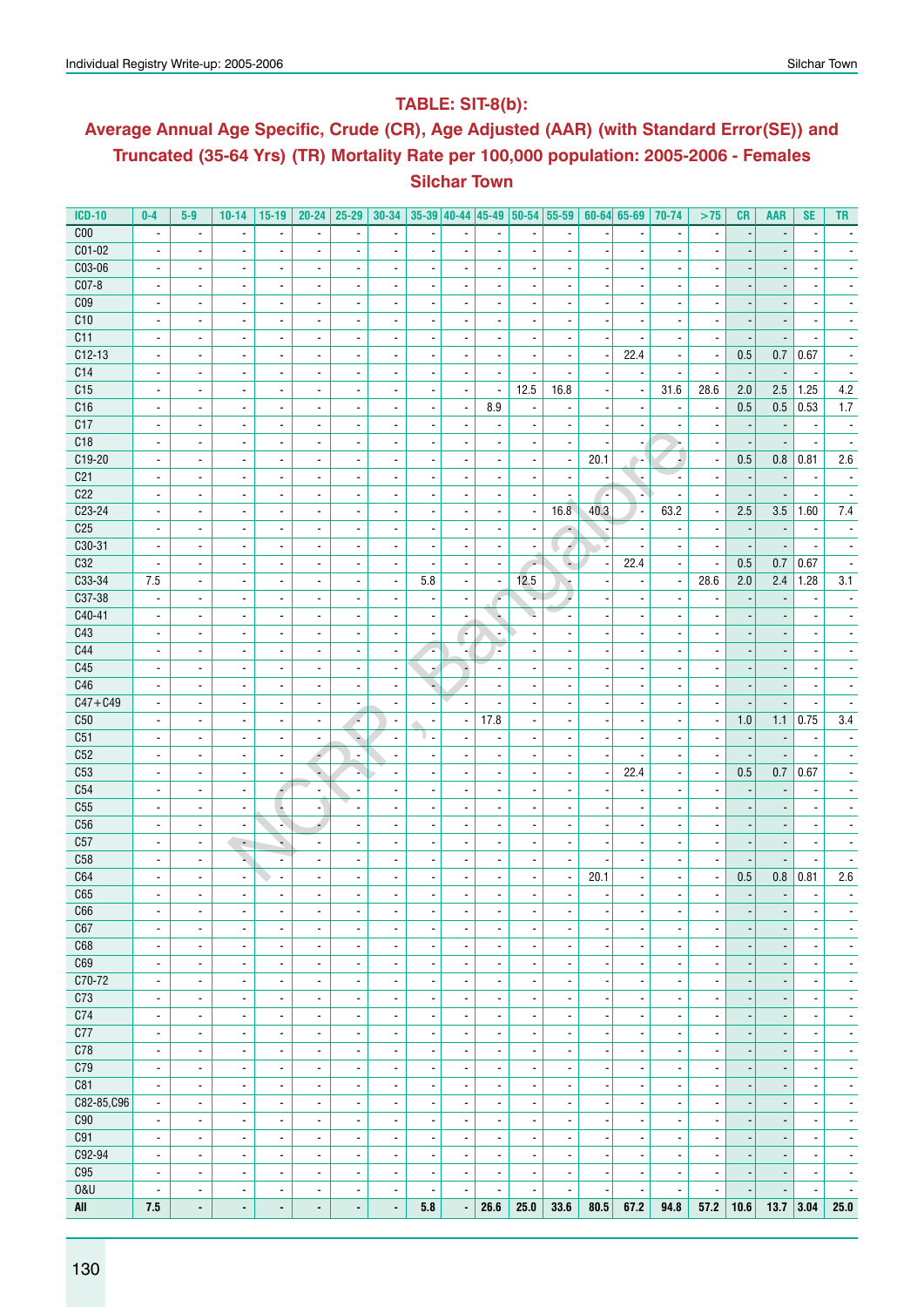# **Table: SIT-9(a): Cumulative Rate (Cu.Rate%) & Cumulative Risk (Cu.Risk) of Individual Sites (ICD-10) Based Age Specific Rates (from 0-64 Years and from 0-74 Years) : 2005-2006 - Males Silchar Town**

|                 |                            | 0 - 64 Years           |                        | 0 - 74 Years   |                 |  |  |  |
|-----------------|----------------------------|------------------------|------------------------|----------------|-----------------|--|--|--|
| <b>ICD-10</b>   | <b>Site</b>                | Cu. Rate %             | <b>Cu. Risk</b>        | Cu. Rate%      | <b>Cu. Risk</b> |  |  |  |
| C <sub>00</sub> | Lip                        |                        |                        |                |                 |  |  |  |
| C01-02          | Tongue                     | 0.29                   | 0.29                   | 0.41           | 0.41            |  |  |  |
| C03-06          | Mouth                      | 0.25                   | 0.25                   | 0.37           | 0.37            |  |  |  |
| $C07-8$         | SalivaryGland              | 0.05                   | 0.05                   | 0.05           | 0.05            |  |  |  |
| CO <sub>9</sub> | Tonsil                     | 0.23                   | 0.23                   | 0.52           | 0.52            |  |  |  |
| C10             | Oth. Oropharynx            | 0.07                   | 0.07                   | 0.07           | 0.07            |  |  |  |
| C11             | Nasopharynx                | 0.06                   | 0.06                   | 0.06           | 0.06            |  |  |  |
| $C12-13$        | Hypopharynx                | 0.42                   | 0.42                   | 1.06           | 1.05            |  |  |  |
| C14             | <b>Pharynx Unspecified</b> | 0.31                   | 0.31                   | 0.49           | 0.49            |  |  |  |
| C15             | Oesophagus                 | 0.41                   | 0.41                   | 0.52           | 0.52            |  |  |  |
| C16             | Stomach                    | 0.04                   | 0.04                   | 0.56           | 0.56            |  |  |  |
| C17             | <b>Small Intestine</b>     |                        |                        |                |                 |  |  |  |
| C18             | Colon                      | 0.08                   | 0.08                   | 0.08           | 0.08            |  |  |  |
| C19-20          | Rectum                     |                        |                        | $\blacksquare$ |                 |  |  |  |
| C <sub>21</sub> | Anus & Anal Canal          |                        |                        |                |                 |  |  |  |
| C22             | Liver                      | 0.03                   | 0.03                   | 0.03           | 0.03            |  |  |  |
| C23-24          | Gallbladder etc.           | 0.27                   | 0.27                   | 0.27           | 0.27            |  |  |  |
| C <sub>25</sub> | Pancreas                   | $\blacksquare$         | $\blacksquare$         | $\blacksquare$ |                 |  |  |  |
| C30-31          | Nose, Sinuses etc.         |                        |                        |                |                 |  |  |  |
| C32             | Larynx                     | 0.46                   | 0.46                   | 0.75           | 0.75            |  |  |  |
| C33-34          | Lung etc.                  | 1.29                   | 1.28                   | 2.45           | 2.42            |  |  |  |
| C37-38          | Other Thoracic Organs      | 0.05                   | 0.05                   | 0.05           | 0.05            |  |  |  |
| C40-41          | <b>Bone</b>                | 0.11                   | 0.11                   | 0.11           | 0.11            |  |  |  |
| C43             | Melanoma of Skin           |                        |                        |                |                 |  |  |  |
| C44             | <b>Other Skin</b>          | 0.12                   | 0.12                   | 0.12           | 0.12            |  |  |  |
| C45             | Mesothelioma               |                        |                        | $\overline{a}$ |                 |  |  |  |
| C46             | Kaposi Sarcoma             |                        |                        |                |                 |  |  |  |
| $C47 + C49$     | Conn. & Soft Tissue        |                        |                        |                | $\mathbf{r}$    |  |  |  |
| C50             | <b>Breast</b>              |                        |                        | 0.12           | 0.12            |  |  |  |
| C60             | Penis                      | 0.10                   | 0.10                   | 0.10           | 0.10            |  |  |  |
| C61             | Prostate                   |                        |                        | 0.12           | 0.12            |  |  |  |
| C62             | <b>Testis</b>              | $\overline{a}$         |                        | $\blacksquare$ |                 |  |  |  |
| C63             | <b>Other Male Genital</b>  |                        |                        |                |                 |  |  |  |
| C64             | Kidneyetc.                 | 0.09                   | 0.09                   | 0.09           | 0.09            |  |  |  |
| C65             | <b>Renal Pelvis</b>        |                        |                        |                |                 |  |  |  |
| C66             | Ureter                     |                        |                        |                |                 |  |  |  |
| C67             | Bladder                    | 0.04                   | 0.04                   | 0.21           | 0.21            |  |  |  |
| C68             | Uns.UrinaryOrgans          | 0.07                   | 0.07                   | 0.24           | 0.24            |  |  |  |
| C69             | Eye                        |                        |                        |                |                 |  |  |  |
| C70-72          | Brain, Nervous System      | L.                     |                        |                |                 |  |  |  |
| C73             | Thyroid                    | 0.09                   | 0.09                   | 0.26           | 0.26            |  |  |  |
| C74             | <b>Adrenal Gland</b>       |                        |                        |                |                 |  |  |  |
| C77             | Sec Lymph Nodes            | 0.06                   | 0.06                   | 0.06           | 0.06            |  |  |  |
| C78             | Sec Resp& Digestive        |                        | $\sim$                 |                |                 |  |  |  |
| C79             | Sec Others                 | L.                     | ÷.                     | $\overline{a}$ | $\blacksquare$  |  |  |  |
| C81             | <b>Hodgkins Disease</b>    | ä,                     |                        |                |                 |  |  |  |
| C82-85, C96     | <b>NHL</b>                 | ä,                     |                        |                |                 |  |  |  |
| C90             | Multiple Myeloma           | 0.04                   | 0.04                   | 0.04           | 0.04            |  |  |  |
|                 |                            |                        |                        |                |                 |  |  |  |
| C91             | Lymphoid Leuk.             | 0.03                   | 0.03                   | 0.03           | 0.03            |  |  |  |
| C92-94          | Myeloid Leukaemia          |                        |                        |                |                 |  |  |  |
| C95             | Leukaemia Uns              | $\blacksquare$<br>0.96 | $\blacksquare$<br>0.95 |                | $\blacksquare$  |  |  |  |
| 0&U             | Other and Uns              |                        |                        | 1.94           | 1.92            |  |  |  |
|                 | <b>All Sites</b>           | 6.02                   | 5.84                   | 11.17          | 10.57           |  |  |  |